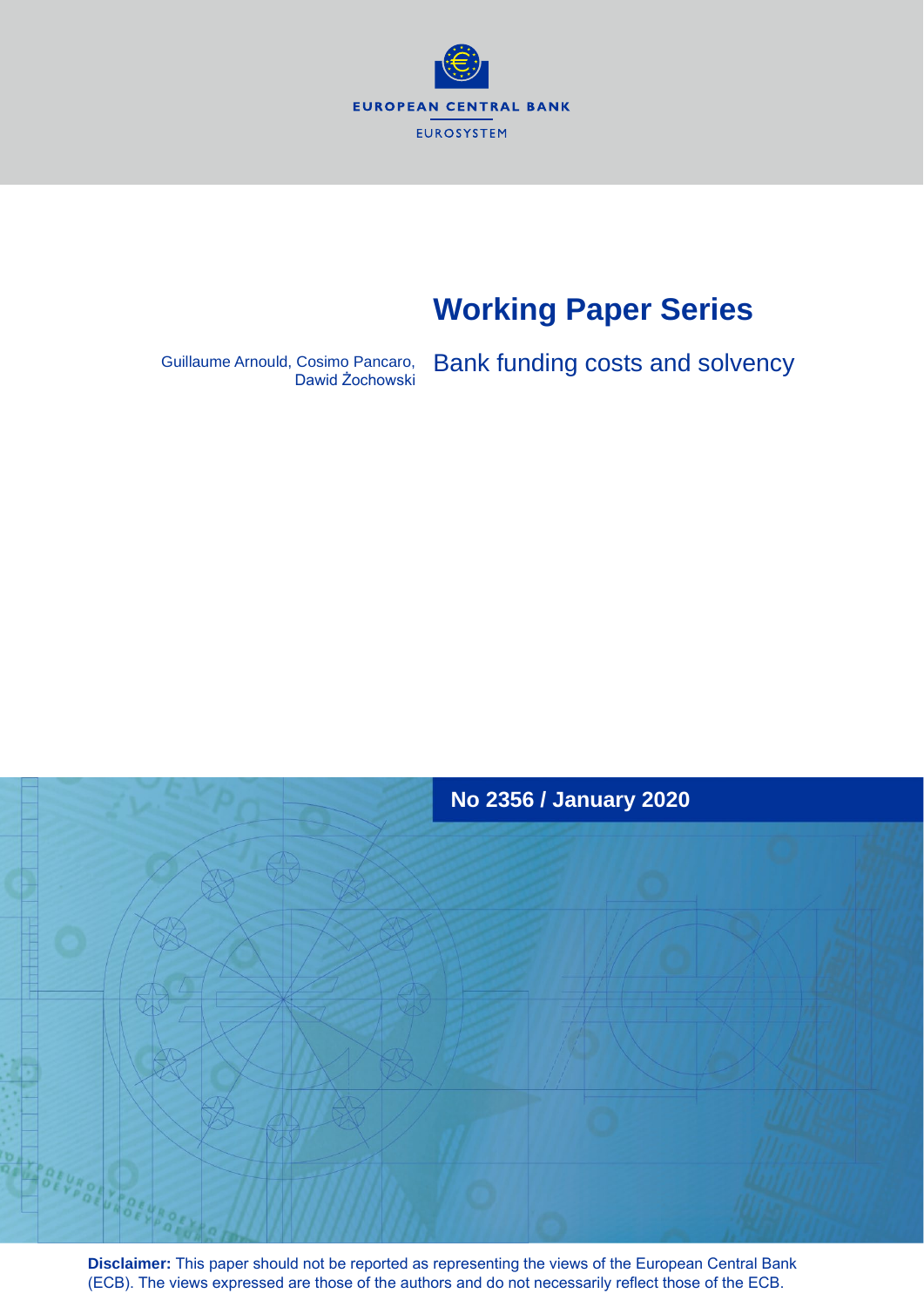#### Abstract

This paper investigates the relationship between bank funding costs and solvency for a large sample of euro area banks using two proprietary ECB datasets for both wholesale funding costs and deposit rates. In particular, the paper studies the relationship between bank solvency, on the one hand, and senior bond yields, term deposit rates and overnight deposit rates, on the other. The analysis finds a significant negative relationship between bank solvency and the different types of funding costs. It also shows that this relationship is non-linear, namely convex, for senior bond yields and term deposit rates. It also identifies a positive realistic solvency threshold beyond which the effect of an increase in solvency on senior bond yields becomes positive. The paper also finds that senior bond yields are more sensitive to a change in solvency than deposit rates. Among the deposit rates, the interest rates of the overnight deposits are the least sensitive. Banks' asset quality, profitability and liquidity seem to play only a minor role in driving funding costs while the ECB monetary policy stance, sovereign risk and financial markets uncertainty appear to be material drivers.

KEYWORDS: Banks, solvency, funding costs JEL CLASSIFICATION: G15, G21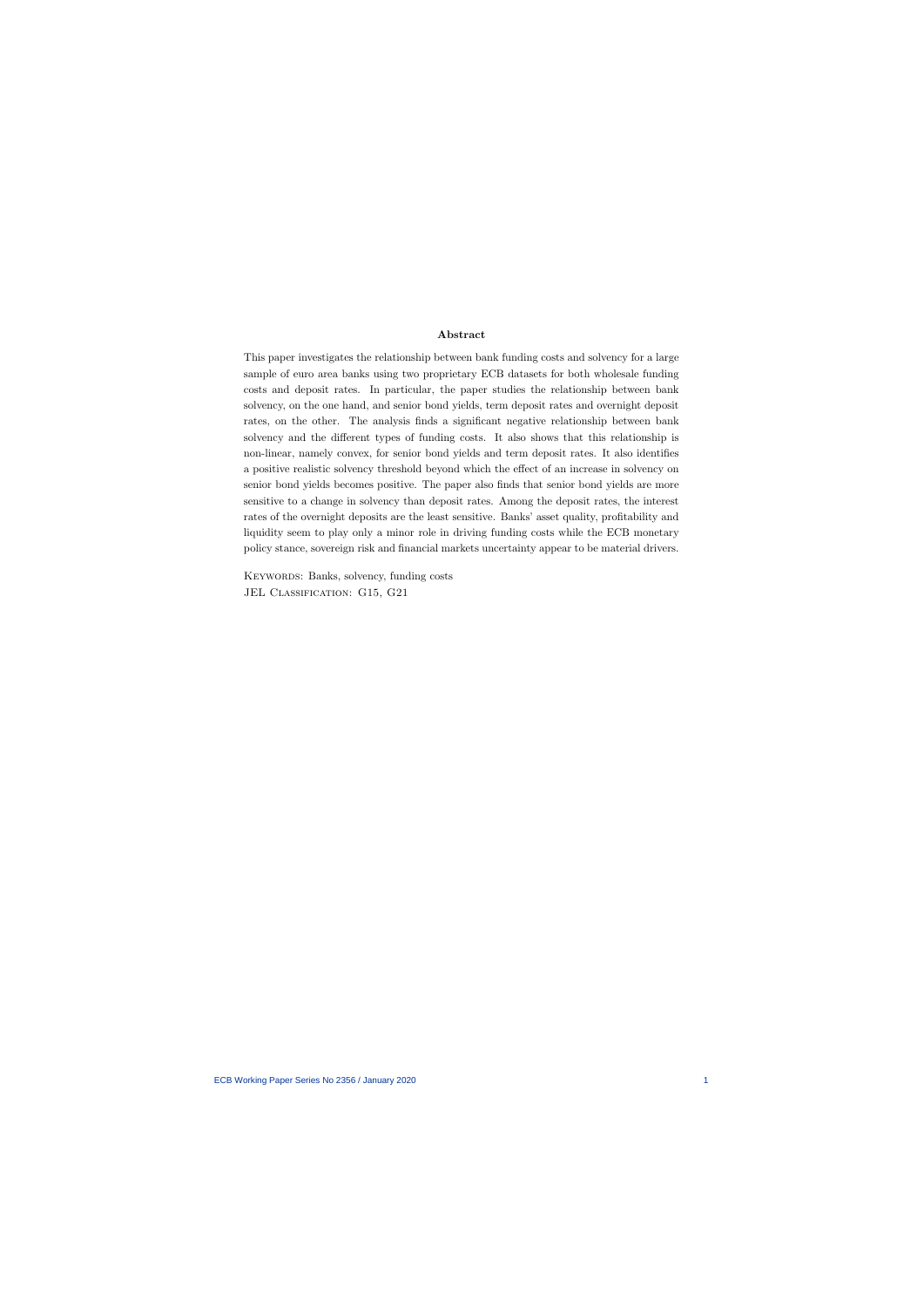## Non-Technical Summary

High funding costs, if due to bank specific vulnerabilities, can erode banks' earnings and deplete banks' capital buffers in bad times or decelerate their build-up in good times. Thus, high funding costs, when prompted by bank vulnerabilities, can have an adverse impact on banks' ability to withstand macroeconomic shocks and endanger the overall stability of the banking sector. Indeed, the full pass-through of higher funding costs may be challenging in a non-monopolistic market if the increase in the funding costs is caused by bank idiosyncratic risks and does not reflect a general increase in interest rates. To the contrary, a sector-wide increase in funding costs prompted by a rise in monetary policy rates would generally boost the profitability of banks which can increase their lending rates more than their deposit rates. At the same time, if higher funding costs are passed through into higher lending rates, the real economy can also be adversely affected, by depressing the demand for new lending, prompting deleveraging and leading to lower economic activity. Therefore, the dynamics of funding costs, their relationship with banks' characteristics and the related potential second round effects need to be considered in regular financial stability assessments and macroprudential stress testing frameworks. Omitting them can largely underestimate banks' vulnerabilities.

The empirical literature generally shows that a negative relation between bank funding costs and solvency exists. Bank funding costs are deemed to depend largely on the market perception of counterparty credit risk, which is driven by a wide range of banks' fundamentals including solvency, asset quality, profitability and liquidity. Therefore, a worsening of banks' fundamentals and in particular weaker solvency may lead to higher funding costs.

However, a large part of the literature employs imperfect measures of bank funding costs. Most of the existing studies on the topic use market-based measures. These measures may not fairly represent the actual funding costs paid by banks. The literature employing market-based measures also does not take into account the fact that different types of banks' liabilities might exhibit different sensitivities to stress conditions. Other studies rely on balance sheet and P&L data to derive proxies of banks' funding costs.

Against this background, this paper studies the empirical relationship between banks' funding costs and their fundamentals. In particular, it focuses on the relationship between banks' funding costs and solvency. The analysis considers a large sample of euro area banks using two novel ECB proprietary datasets for banks' funding costs. These datasets contain information on bank level senior bond yields and on bank level interest rates for term deposits and overnight deposits from customers.

Our analysis generally finds a significant negative relation between banks' solvency ratio and funding costs. Moreover, it reveals that this relationship is non-linear, namely convex, for senior bond yields and interest rate for term deposits. A decrease in the solvency ratio has a stronger impact on banks' senior bond yields and interest rates for term deposits for banks with a relatively lower solvency ratio. The paper also identifies a realistic positive threshold for solvency at which the effect of solvency on senior bond yields changes sign and becomes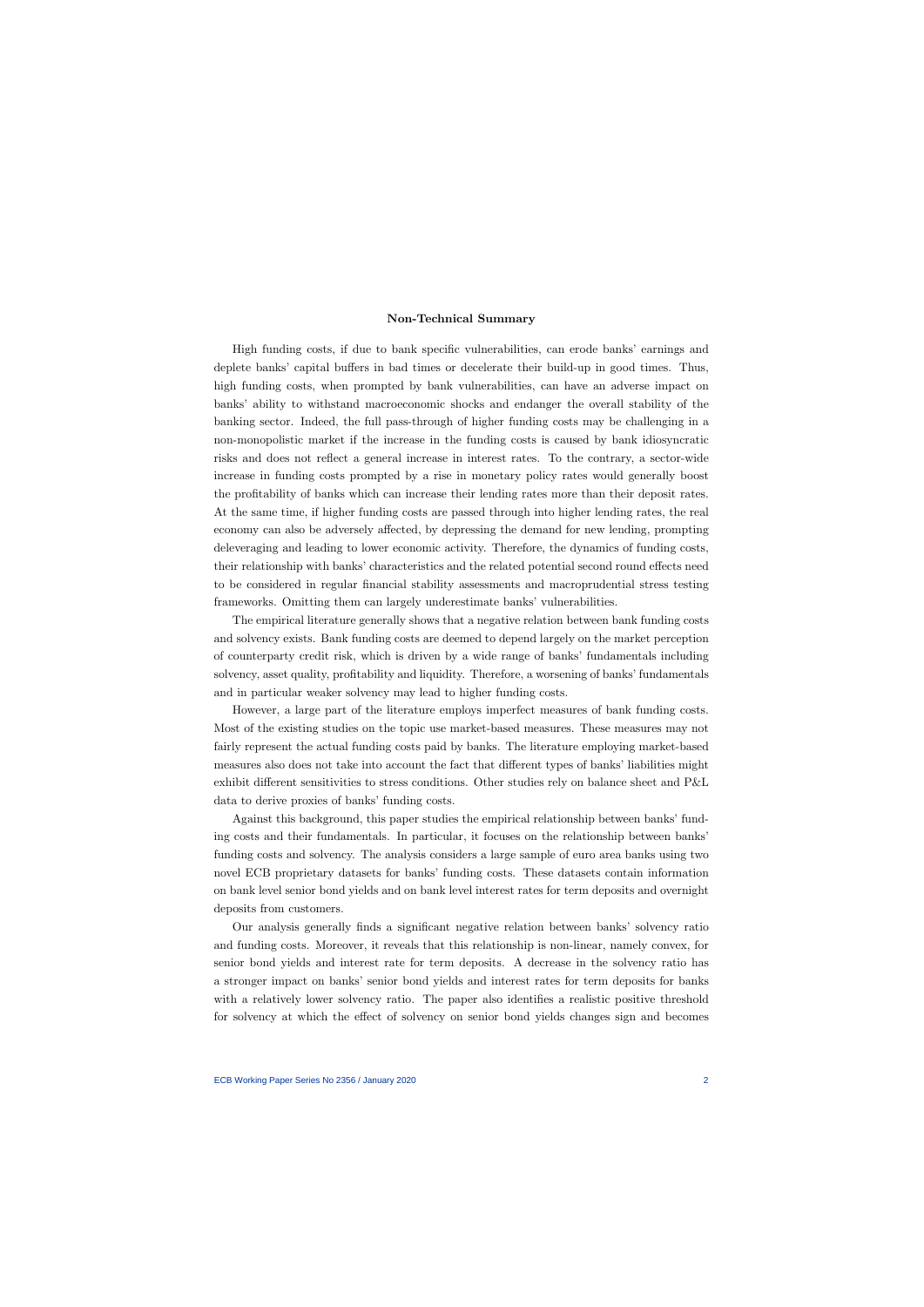positive. An increase in solvency leads to higher senior bond yields for banks with a relatively high solvency ratio. This result suggests that it might be inefficient for banks to accumulate excessive capital. The paper also provides evidence that banks' senior bond yields are more sensitive to a change in solvency than deposit rates. Indeed, the interest rates on the term deposits are less sensitive to changes in solvency than the senior bond yields. Furthermore, the relationship between the interest rates on overnight deposits and solvency is negative but often not significant. Banks' asset quality, profitability and liquidity seem to play only a minor role in driving funding costs while the ECB monetary policy stance, sovereign risk and financial markets uncertainty appear to be material drivers.

The contribution of this work to the literature is threefold. First, to our knowledge, this paper is the first that studies the relationship between bank solvency and funding costs using a comprehensive set of confidential bank level interest rates which provide a precise yardstick of the effective costs that banks pay to their lenders in the euro area. Second, this is the first paper which consistently studies the relationship between funding and solvency using different types of funding, namely senior bonds, term deposits and overnight deposits. This is an important contribution, as it allows us to assess the diverse sensitivities of the costs of the different types of bank funding. Third, this study is the first paper which not only finds that the relationship between solvency and funding costs is non-linear, but also shows that non-linearities are significant only for senior bond yields and term deposit rates while they are not significant for overnight deposit rates. Furthermore, it identifies a realistic solvency threshold at which the effect of an increase in solvency on senior bond yields changes sign and becomes positive.

The results of this paper substantiate the need for encompassing the relationship between funding costs and banks' solvency in financial stability analyses and in particular in macroprudential solvency stress test frameworks. Not accounting for this relationship and, thus, omitting second round effects could lead to the underestimation of banks' vulnerabilities. Furthermore, these results could also inform the calibration of macroprudential capital policy measures, such as the countercyclical capital buffer, which aim to ensure that banking sector capital requirements take account of the macro-financial environment in which banks operate and protect the banking system from periods of excess aggregate credit growth often associated with the build-up of system-wide risk.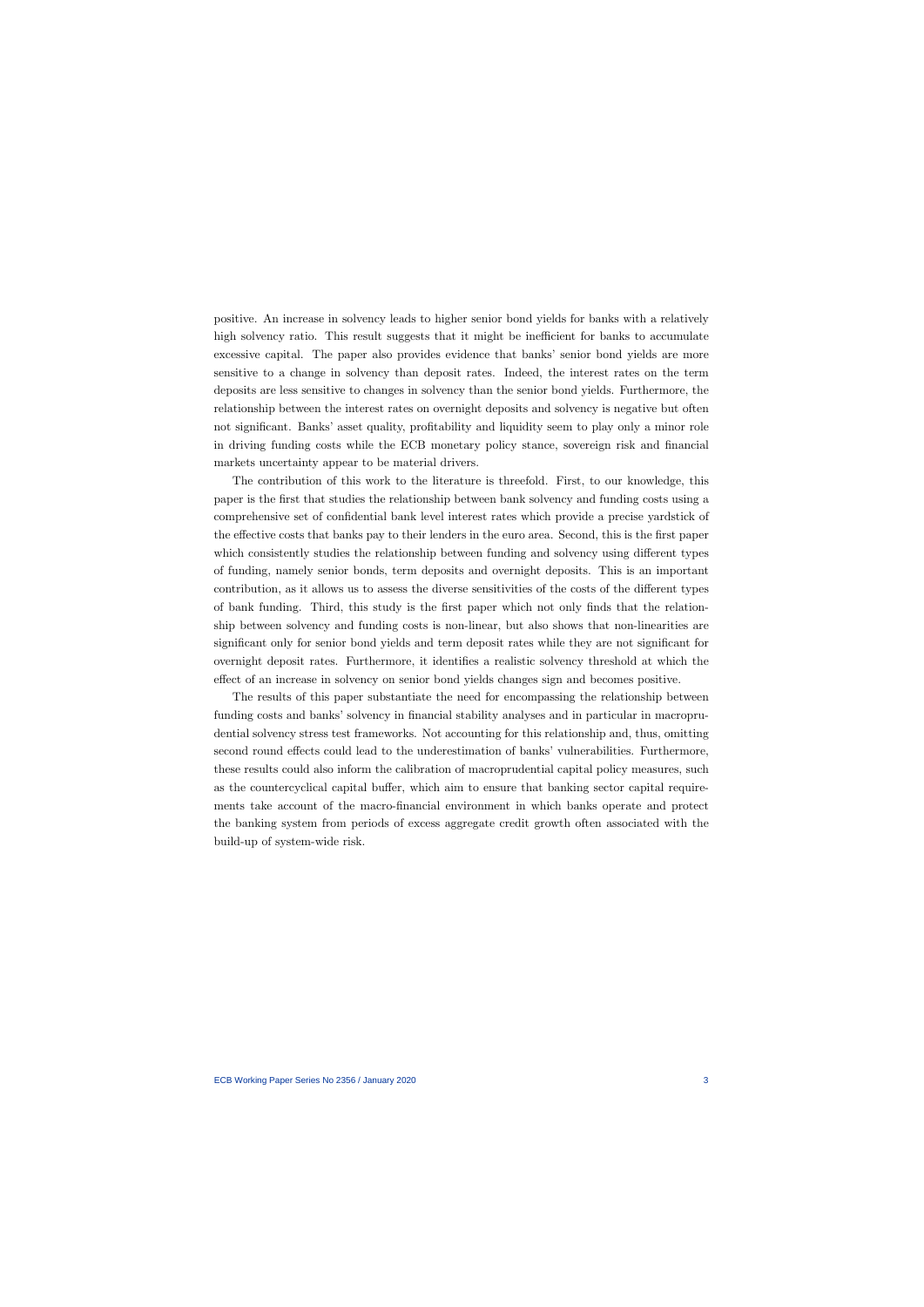## 1 Introduction

High funding costs, if due to bank specific vulnerabilities, can erode banks' earnings and deplete banks' capital buffers in bad times or decelerate their build-up in good times. Thus, high funding costs, when prompted by bank vulnerabilities, can have an adverse impact on banks' ability to withstand macroeconomic shocks and endanger the overall stability of the banking sector. Indeed, the full pass-through of higher funding costs may be challenging in a non-monopolistic market if the increase in the funding costs is caused by bank idiosyncratic risks and does not reflect a general increase in interest rates. To the contrary, a sector-wide increase in funding costs prompted by a rise in monetary policy rates would generally boost the profitability of banks which can increase their lending rates more than their deposit rates. At the same time, if higher funding costs are passed through into higher lending rates, the real economy can also be adversely affected, by depressing the demand for new lending, prompting deleveraging and leading to lower economic activity. Therefore, the dynamics of funding costs, their relationship with banks' characteristics and the related potential second round effects need to be considered in regular financial stability assessments and macroprudential stress testing frameworks (Budnik, Mozzanica, Dimitrov, Groß, Hansen, Kleemann, Sanna, Sarychev, Sinenko, Volk and [Covi 2019;](#page-22-0) [ECB 2017;](#page-23-0) Henry, Kok, Amzallag, Baudino, Cabral, Grodzicki, Gross, Hałaj, Kolb, [Leber, Pancaro, Sydow, Vouldis, Zimmermann and Zochowski 2013\)](#page-23-1). Omitting them can largely underestimate banks' vulnerabilities.

This paper studies the empirical relationship between banks' funding costs and their fundamentals. In particular, it focuses on the relationship between banks' funding costs and solvency.

The theoretical literature on the topic is not conclusive about the sign of the relation between bank funding costs and solvency. However, a substantial part of the literature suggests that this relationship is negative. Modigliani-Miller theorem [\(Modigliani and Miller 1958\)](#page-23-2) proposes that, in the absence of taxes, bankruptcy costs, agency costs, asymmetric information, and in an efficient market, the liability structure of a bank does not affect its overall cost of funding. All other things being equal, a higher level of capital should lead to a decrease in the per-unit cost of debt and equity, leaving the overall cost of funding constant. Even if the conditions for the Modigliani-Miller theorem to hold are not fulfilled (see for example [Calomiris and Hubbard](#page-22-1) [\(1995\)](#page-22-1), [Cornett and Tehranian](#page-22-2) [\(1994\)](#page-22-2), [Myers and Majluf](#page-23-3) [\(1984\)](#page-23-3), [Stein](#page-23-4) [\(1998\)](#page-23-4)), a higher capital level implies a larger loss absorption capacity and, thus, should make debt less risky and, consequently, lower its costs as the compensation demanded by depositors and investors for the cost of bankruptcy should decline.

The empirical literature generally shows that a negative relation between banks' funding costs and solvency exists. For example, the literature on market discipline [\(Ellis and Flannery](#page-23-5) [1992;](#page-23-5) [Flannery and Sorescu 1996\)](#page-23-6) provides evidence that lower capital levels are associated with higher interest rates on uninsured liabilities. In general, banks' funding costs are deemed to depend largely on the market perception of counterparty credit risk, which is driven by a wide range of bank's fundamentals including solvency, asset quality, profitability and liquidity.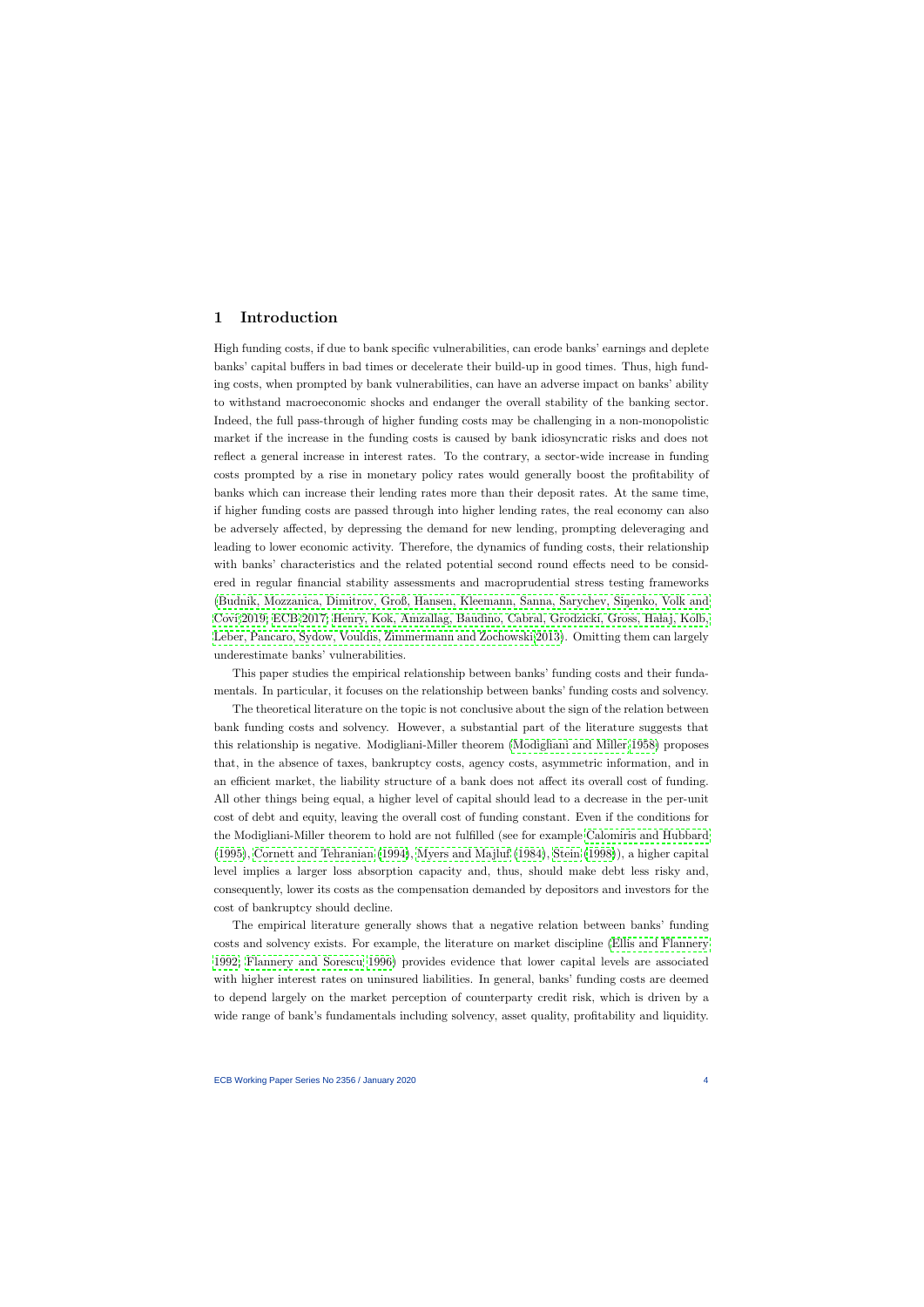Therefore, a worsening of banks' fundamentals and in particular a weaker solvency may lead to higher funding costs.

Various studies suggest a wide range of sensitivities depending on the types of funding considered, the methodology adopted and the sample taken into account. A 100 bps increase in the solvency ratio is documented to lower funding costs between 0.[2](#page-5-1)  $bps<sup>1</sup>$  $bps<sup>1</sup>$  $bps<sup>1</sup>$  and 105  $bps<sup>2</sup>$ .

We can identify three main strands of literature according to the measures used for proxying banks' funding costs. The first strand employs Credit Default Swap (CDS) spreads as a measure of funding costs. A second relatively thin stream uses balance sheet and P&L data to derive proxies of funding costs. Finally, a third narrow strand of literature employs bond yields as a yardstick of bank funding costs.

Concerning the first strand, [Annaert, De Ceuster, Van Roy and Vespro](#page-22-3) [\(2013\)](#page-22-3), using panel regressions for 31 euro area (EA) banks between 2004 and 2008, find that a 100 bps drop in bank stock returns (used as a proxy for bank leverage) is associated with a 64 bps rise in the bank CDS spreads. Using a sample of 161 banks from 23 countries [Hasan, Liu and Zhang](#page-23-7) [\(2016\)](#page-23-7) regress bank's CDS spreads on bank's fundamental characteristics over for the period between 2001 and 2011 and find that a standard deviation increase in the market based leverage raises CDS spreads by an average of 110 bps. Using CDS spreads for 52 banks in 14 advanced economies between 2001 and 2012 and employing a panel Error Correction Model, [Babihuga](#page-22-4) [and Spaltro](#page-22-4) [\(2014\)](#page-22-4) find that in the long run a 100 bps increase in total bank regulatory capital ratios reduces funding costs by 26 bps, but in the short run the relation is positive: an increase in capital is associated with raising costs two quarters later. The authors explain that the positive sign on the short-run coefficient may reflect adverse selection problems associated with raising capital. A different estimation method is applied by [Schmitz et al.](#page-23-8) [\(2017\)](#page-23-8) who employ a simultaneous equations framework to account for the possible simultaneity between funding costs and solvency. Using CDS spreads and two measures of banks' solvency (i.e. the common equity Tier 1 ratio and the 5-years expected default frequency), as well as a wide range of bank-specific variables for 54 banks from six countries in the period 2004-2013, they find that a 100 bps higher common equity Tier 1 ratio is associated with a decrease of 105 bps in banks' funding costs. Alternatively, they find that a 100 bps increase in a bank's CDS spreads is associated with a 32 bps reduction in its common equity Tire 1 ratio. They also find that lower implicit government guarantees (that they proxy using the 5 year CDS sovereign spread) lead to higher bank spreads. Finally, [Dent, Hacioglu Hoke and Panagiotopoulos](#page-23-9) [\(2017\)](#page-23-9) study the interrelations between banks' solvency and wholesale funding costs for the largest 4 banks in the United Kingdom using weekly market-based data and exploiting non-linear panel techniques between 2007 and 2016. In particular, they rely on the market-based leverage ratio as a proxy for banks' solvency and CDS premia as a measure of funding costs. Their results show that this relationship is non-linear. A decrease in the market based solvency is significantly associated with a rise in wholesale funding costs. More specifically, they show that when the market-

<sup>&</sup>lt;sup>1</sup>[Bonfim and Santos](#page-22-5)  $(2004)$ .

<span id="page-5-1"></span><span id="page-5-0"></span> $2$ [Schmitz, Sigmund and Valderrama](#page-23-8)  $(2017)$ .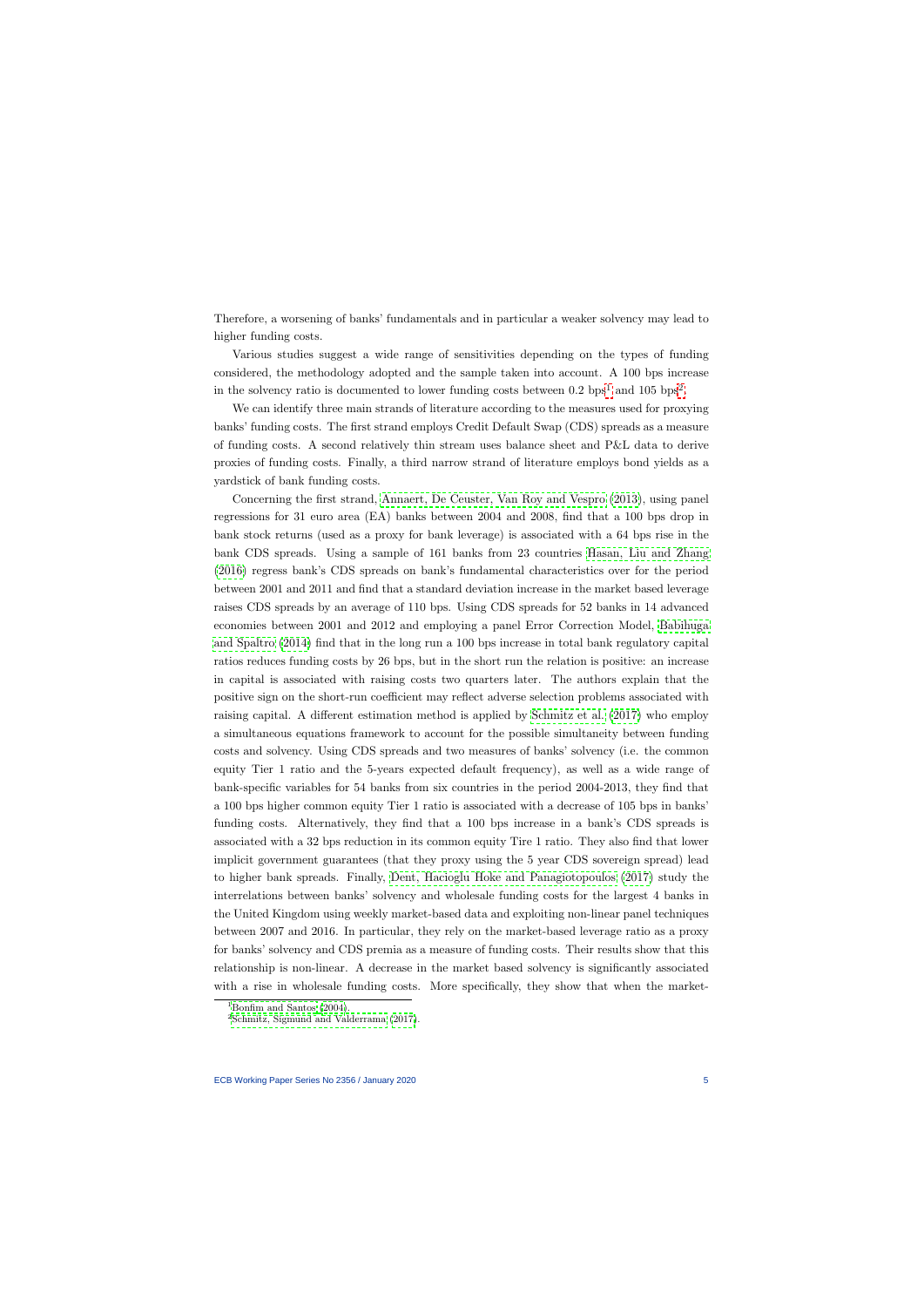based leverage ratio is above a threshold equal to 2.4%, a 100 bps decrease in the market-based leverage ratio leads to an increase in CDS premia of about 6.5 bps. Instead, if the market-based leverage ratio is lower than the threshold, the impact increases in size up to about 30 bps.

On the second strand of the literature, [Aymanns, Caceres, Daniel and Schumacher](#page-22-6) [\(2016\)](#page-22-6), using balance sheet data from the Federal Deposit Insurance Corporation (FDIC) Call Reports and SNL Financial, construct two proxies of banks' funding costs: the total funding cost, proxied by the ratio of interest expenses over total liabilities, and the interbank funding cost that is proxied using the ratio of interest expenses on federal funds and repos purchased to the total stock of federal funds and repos purchased during the reporting period. The solvency measure is constructed by applying principal component analysis to a variety of measures of banks' capital. The results suggest that the relationship between funding costs and solvency is non-linear. However, the magnitude of the solvency effect is typically small, with a solvency increase of a 100 bps leading on average to a decrease in total funding costs of about 2 bps and in the interbank funding costs of 4 bps over 1993–2013. Likewise, [Gambacorta and Shin](#page-23-10) [\(2018\)](#page-23-10), relying on a measure of average cost of debt funding given by the ratio of the total interest paid over the total level of debt (excluding equity and reserves) and using a panel regression approach for a large sample of international banks, find a negative significant relationship between equity to total assets and funding costs. They show that a 100 bps increase in the ratio of equity over total assets is significantly associated with a decline in the average cost of funding of bank debt of 4 bps.

In the third strand of the literature, [Bonfim and Santos](#page-22-5) [\(2004\)](#page-22-5) use spreads (computed as the difference between the bond yield to maturity and the yield on German government bonds with the closest maturity) both at the issuance and in the secondary market for the period between 1999 and 2003 as measure of funding costs. Using a pooled OLS approach, they explore the relation between bank bond spreads and 5 groups of fundamentals: asset quality, capital structure, liquidity, solvency and profitability. They find that a 100 bps increase in the solvency ratio is associated with a 0.2 bps decrease in bank's bond spreads. [Elyasiani and Keegan](#page-23-11) [\(2017\)](#page-23-11) also take into consideration bond yield spreads. They study the relationship between the spreads on debt issued by 26 U.S. systemically important banks and their idiosyncratic risk factors, macroeconomic factors, and bond features, in the secondary market in the period between 2003 and 2014. They find that bond buyers are sensitive to changes in banks' specific risk factors by demanding higher yields and also react to business cycle developments.

Overall, a large part of the literature employs imperfect measures of banks' funding costs. Most of the existing studies on the topic use market based measures, typically, CDS spreads [\(Annaert et al. 2013;](#page-22-3) [Hasan et al. 2016;](#page-23-7) [Schmitz et al. 2017\)](#page-23-8). While CDS spreads are an interesting yardstick of bank funding costs, as they exhibit a forward-looking dimension, they also embed liquidity and risk aversion premiums and, therefore, tend to be volatile, might misprice the credit risk (Annaert et al.  $2013$  $2013$ )<sup>3</sup> and, thus, may not fairly represent the actual

<span id="page-6-0"></span><sup>&</sup>lt;sup>3</sup>In addition, only 5-years CDS spreads are generally used, thus, disregarding shorter and longer maturities.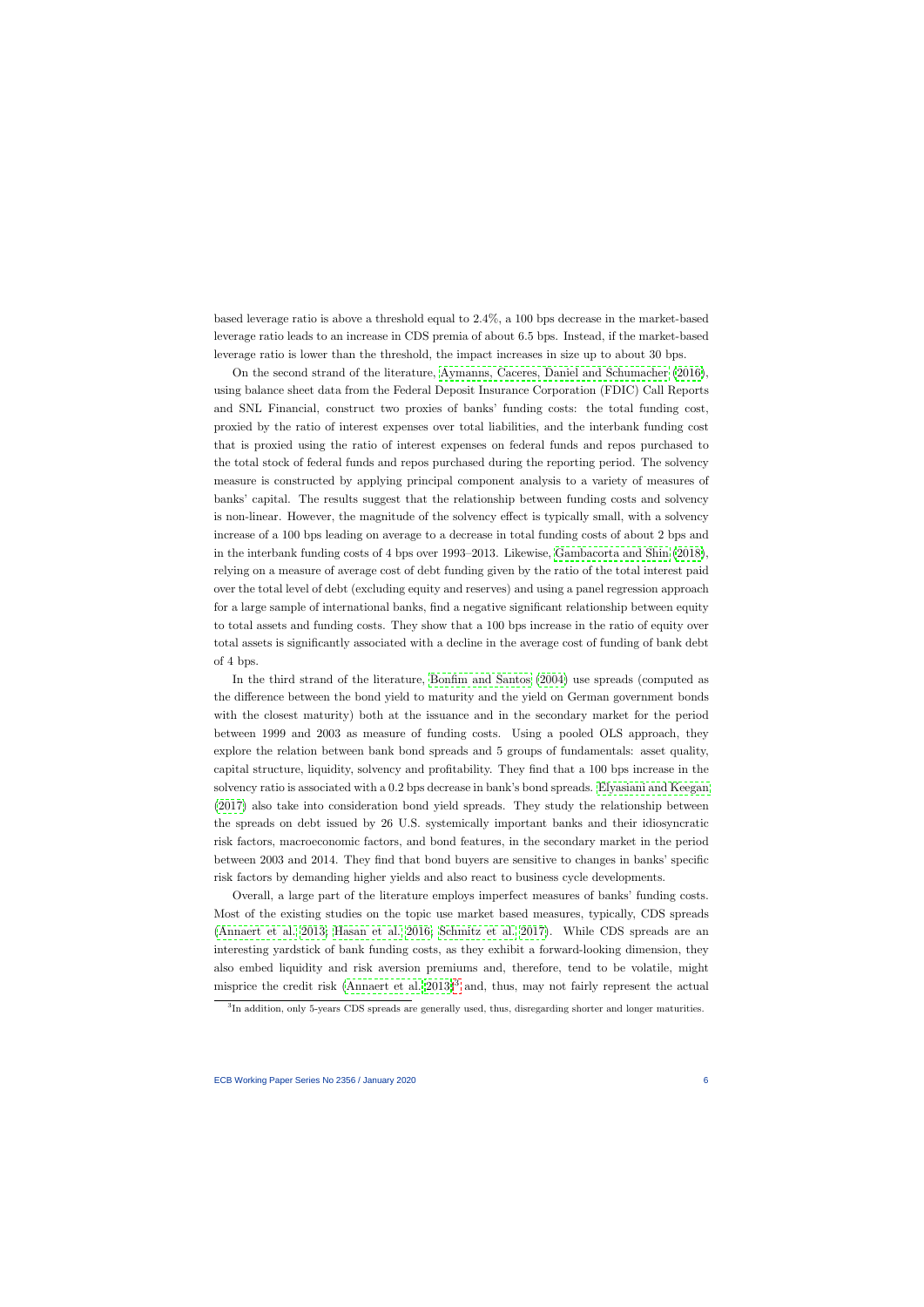funding costs paid by banks. The literature employing market based measures also does not take into account the fact that different types of banks' liabilities might exhibit different sensitivities to stress conditions. Also [Aymanns et al.](#page-22-6) [\(2016\)](#page-22-6), despite relying on balance sheet data, use only proxies of banks' total funding costs and interbank funding. [Bonfim and Santos](#page-22-5) [\(2004\)](#page-22-5) and [Elyasiani and Keegan](#page-23-11) [\(2017\)](#page-23-11) estimate banks' funding costs using bonds' yields for senior bonds. However, both these studies only consider wholesale funding costs and neither account for potential endogeneity of the banks' risk specific factors nor they estimate non-linearities between banks' solvency and funding  $costs<sup>4</sup>$  $costs<sup>4</sup>$  $costs<sup>4</sup>$ . To study the latter is particularly relevant as nonlinearities in the relationship between banks' solvency and funding costs can materially amplify banks' capital losses during stress.

Against this background, this paper investigates the relation between banks' funding costs and solvency for a large sample of euro area banks using two novel and ECB proprietary datasets for banks' funding costs.<sup>[5](#page-7-1)</sup> The paper also explores the existence of potential non-linearities in this relationship.

The first proprietary dataset, used in this study, contains information on bank level senior bond yields computed at the ECB relying on the iBoxx database provided by Markit. The second unique dataset, called Individual Monetary and Financial Institution Interest Rates, provides information on bank level interest rates for term deposits and overnight deposits from customers. In the paper, the main measure of solvency taken into consideration is the common equity Tier 1 (CET1) ratio. However, other solvency yardsticks such as the Tier 1 ratio, the total capital ratio and the leverage ratio are also taken into account as robustness checks. Measures of other bank fundamentals are also included in the analysis as controls. In particular, we consider proxies for bank asset quality, profitability and liquidity.

The analysis is conducted for the period between 2005 and 2017 for senior bond yields and for the period between 2007 and 2017 for deposit rates. To account for possible endogeneity between banks' fundamentals and funding costs, our preferred estimator to investigate this relationship is the system GMM procedure proposed by [Arellano and Bond](#page-22-7) [\(1991\)](#page-22-7), [Arellano](#page-22-8) [and Bover](#page-22-8) [\(1995\)](#page-22-8) and [Blundell and Bond](#page-22-9) [\(1998\)](#page-22-9). To test the robustness of our results, we also estimate this relationship using pooled OLS with lagged explanatory variables and clustered standard errors.

The regression analysis generally finds a significant negative relation between banks' solvency ratio and funding costs. Moreover, our analysis reveals that this relationship is non-linear, namely convex, for senior bond yields and interest rate for term deposits. A decrease in the solvency ratio has a stronger impact on senior bond yields and interest rate for term deposits

<sup>&</sup>lt;sup>4</sup>In the literature, only some papers (e.g. [Aymanns et al.](#page-22-6) [\(2016\)](#page-22-6), [Schmitz et al.](#page-23-8) [\(2017\)](#page-23-9) and [Dent et al.](#page-23-9) (2017)), which study the empirical relationship between banks' funding costs and their fundamentals, also investigate the possible existence of non-linearities in this relationship.

<span id="page-7-1"></span><span id="page-7-0"></span><sup>5</sup>While this paper focuses on the relationship between banks' funding costs and characteristics, it is important to acknowledge that banks generally consider the Weighted Average Cost of Capital (WACC) as a relevant metric when they decide to raise new capital. The WACC includes not only debt funding costs but also the cost of equity.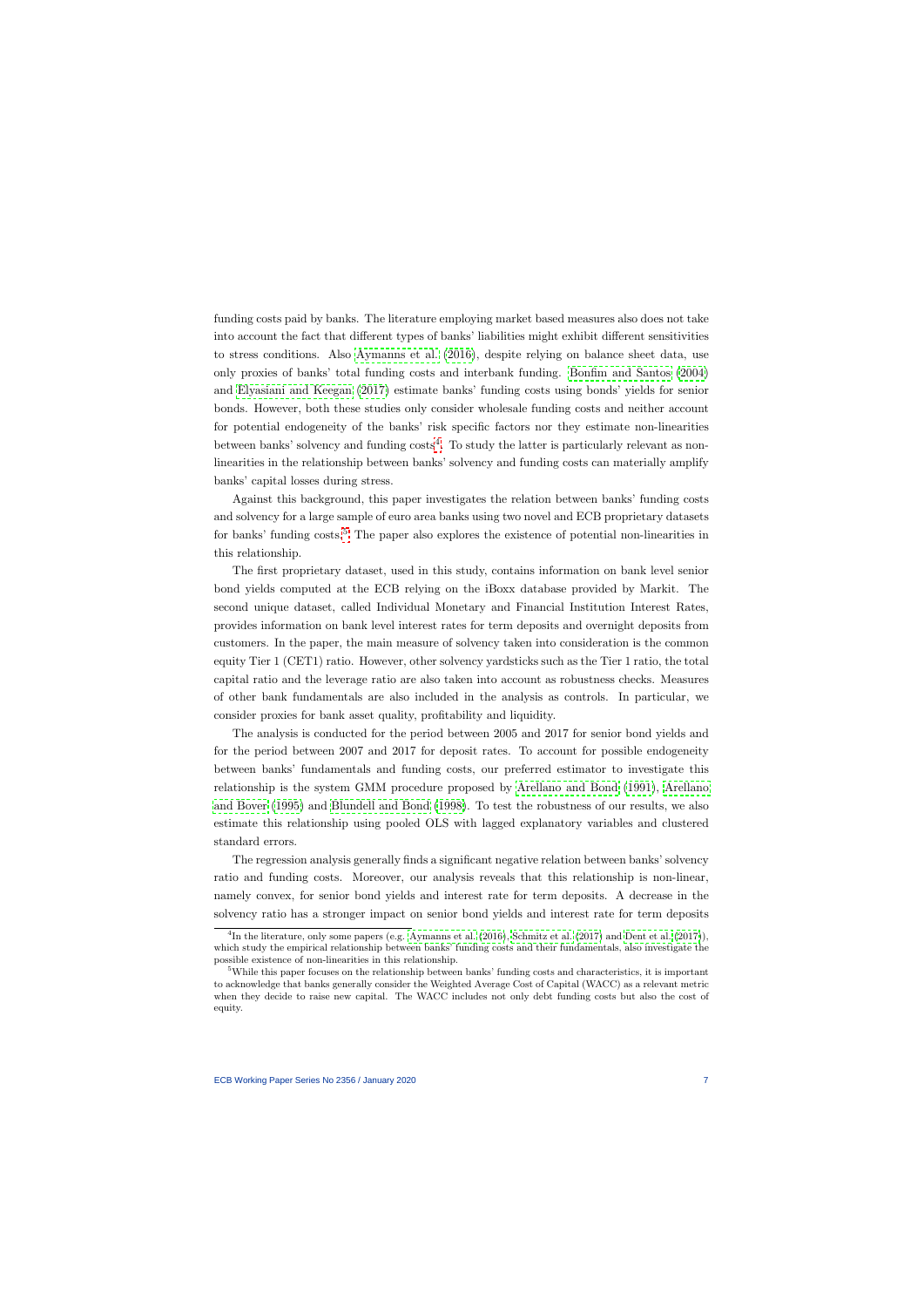for banks with a relatively lower solvency level. The paper also identifies a realistic positive threshold for solvency at which the effect of solvency on senior bond yields changes sign and becomes positive. Above this threshold, an increase in solvency leads to higher senior bond yields. This result suggests that it might be inefficient for banks to accumulate excessive capital. The paper also provides evidence that bank senior bond yields are more sensitive to a change in solvency than deposit rates. Indeed, the interest rates on the term deposits are less sensitive to changes in solvency than the senior bond yields. Furthermore, the relationship between the interest rates on overnight deposits and solvency is negative but often not significant. The estimates, including a quadratic term for solvency, suggest that, given for example an initial CET1 ratio of 7%, a reduction in solvency of 100 bps is associated with an increase in the senior bond yields of 13 bps and with a rise in the term deposit rates of 6 bps. Moreover, the results show that the sensitivity of senior bond yields to changes in solvency are significantly stronger in crisis countries than in non-crisis countries. Finally, banks' asset quality, profitability and liquidity seem to play only a particularly minor role in driving funding costs while the ECB monetary policy stance, sovereign risk and financial markets uncertainty appear to be material drivers.

Our contribution to the literature is threefold. First, to our knowledge, this paper is the first that studies the relationship between bank solvency and funding costs using a comprehensive set of confidential bank level interest rates which provide a precise yardstick of the effective costs that banks pay to their lenders in the euro area. Second, to our knowledge, this is the first paper which consistently studies the relationship between funding and solvency for different types of funding, namely senior bonds, term deposits and overnight deposits. This is an important contribution, as it allows us to assess the diverse sensitivities of the costs of the different types of bank funding. In this context, it is also worth mentioning that the types of funding we consider in this study cover on average about  $85\%$  of banks' total assets in our sample<sup>[6](#page-8-0)</sup>. Thus, they provide a comprehensive and consistent view on bank funding-solvency nexus. Third, this study is the first paper which not only finds that the relationship between solvency and funding costs is non-linear but also shows that non-linearities are significant only for senior bond yields and term deposit rates while they are not significant for overnight deposit rates. Furthermore, we identify a solvency threshold at which the effect of an increase in solvency on senior bond yields changes sign and becomes positive.

The results of this paper substantiate the need for encompassing the relationship between funding costs and banks' solvency in financial stability analyses and in particular in macroprudential solvency stress test frameworks. Not accounting for this relationship and, thus, omitting second round effects could lead to the underestimation of banks' losses in adverse scenarios. Furthermore, these results could also inform the calibration of macroprudential capital

<span id="page-8-0"></span> ${}^{6}$ However, the share of total assets covered by the types of liabilities considered in this work exhibits material heterogeneity across the banks in the sample. This feature points to important differences in banks' funding mix. Moreover, over time the sample is characterised by a clear decreasing trend for the share of wholesale funding over total assets and an increasing trend for the share of deposits over total assets.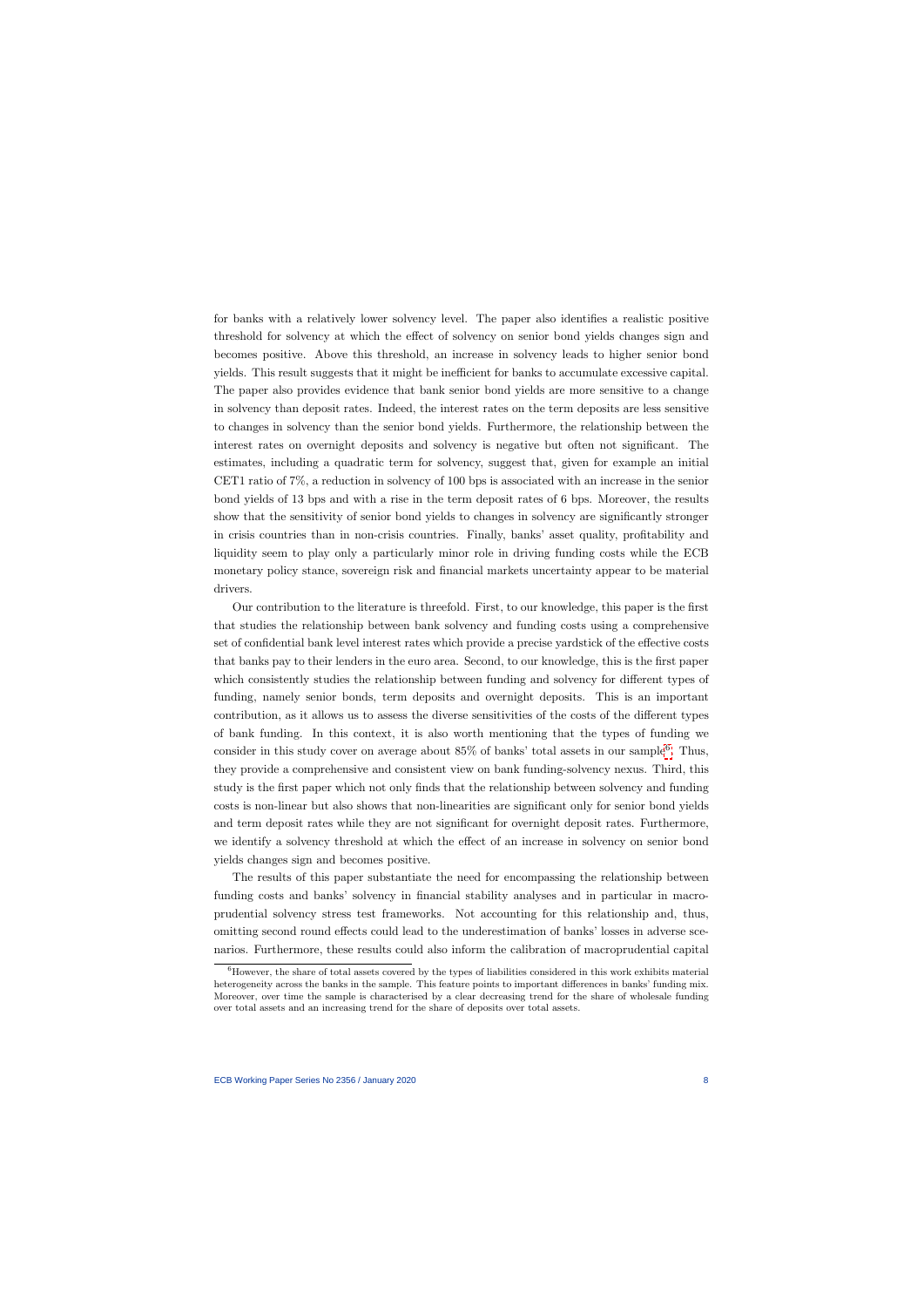policy measures, such as the countercyclical capital buffer, which aim to ensure that banking sector capital requirements take account of the macro-financial environment in which banks operate and protect the banking system from periods of excess aggregate credit growth often associated with the build-up of system-wide risk.

The rest of this paper is organized as follows. In Section [2,](#page-9-0) we describe the dataset we use in our analysis. In Section [3,](#page-10-0) we present some stylized facts and descriptive information for the key variables of interest. Section [4](#page-12-0) outlines the applied empirical model and the estimation strategy. Section [5](#page-14-0) reports and discusses our main findings, and briefly describes the implemented battery of robustness checks. Section [6](#page-20-0) concludes.

## 2 Data

This analysis uses a large unbalanced panel of yearly data which contains information on banks' funding costs, banks' characteristics, and macroeconomic and financial conditions. The data for banks' funding costs are sourced from two ECB proprietary datasets.

The first dataset (hereafter iBoxx) relies on Markit iBoxx bond indexes and provides information on senior bond yields at the bank level at the measurement time. These yields are computed as the weighted average of the yields of the outstanding euro denominated senior bonds for each issuer<sup>[7](#page-9-1)</sup>. The bond level yields are computed as the discounted sum of the expected cash flows divided by the price of the bond in the secondary market and indicate the interest rate banks would have to pay if they were willing to issue new bonds. The data for senior bonds yields used in the regression analysis cover up to 57 banks from 10 euro area countries for the period between 2005 and 2017 (Table [2\)](#page-25-0). The iBoxx dataset also provides information on the remaining time to maturity for each bond.

<span id="page-9-0"></span>The second dataset, called Individual Monetary and Financial Institution Interest Rates (IMIR), contains information on individual deposit rates charged by banks for different types of deposits and maturities. More specifically, this dataset encompasses interest rate data on new business for overnight deposits and term deposits<sup>[8](#page-9-2)</sup> from customers. The IMIR dataset also provides information on the original time to maturity of term deposits.

Our dataset includes interest rates for overnight deposits for 115 banks from 14 euro area countries and interest rates for term deposits for 112 banks from 16 euro area countries for the period between 2007 and 2017 (Table [2\)](#page-25-0).

The literature [\(Aikman, Alessandri, Eklund, Gai, Kapadia, Martin, Mora, Sterne and Willi](#page-22-10)[son 2009;](#page-22-10) [Aymanns et al. 2016;](#page-22-6) [Bonfim and Santos 2004\)](#page-22-5) has identified solvency, asset quality,

<sup>7</sup>Bank level yields are computed relying on data for both investment grade as well as sub-investment grade bonds. Various types of bonds (floating rate, callable, etc.) are used to build the yield index but neither convertible bonds nor structured notes are employed. The minimum required outstanding amount of a bond to enter the database is EUR 150mn, all bonds must have a remaining time to maturity of at least one year at the index calculation date, and there must be at least 3 bonds on the market to compute the bank level index since bonds with the highest and the lowest yield are not considered.

<span id="page-9-2"></span><span id="page-9-1"></span><sup>&</sup>lt;sup>8</sup>Term deposits refer to deposits with an agreed maturity.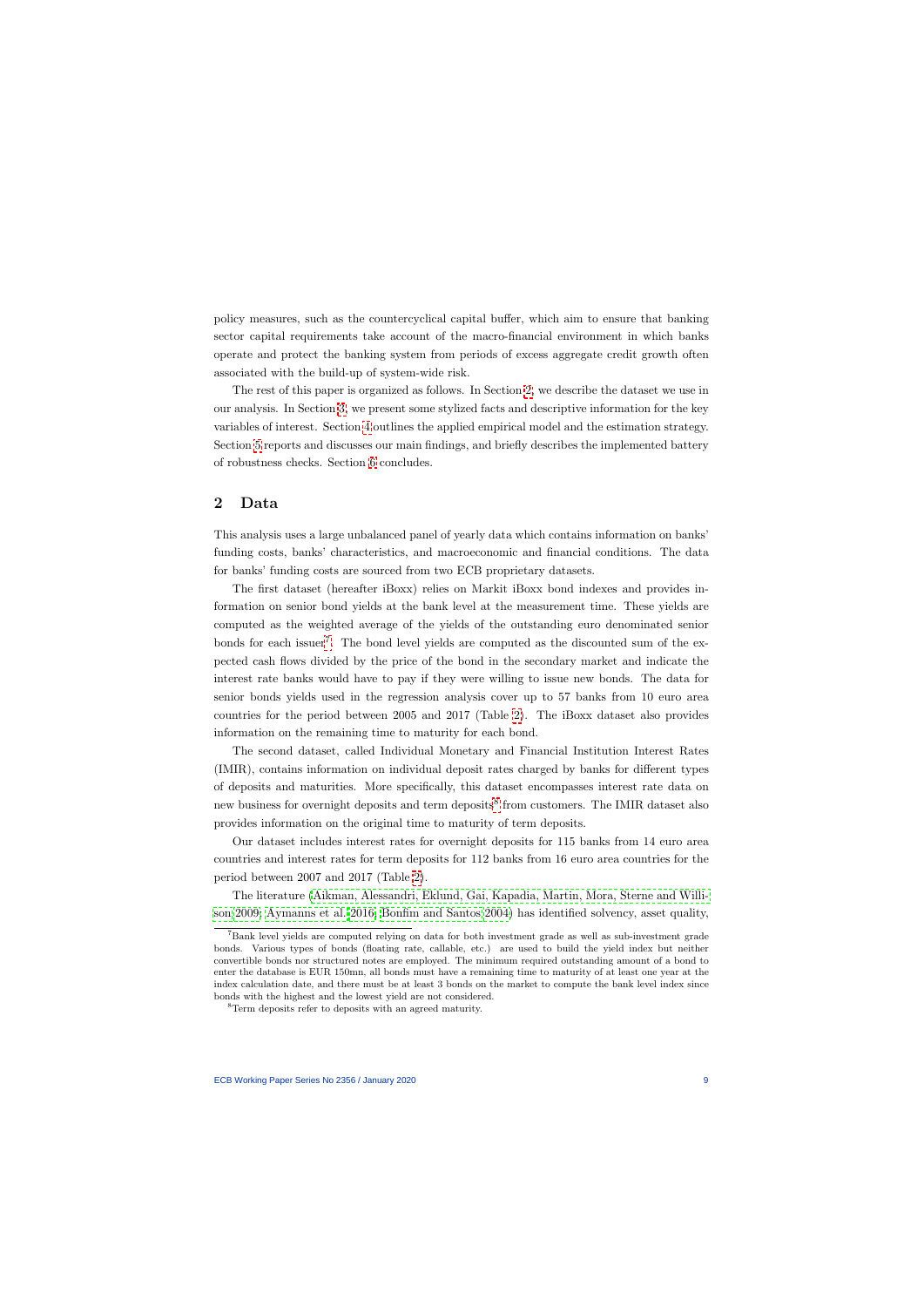profitability and liquidity as the main bank characteristics that have an impact on bank funding costs. In line with these findings, our work considers the following bank specific characteristics as explanatory variables in the regression analysis: CET1 ratio<sup>[9](#page-10-1)</sup>, Tier 1 capital ratio, total capital ratio and common equity over total assets for solvency; provisions over total loans to customers and reserves over total loans to customers for asset quality; return over equity (ROE) and return over assets (ROA) for profitability and wholesale funding over total assets and deposits over total assets for liquidity. The data for these bank-level balance sheet items and profit and loss accounts are sourced from SNL.[10](#page-10-2)

The data on macroeconomic and financial conditions, which are used in the regression analysis as control variables to account for cross-country variation in economic factors, are sourced from the ECB Statistical Data Warehouse (SDW). More specifically, the regression analysis includes as macro-financial control the EONIA rate, which captures the ECB monetary policy stance and is one of the main drivers of interest rates in the euro area. Another important explanatory variable is the spread between the 10-year sovereign yield and the German 10-year Bund yield. This variable accounts for sovereign risk, i.e. for the implicit guarantee provided by governments to banks and the related sovereign risk [\(Albertazzi, Ropele, Sene and Signoretti](#page-22-11) [2014;](#page-22-11) [BIS 2011\)](#page-22-12), and is computed for each bank according to its country of incorporation. Indeed, as revealed by the European sovereign crisis, bank and sovereign risks are highly intertwined. Even for deposits, the sovereign risk must be priced in as the states provide the ultimate guarantee for deposits [\(Acharya, Drechsler and Schnabl 2014;](#page-22-13) [Cooper and Nikolov](#page-22-14) [2017;](#page-22-14) [Farhi and Tirole 2017\)](#page-23-12). Finally, to capture the possible relation between global risk aversion and funding costs, the volatility index of the Euro Stoxx (VSTOXX) is included among our macro-financial controls.

Descriptive statistics for all variables used in this analysis are available in the Appendix in Table [1.](#page-24-0)

## 3 Stylized facts

This section first presents some stylized facts on the evolution over time of the main variables of interest, namely senior bond yields, term deposit rates, overnight deposit rates and bank solvency.

The average senior bond yields and the average interest rates on term deposits (Figure [1,](#page-12-1) panel [\(a\)](#page-12-2) and panel [\(b\)\)](#page-12-3) featured a sharp decline in 2009 and 2010 following the loosening of the euro area monetary policy. Then, both these rates increased in 2011 reflecting the tightening of

<sup>9</sup>Common equity Tier 1 comprises bank's core capital and includes common shares, stock surpluses resulting from the issue of common shares, retained earnings, common shares issued by subsidiaries and held by third parties, and accumulated other comprehensive income. The common equity Tier 1 ratio is computed as the ratio between common equity Tier 1 and risk weighted assets.

<span id="page-10-2"></span><span id="page-10-1"></span><span id="page-10-0"></span> $10$ The SNL data providing information on bank characteristics were matched with the data on cost of funding from iBoxx and IMIR relying on two sets of bank identifiers, i.e. the Monetary Financial Institution (MFI) identifiers and Legal Entity Identifiers (LEI).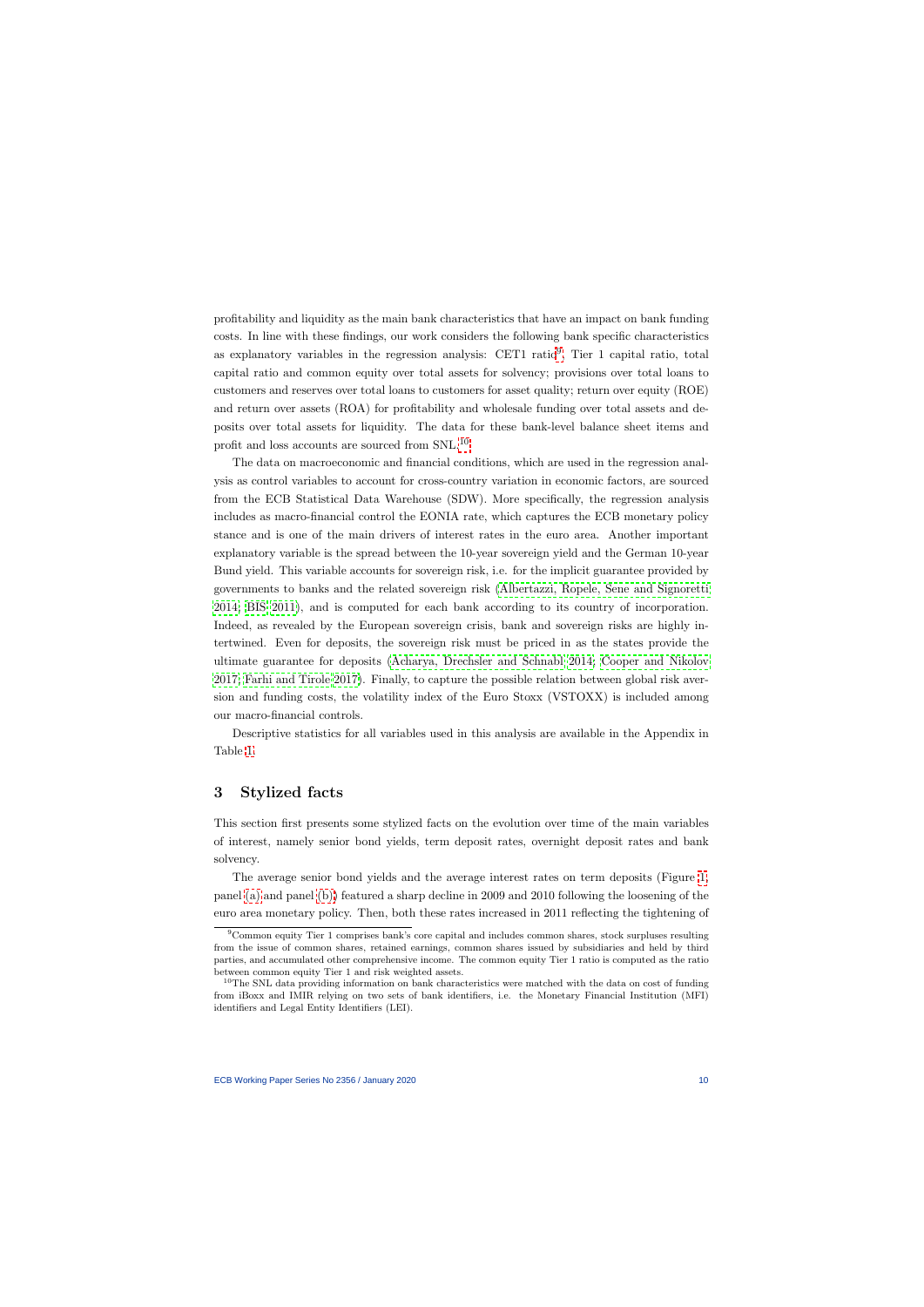funding conditions due to the European sovereign crisis. Thereafter, likely thanks to the ECB unconventional monetary policy and the establishment of the banking union, they both started declining reaching record low levels in 2017. At the same time, the dispersion of the senior bond yields and partly of the interest rates on the term deposits increased between 2010 and 2013. This widening reflected the heterogeneity of funding conditions across euro area banks due to the on-going euro-area sovereign crisis, subdued economic growth and raising concerns about banks' solvency positions. In this period, access to wholesale and, to a lesser extent, to retail funding for some banks was significantly constrained as well. Also the remaining maturity of the outstanding stock of senior euro-denominated bonds issued by euro area banks declined over time reaching a trough in 2012. Thereafter, it started to gradually increase. This shortening of bonds' remaining maturity might also reflect an increase in markets' risk aversion and a decline in investors' willingness to lend to financial institutions. In contrast, interest rates on overnight deposits (Figure [1,](#page-12-1) panel [\(c\)\)](#page-12-4) followed more closely the evolution of the euro area monetary policy stance. On average, they decreased sharply in 2009 and then they continued to decline slowly before reaching the zero lower bound in 2015. Interestingly, some banks also started charging negative interest rates on term and overnight deposits in 2016 and 2015, respectively.

Finally, as shown in Figure [1,](#page-12-1) panel [\(d\),](#page-12-5) the average CET1 ratio has gradually increased since the start of the Great Recession in 2007. At the same time, the dispersion of the ratio across banks has increased. The CET1 ratio increase has been particularly material between 2009 and 2013.

Furthermore, while a rigorous evaluation of our key research questions is deferred to the empirical analysis, it is helpful to consider in this section the link between bank solvency and different types of funding costs descriptively. We do so by plotting in Figure [2](#page-13-0) the funding costs for the three liability segments considered in our study, i.e. senior bonds, term and overnight deposits, against solvency. Without prejudice to the formal econometric verification, the plots seem to indicate that the relationship between funding costs and solvency is non-linear, namely convex. When common equity Tier 1 ratio is relatively low, the relationship between funding costs and solvency appears to be negative while it turns positive for larger values of the common equity Tier 1 ratio.

This descriptive evidence seems to suggest that higher bank's solvency is associated with lower bank's funding costs as long as the CET1 ratio is not too high. Higher solvency for lower levels of CET1 ratio reduces funding costs as it strengthens the capacity of the bank to reimburse its creditors. However, beyond a certain threshold, this relationship may turn positive due to the costs related to the excessive accumulation of capital, i.e. due to the potential loss of income that banks may suffer from using capital to excessively improve solvency as the cost of equity is higher than the cost of debt.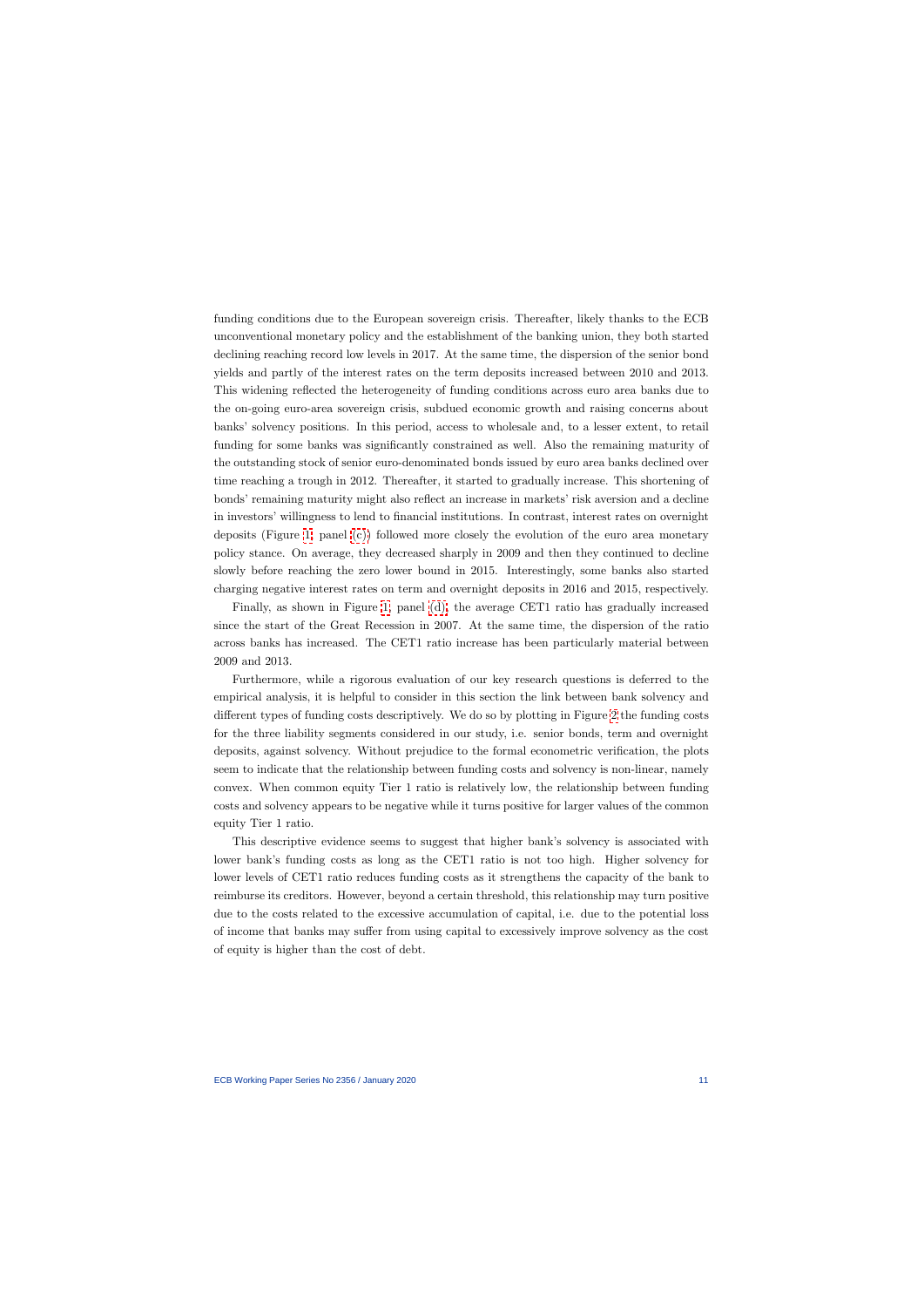

<span id="page-12-2"></span><span id="page-12-1"></span>Figure 1: Distribution over time of senior bond yields, term deposit rates, overnight deposit rates and common equity Tier 1 ratio, in %.

## <span id="page-12-3"></span>4 Empirical model and estimation strategy

Our empirical strategy, which aims at investigating the relationship between banks' funding costs and fundamentals, mainly relies on the estimate of the following linear dynamic panel data model:

<span id="page-12-5"></span>
$$
y_{i,t} = \alpha_i + \phi y_{i,t-1} + \mathbf{X}_t \beta + \epsilon_{i,t} \tag{1}
$$

<span id="page-12-6"></span><span id="page-12-4"></span><span id="page-12-0"></span>where the dependent variable  $y_{i,t}$  is the funding cost measure of interest (i.e. either senior bond yields or term deposits rates or overnight deposit rates) for bank i for period t,  $y_{i,t-1}$  is the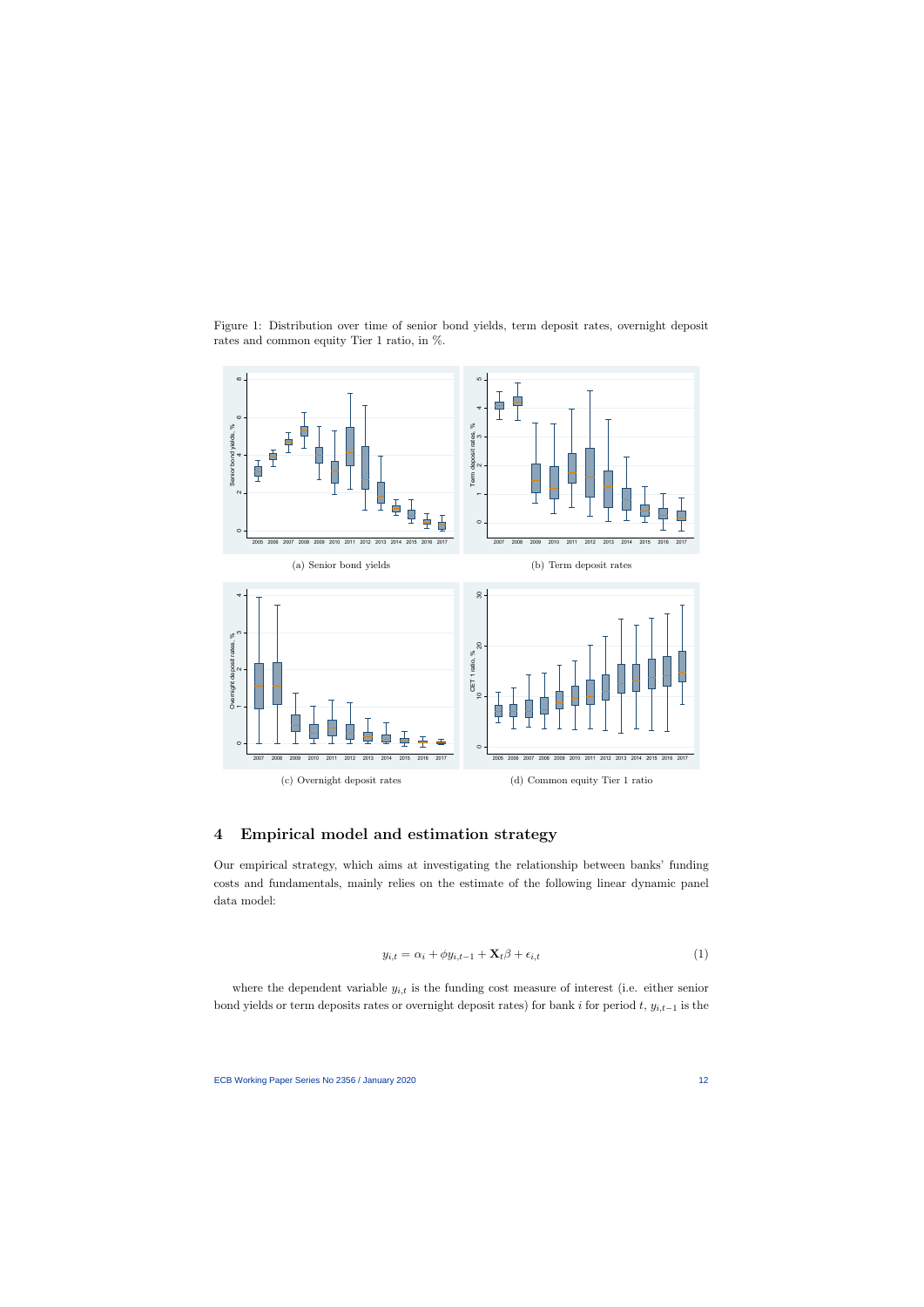

<span id="page-13-0"></span>

(c) Overnight deposit rates

lagged dependent variable<sup>[11](#page-13-1)</sup> and  $\mathbf{X}_t$  is a  $[1 * m]$  vector of explanatory variables including bankspecific characteristics, macroeconomic and financial conditions. More specifically, as mentioned in Section [2,](#page-9-0) the bank-specific variables included as regressors in the various estimates, in addition to the lag of the dependent variable, are: (i) the CET1 ratio, Tier 1 capital ratio, total capital ratio and common equity over total assets for solvency; (ii) the provisions over total loans to customers and reserves over total loans to customers for asset quality; (iii) the ROE and ROA for profitability; (iv) wholesale funding over total assets and deposits over total assets for liquidity<sup>[12](#page-13-2)</sup>. The macroeconomic variables included in the estimated models as independent

 $11$ The models estimated for term deposit rates and overnight deposit rates include both the first and the second lag of the dependent variable.

<span id="page-13-2"></span><span id="page-13-1"></span><sup>&</sup>lt;sup>12</sup>The models estimated for senior bond yields also include as control the remaining time to maturity while the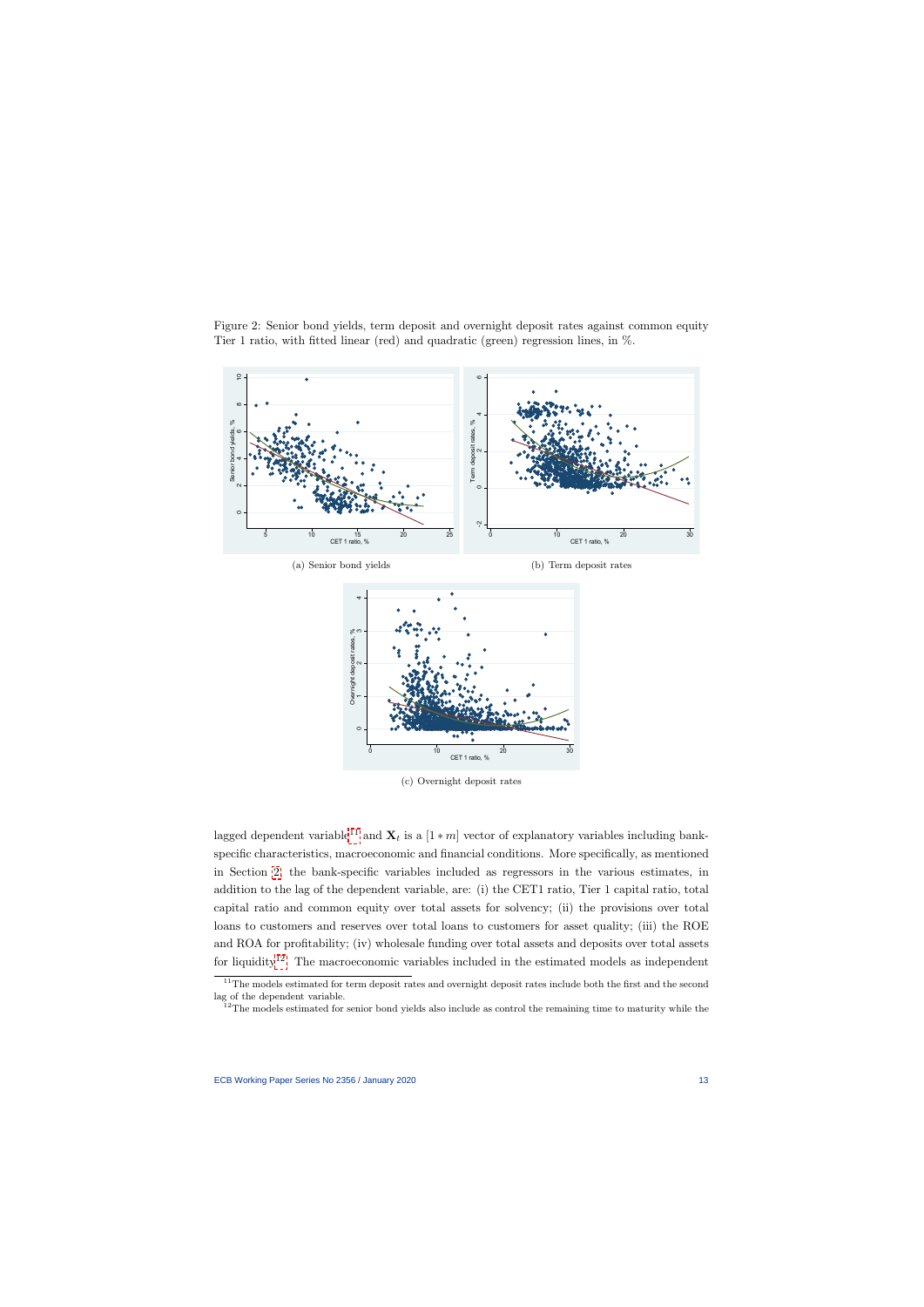variables are: (i) the EONIA rate, (ii) the spread between the 10-year sovereign yield and the German 10-year Bund yield and (iii) the volatility index of the Euro Stoxx. The model also includes bank individual fixed effects  $\alpha_i$  to capture bank specific characteristics constant over time. Finally, in equation [1,](#page-12-6)  $\epsilon_{i,t}$  is the zero-mean bank-specific error term.

In this context, one empirical concern is the possible endogeneity in the relationship between banks' fundamentals and funding costs. Indeed, endogeneity can be a source of concern in regressions of this type, as banks' fundamentals and costs of funding are mutually intertwined. For example, current and past realizations of funding costs can be important factors in driving solvency and, vice-versa, it is simple to think of arguments that may explain why a higher solvency can lead to lower funding costs. Additionally, the inclusion in a panel framework of a lagged dependent variable, which accounts for the potential time persistence of funding costs, might yield biased and inconsistent estimates owing to the correlation between the lagged dependent variables and the error terms. This is referred to as dynamic panel bias [\(Kiviet](#page-23-13) [1995;](#page-23-13) [Nickell 1981\)](#page-23-14). To address this issue and to tackle the possible endogeneity, equation [1](#page-12-6) is estimated using a system generalised method of moments (GMM) estimator based on the work of [Arellano and Bover](#page-22-8) [\(1995\)](#page-22-8) and [Blundell and Bond](#page-22-9) [\(1998\)](#page-22-9) that combines the regression in differences with the regression in levels.<sup>[13](#page-14-1)</sup> In this context, the explanatory variables are instrumented by using "internal" instruments.[14](#page-14-2)

## 5 Estimation results and discussion

#### 5.1 Baseline regressions

In this section, we report and discuss the results for our benchmark specifications for senior bond yields, term deposit rates and overnight deposit rates. In particular, in Table [3,](#page-26-0) Table [4](#page-27-0) and Table [5,](#page-28-0) we report, for each dependent variable, eight different specifications which include various combinations of bank controls. For the interpretation of the results, we mainly focus on regression 8 which encompasses all the main control variables under consideration.

<span id="page-14-0"></span>The results for the senior bond yields, reported in Table [3,](#page-26-0) show that all macro-financial controls are significant and have the expected signs. In particular, an increase in the EONIA, in the Euro Stoxx volatility and in the sovereign spreads is positively associated with banks' bond yields. As the EONIA reflects the ECB monetary policy stance and is the reference rate

models estimated for term deposit rates also include the average original maturity.

<sup>13</sup>A similar empirical strategy is adopted by [Aymanns et al.](#page-22-6) [\(2016\)](#page-22-6) and [Gambacorta and Shin](#page-23-10) [\(2018\)](#page-23-10).

<span id="page-14-2"></span><span id="page-14-1"></span><sup>&</sup>lt;sup>14</sup>While we base our empirical strategy on the well-established system GMM estimator, which addresses the potential endogeneity concerns by using internal instruments, another possible empirical strategy would be to estimate a system of simultaneous equations as in [Schmitz et al.](#page-23-8) [\(2017\)](#page-23-8) which would allow investigating the two-way interlinkages between funding costs and solvency. We exploit a system GMM estimator due to the challenges related to the identification of reliable exogenous external instruments which are needed to identify the endogenous variables in a simultaneous equation framework. Indeed, in this context, the identification strategy requires finding exogenous sources of variation of bank solvency and funding costs and relying on two-stage-least squares or three-stage-least squares estimators. On the other side, however, the system GMM approach does not allow analysing the two-way interaction between funding cost and solvency.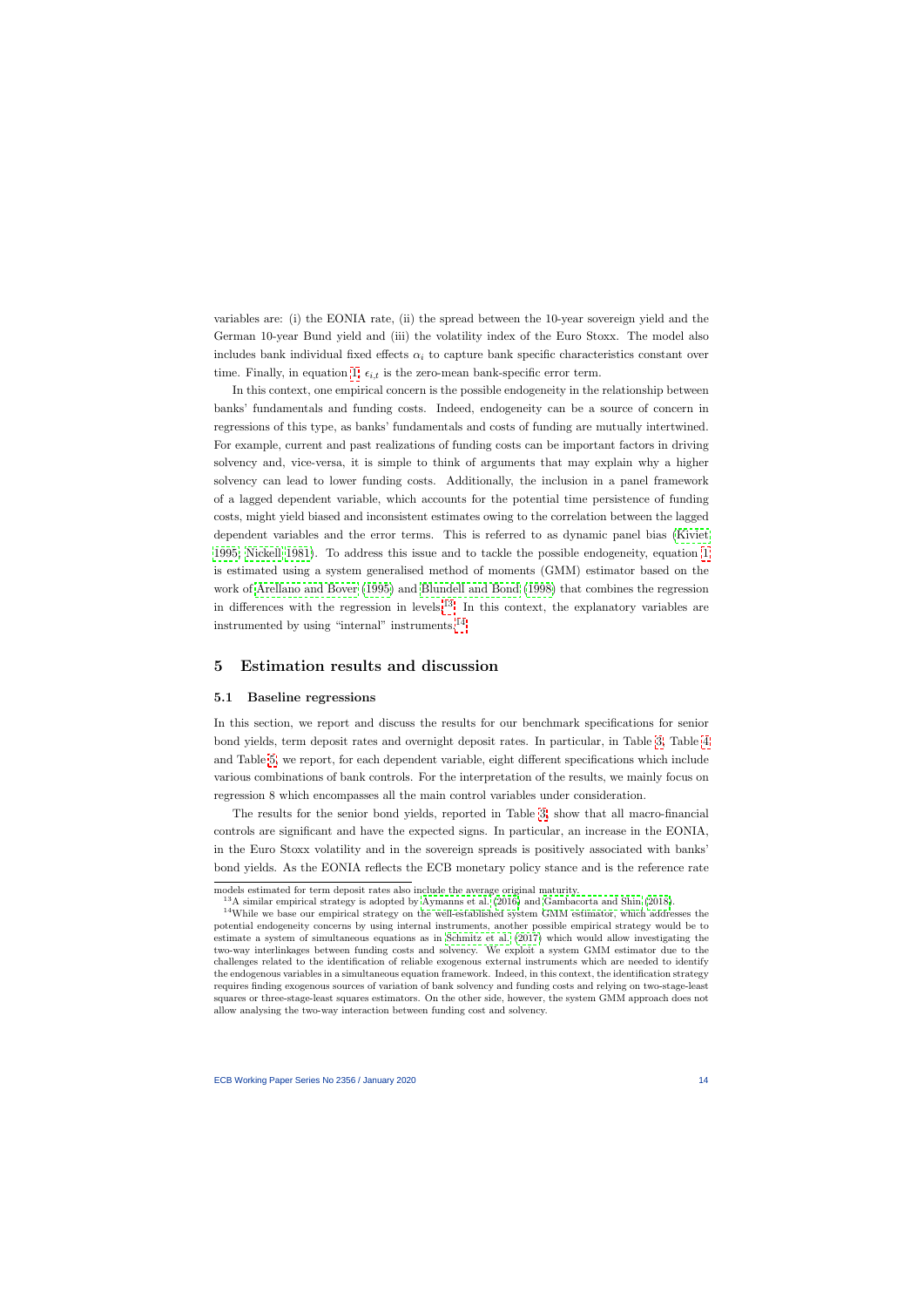for most of the banks' financial contracts, its increase naturally leads to a rise in bank funding costs. Similarly, a rise in markets' risk aversion measured by VSTOXX is associated with a higher risk premium and, as a result, leads to higher bank senior bond yields. Finally, the positive significant relationship between the sovereign spreads and banks' bond yields is the reflection of the relatively strong bank-sovereign nexus in the euro area as the sovereign spreads can be considered a measure of sovereign risk. Among the bank specific controls, only the yardsticks for solvency and profitability result to be significant in regression 8. In particular, an increase of the CET1 ratio by 100 bps leads on average to a decrease in the senior bond yields of about 6 bps.<sup>[15](#page-15-0)</sup> The results also show that more profitable banks seem to benefit from lower yields on senior bonds, i.e. the higher the ROE, the lower the yields. These regressions also find that asset quality and bank liquidity do not seem to influence bank senior bond yields as the respective estimated coefficients are not significant. Finally, the estimated coefficient of the lagged dependent variable is always positive and significant proving the persistence of bank bond yields. The results for senior bond yields are comparable to some extent with those of [Bonfim and Santos](#page-22-5) [\(2004\)](#page-22-5), who use bond spreads as the measure of costs of debt issuance. Using a pooled OLS approach the authors find that a 100 bps increase in the solvency ratio is associated with a 0.2 bps decrease in the spread between the banks' bond and German bunds. The economic magnitude of our estimates speaks for a substantially stronger solvency-funding nexus for yields on senior bond debt, even if accounting for the spread to German bunds. This may be related to the different time horizons of the two studies, whereby most of our sample covers the global financial crisis while [Bonfim and Santos](#page-22-5) [\(2004\)](#page-22-5) focus on the period between 1999 and 2003. This finding could support the hypothesis that the nexus could have become stronger during the crisis.

The results for the term deposit rates, reported in Table [4,](#page-27-0) show that, as for the bond yields, all macro-financial control variables are significant and have the expected signs. It is, however, worth noticing that the sovereign spread has a weaker influence on the term deposit rates than on the senior bond yields. This result could possibly be explained by the fact that insured deposits are protected by deposit guarantee schemes, while senior bonds are not. Moreover, while senior bond holders have normally been pari passu to uninsured depositors in resolutions, recent bank resolutions (e.g. in Ireland and Cyprus) have shown that the authorities are more determined to bail-out domestic depositors than they are to bail-out senior bond holders. This attitude also provides an implicit guarantee for uninsured depositors. At the same time, the EONIA rate is passed through to deposit rates to a larger extent than to senior bond yields as, in line with the bank lending channel, monetary policy operates primarily by influencing

<span id="page-15-0"></span><sup>&</sup>lt;sup>15</sup>In Appendix A, in Table [A.1,](#page-37-0) we report also the long-term effects (and the related statistics of significance) of the CET1 ratio on senior bond yields and term deposit rates respectively. These long term effects are computed relying on the results of the regressions reported in column 8 in Table [3](#page-26-0) and Table [4.](#page-27-0) More specifically, the long term effects are computed as the ratio of the estimated coefficients of the CET1 ratio over one minus the estimated coefficients of the autoregressive terms. The same results are not reported for overnight deposit rates as the estimated coefficient of the CET1 ratio is not significant in the baseline regression reported in column 8 in Table [5.](#page-28-0)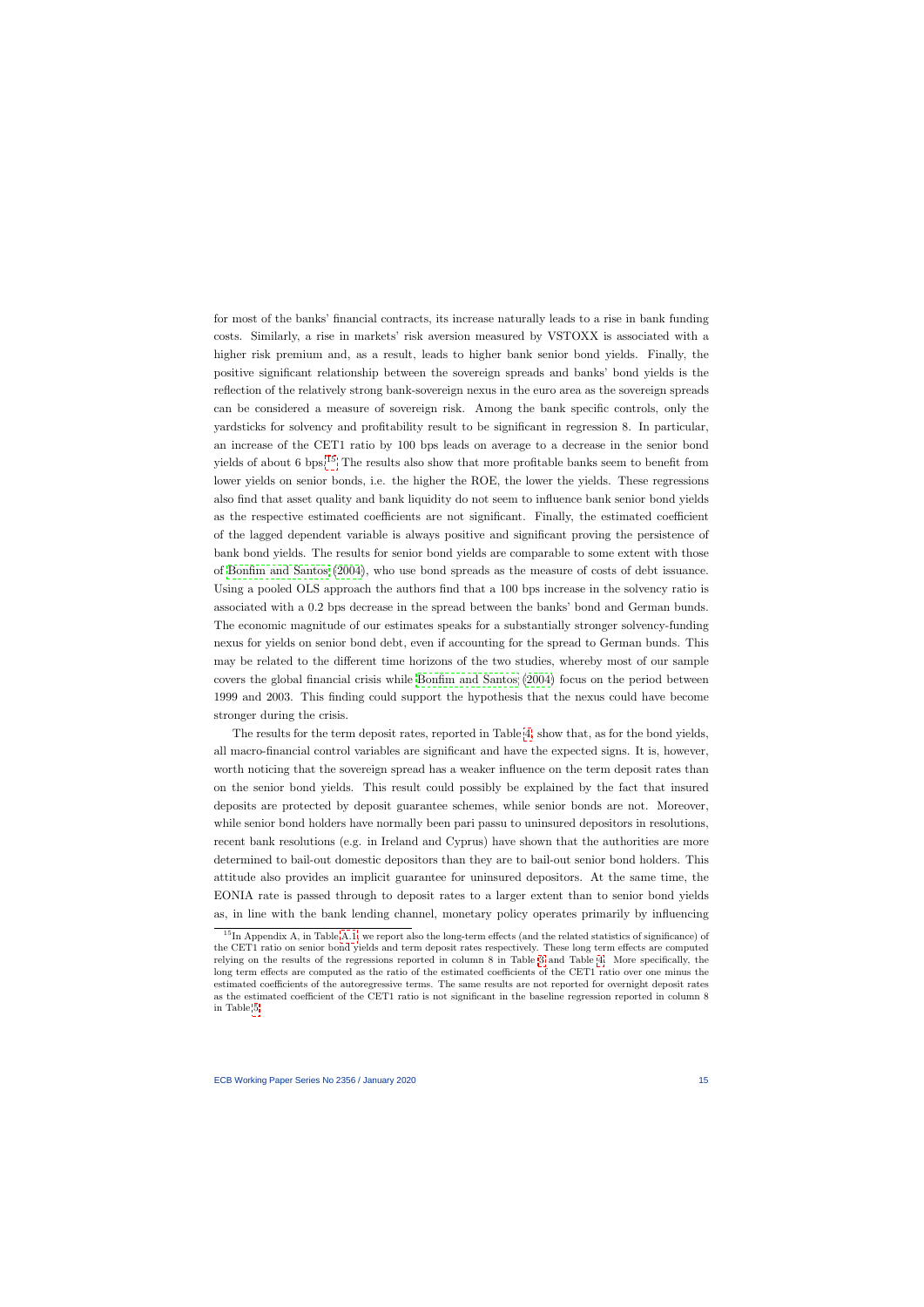the cost of deposits [\(Bernanke and Blinder 1988\)](#page-22-15). Instead, stock market volatility has weaker influence on deposit rates than on senior bond yields. Furthermore, all bank specific controls but the CET1 ratio are insignificant and, thus, do not play any role in influencing the term deposit rates. More specifically, concerning the solvency-funding relation, we find that an increase of the CET1 ratio by 100 bps, leads to a decrease in the term deposit rates by about 3 bps on average. This coefficient is lower than for senior bond yields, as, for the reasons explained above, depositors benefit from an effective more comprehensive protection than senior bond holders. The explicit and implicit deposit guarantees can also explain the lack of significance of the other bank controls. Indeed, these guarantees effectively release the depositors, unlike the bond holders, from the obligation of monitoring banks' (creditors') credit conditions. Furthermore, while the remaining time to maturity was an insignificant explanatory for bond yields, the original time to maturity of term deposits is positively and significantly associated with term deposit rates, i.e. the higher the maturity, the higher the deposit rates. This finding is in line with common pricing practices by banks, whereby longer term deposits pay higher rates. Finally, the first and the second lag of the dependent variable are always significant and their long term multiplier is positive proving the persistence of bank term deposit rates.

The results for the overnight deposit rates, reported in Table [5,](#page-28-0) show that while the EONIA and the volatility of the Euro Stoxx are positively and significantly associated with these interest rates, the sovereign spreads are largely not<sup>[16](#page-16-0)</sup>. Concerning the solvency-funding relation, the analysis finds that an increase of the CET1 ratio by 100 bps is associated with a decrease in the overnight deposit rate of less than 1 bp on average. However, this relationship is often not significant. The insignificance of the sovereign spreads and the limited significance of the CET1 ratio can also be explained by the fact that overnight deposits are demandable instruments and, thus, they hardly bear any credit risk. Also overnight deposits, which are primarily held for transaction purposes, have a zero duration further reducing their risk-premium component. Finally, as in the case of term deposits and for the same reasons, all bank specific controls are insignificant. The first lag of the dependent variable is always positive and significant proving the persistence of bank overnight deposit rates.

## 5.2 Models capturing non-linearities

In addition to our baseline specifications discussed above, we consider a few extensions.

First, we formally investigate whether a non-linear relationship between funding costs and solvency exists by adding to the baseline specifications the CET1 ratio squared. The estimated models for this extended specification are reported in column 1 of Table [6,](#page-29-0) Table [7](#page-30-0) and Table [8](#page-31-0) for senior bond yields, term deposit rates and overnight deposit rates, respectively. The results

<span id="page-16-0"></span> $16$ Using data for the Italian banking system's costs of funding, [Albertazzi et al.](#page-22-11) [\(2014\)](#page-22-11) find a similar result, i.e. the sovereign spread (in their work the BTP-Bund spread) has no significant effect on the overnight deposit rates. In line with our results, they also find that there is a positive significant relationship between the sovereign spread, the term deposit rates and the bond yields and the effect of the spread is larger on the bond yields than on the term rates.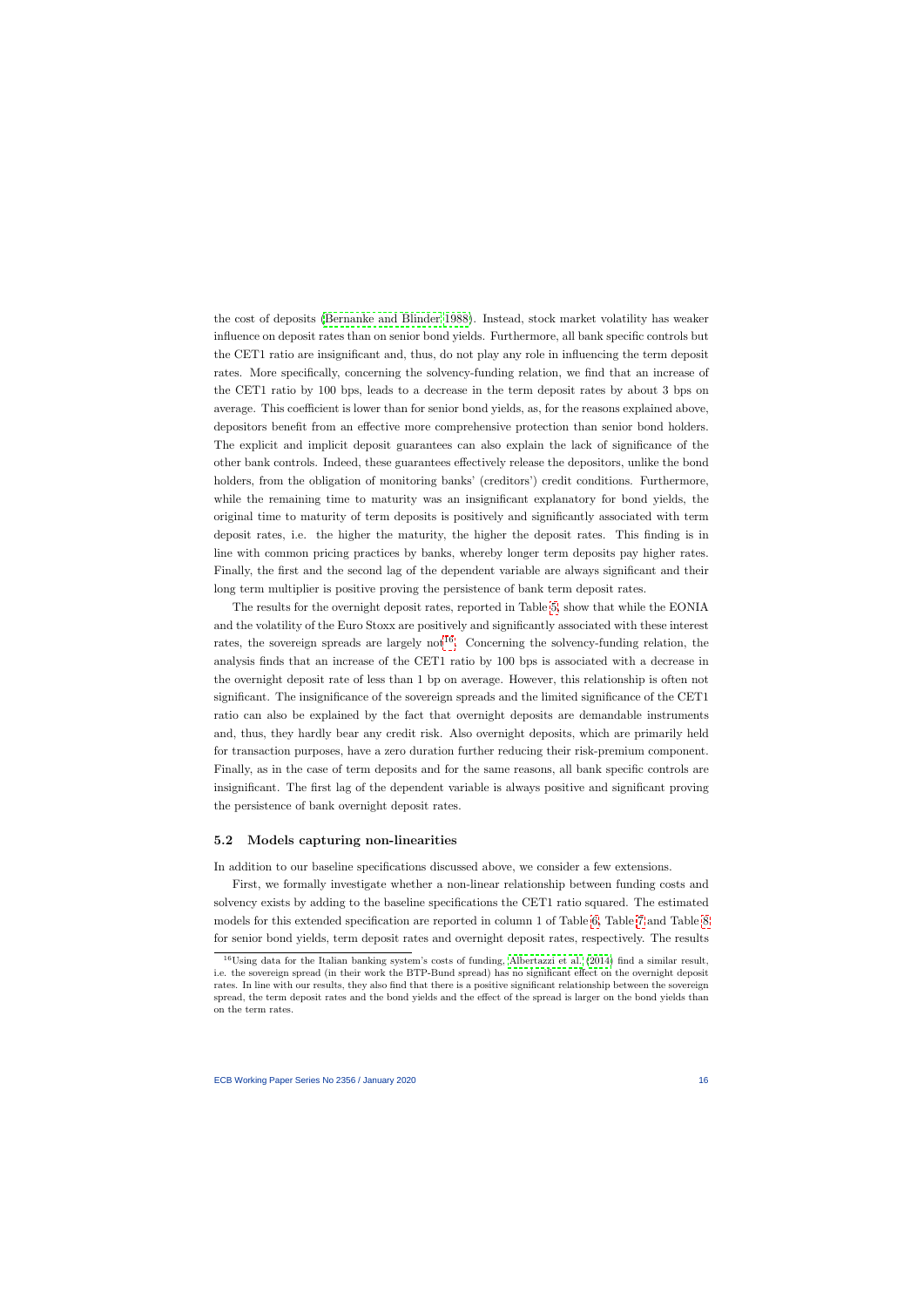show that the estimated coefficient of the squared solvency measure is positive and significant for senior bond yields and term deposit rates while it is not significant for overnight deposit rates. In addition, the coefficients of all other variables are to a large extent qualitatively unaffected in the regressions for senior bond yields and term deposit rates. Furthermore, the CET1 ratio is not significant in the overnight deposit rate regression. These results indicate the existence of a non-linear convex relationship between, senior bond yields, term deposit rates and the CET1 ratio.<sup>[17](#page-17-0)</sup> These estimates suggest that, given for example an initial CET1 ratio of 7%, a reduction in solvency of 100 bps is associated with an increase in the senior bond yields of 13 bps and with a rise in the term deposit rates of only 6 bps.

To draw further conclusions from these estimates we determine turning points in the CET1 ratio levels at which the total effect of a change in the CET1 ratio on funding costs changes the sign. In light of the findings reported in column 1 of Table [6,](#page-29-0) Table [7](#page-30-0) and Table [8,](#page-31-0) namely that the squared CET1 ratio term is insignificant for overnight deposit rates, we limit the considerations hereafter to the regressions including senior bond yields and term deposit rates as dependent variables.

The total effect of a change in the CET1 ratio on funding costs is the sum of the estimated coefficient on the CET1 ratio and the first derivative of the related squared term. As a result, a CET1 ratio threshold can be identified, separately for senior bond yields and term deposit rates, below which a bank can benefit from a marginal increase in the CET1 ratio in terms of a reduction in funding  $costs.<sup>18</sup>$  $costs.<sup>18</sup>$  $costs.<sup>18</sup>$  The Wald test is applied to determine the joint significance of the total effect. Moreover, we compute joint standard errors for the CET1 ratio and CET1 ratio squared, and use them to determine confidence bands around the turning points. Table [9](#page-32-0) presents the turning points calculated for each of the two relevant regressions, along with their corresponding 10 percent confidence intervals. The table also reports Wald test results for the joint significance of the CET1 ratio and its squared term. The Wald test statistics (column 3, Table [9\)](#page-32-0) indicate that the total effect of solvency on funding costs is statistically significant at the  $90\%$  level or higher for both senior bond yields and term deposit rates.<sup>[19](#page-17-2)</sup> Table [9](#page-32-0) also shows the share of the CET1 ratio observations in our sample above the turning points. Having computed joint standard errors for the two variables in question in order to determine

 $17$ It is important to mention that these findings hinge on the assumed non-linear functional form.

<sup>&</sup>lt;sup>18</sup>The turning point can be identified by setting the total effect of CET1 ratio on funding costs to zero, that is, by taking  $\beta_1 + 2 * \beta_3 * CET1 ratio = 0$ , and solving for the value of CET1 ratio for which the relationship holds.

<span id="page-17-2"></span><span id="page-17-1"></span><span id="page-17-0"></span> $19$ In Appendix A, in Figure [A.1,](#page-37-1) we report also the plots of the non-linear long-term effects of the CET1 ratio on senior bond yields and term deposit rates respectively. These effects are computed relying on the results of the regressions reported in column 1 in Table [6](#page-29-0) and Table [7.](#page-30-0) More specifically, the long term effects are computed as the sum of the estimated coefficients on the CET1 ratio and the first derivatives of the related squared terms over one minus the estimated coefficients of the autoregressive terms. The same results are not reported for overnight deposit rates as the estimated coefficients of the CET1 ratio are not significant in the regression reported in column 1 in Table [8.](#page-31-0) In Table [A.2,](#page-37-2) we also show the joint significance of the non-linear long term effects and the boundaries of the confidence intervals around the turning points both for senior bond yields and term deposit rates. Overall, it can be noticed that the slope of the non-linear long term effects is steeper than that of the non-linear short term effects. This implies that as the CET1 ratio moves away from the turning points, the longterm impacts of a given CET1 ratio on the senior bond yields and term rates are stronger than the short-term impacts.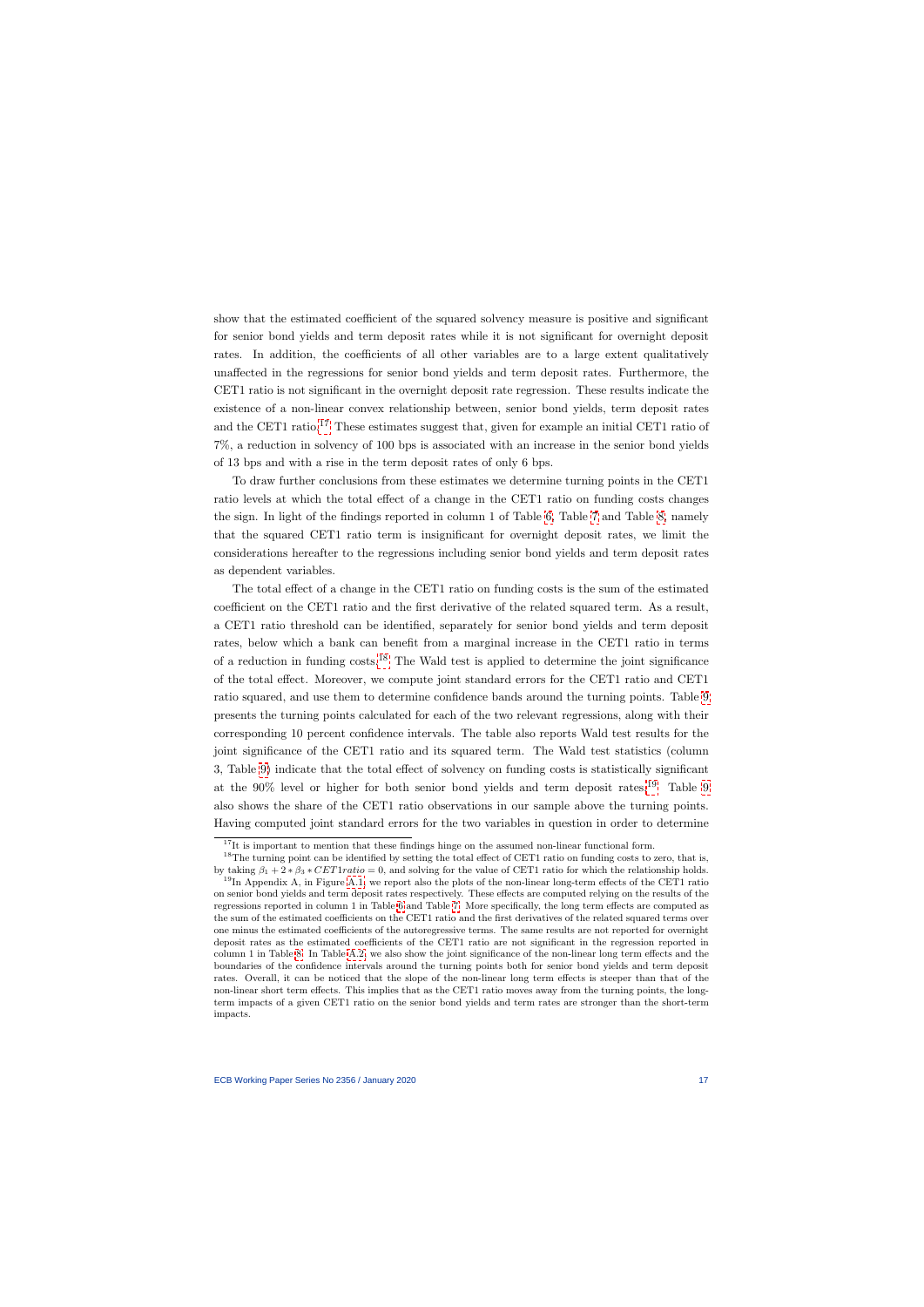confidence intervals, we can plot confidence bands around the total effect of solvency on funding costs. Figure [3](#page-32-1) presents the related plots.

Figure [3](#page-32-1) shows that the impact of a variation of the CET1 ratio on senior bond yields is significantly lower than zero as long as banks have a CET1 ratio lower than about 9.9% (Table [9\)](#page-32-0). The effect gradually increases and changes sign (turning point) at about 10.9%. In contrast, above a value of about 12.6%, the impact of CET1 ratio on senior bond yields is significantly positive. This result is particularly interesting when considering that about 49% of CET1 ratio observations in our whole sample exhibit a higher value than the threshold, i.e. a higher value than 10.9%.The relation between senior bond yields and the CET1 ratio may be positive for high capital ratios as accumulating capital beyond a certain threshold may turn to be inefficient and hamper banks' profitability. Increasing capital ratios by issuing equity, reducing the growth of assets or via retained earnings could be more costly than raising other source of funding. The most notable cost stems from the fact that deposits and other debt liabilities often benefit from subsidized safety net protections, including deposit insurance and too-big-to-fail subsidies that benefit bank debt more than bank equity [\(Kane 1989\)](#page-23-15). Junior debt-holders and uninsured depositors suffered minimal losses during the recent crisis, especially when compared with shareholders.

In the case of the term deposit rates, we see a somehow different picture. The total effect of solvency on term deposit rates is again significant, and the system GMM estimator points to a turning point that lies at 22% (Table [9\)](#page-32-0). The impact of a change in the CET1 ratio on term deposit rates is significantly lower than zero as long as banks have a CET1 ratio lower than about 19.7%. In contrast, above a value of about 25.3%, the impact of CET1 ratio on term deposit rates is significantly positive. Against this background, it is worth mentioning that only about 8% of CET1 ratio observations in our sample exhibit a higher value than the identified threshold. Therefore, we could easily conclude that the relationship between term deposit rates and solvency despite being non-linear is, in practical terms, mainly negative.

## 5.3 Further extensions and robustness checks

In addition to the non-linear specifications just discussed above, we consider some further extensions of the baseline model. These extensions are also estimated using the system GMM estimator.

First, we investigate if the sensitivity of funding costs to solvency changes according to the country of incorporation of a bank. In particular, we distinguish between banks established in crisis and non-crisis countries. This question is investigated estimating a further regression for the three different types of funding costs where the explanatory variable for the CET1 ratio has been substituted by two interaction terms of the same variable with a dummy for crisis countries (that takes a value equal to 1 if the country of incorporation of the bank is Cyprus, Greece, Ireland, Italy, Portugal, Spain and Slovenia ) and a dummy for non-crisis countries (that takes a value equal to 1 if the country of incorporation of the bank is Austria, Belgium,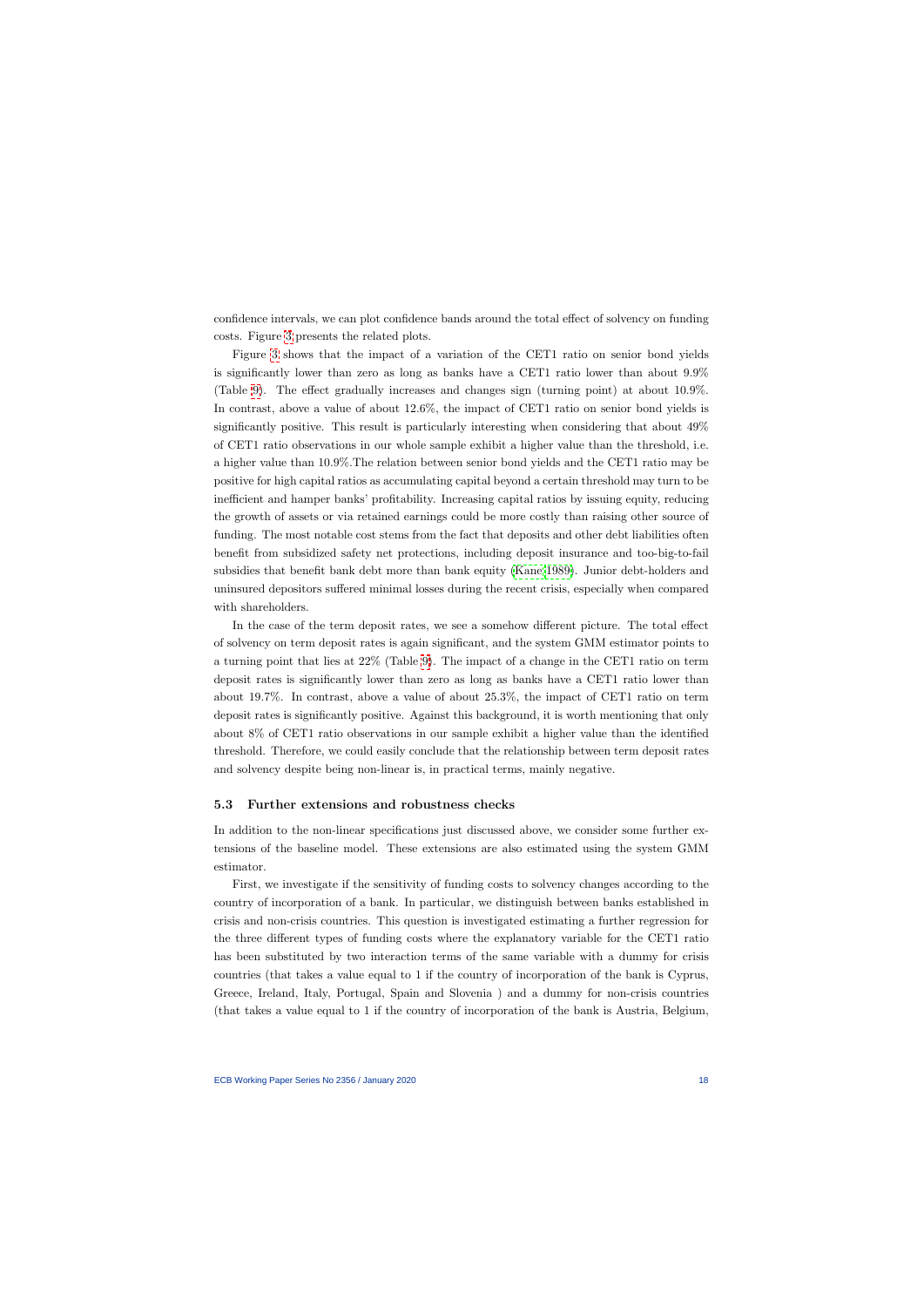Finland, France, Germany, Luxembourg, Malta, the Netherlands, Slovakia). The results, which are presented in column 6 in Table [6,](#page-29-0) Table [7](#page-30-0) and Table [8](#page-31-0) respectively for senior bond yields, term deposit rates and overnight deposit rates, show that the negative solvency-funding relation is stronger for crisis countries than for non-crisis countries for senior bond yields. For term deposit rates, the solvency-funding nexus is negative and significant but the difference between the estimated coefficients for crisis and non-crisis countries is not statistically significant. For overnight deposit rates, the relationship with solvency is not significant neither for crisis nor for non-crisis countries.

Furthermore, as an additional robustness check, we re-estimate the benchmark model using different measures of solvency. In particular, we consider the Tier 1 ratio, the total capital ratio and the leverage ratio. The results are reported in columns 3, 4, and 5 in Table [6,](#page-29-0) Table [7](#page-30-0) and Table [8.](#page-31-0) The baseline results are largely confirmed.

To further check the validity of our results, we estimate a different version of our benchmark model now also including time fixed effects which allow accounting for unobserved time-varying factors. In these estimates, we omit from the explanatory factors the EONIA and the VSTOXX as these variables also capture time-varying common factors. These results are reported in column 2 in in Table [6,](#page-29-0) Table [7](#page-30-0) and Table [8](#page-31-0) and generally support the findings obtained from the estimate of the baseline models.

Moreover, to control for the possible effects of the non-standard monetary policy measures implemented by the ECB over the sample period on the relationship between bank funding costs and solvency, we estimate an additional regression where the EONIA is replaced by the shadow rate<sup>[20](#page-19-0)</sup> developed by [Wu and Xia](#page-23-16)  $(2017)$ . The results of these further estimates are reported in column 7 in Table [6,](#page-29-0) Table [7](#page-30-0) and Table [8](#page-31-0) and support our baseline findings. Also, as expected, the estimated coefficient of the shadow rate is positive and significant confirming that a monetary policy loosening is associated with a decline in bank costs of funding.

As a final robustness check, we re-estimate all the regressions reported in in Table [3,](#page-26-0) Table [4](#page-27-0) and Table [5](#page-28-0) using a pooled OLS estimator with clustered standard errors at bank level (that allows for intra-group correlations) and lagged bank specific explanatory variables to address possible endogeneity concerns. Additionally, the dynamic term is omitted from these regressions to avoid the possible dynamic bias. The results of these regressions are reported in Table [10,](#page-33-0) Table [11](#page-34-0) and Table [12](#page-35-0) and qualitatively confirm our benchmark findings. All key coefficients are significant and exhibit the correct signs. In particular, concerning the solvency-funding nexus, the estimated coefficient of the CET1 ratio is negative and significant for senior bond yields and term deposit rates but it is not significant for overnight deposit rates. In terms of the magnitude, the estimated coefficient on the CET1 ratio is in absolute terms higher for senior bond yields, lower for term deposit rates and rather low for overnight deposit rates (similarly to the regressions estimated using the GMM estimator).

<span id="page-19-0"></span> $20$ The shadow rate is a concept originally introduced by [Black](#page-22-16) [\(1995\)](#page-22-16) and is a yardstick which measures the monetary policy stance when nominal interest rates hit the zero lower bound.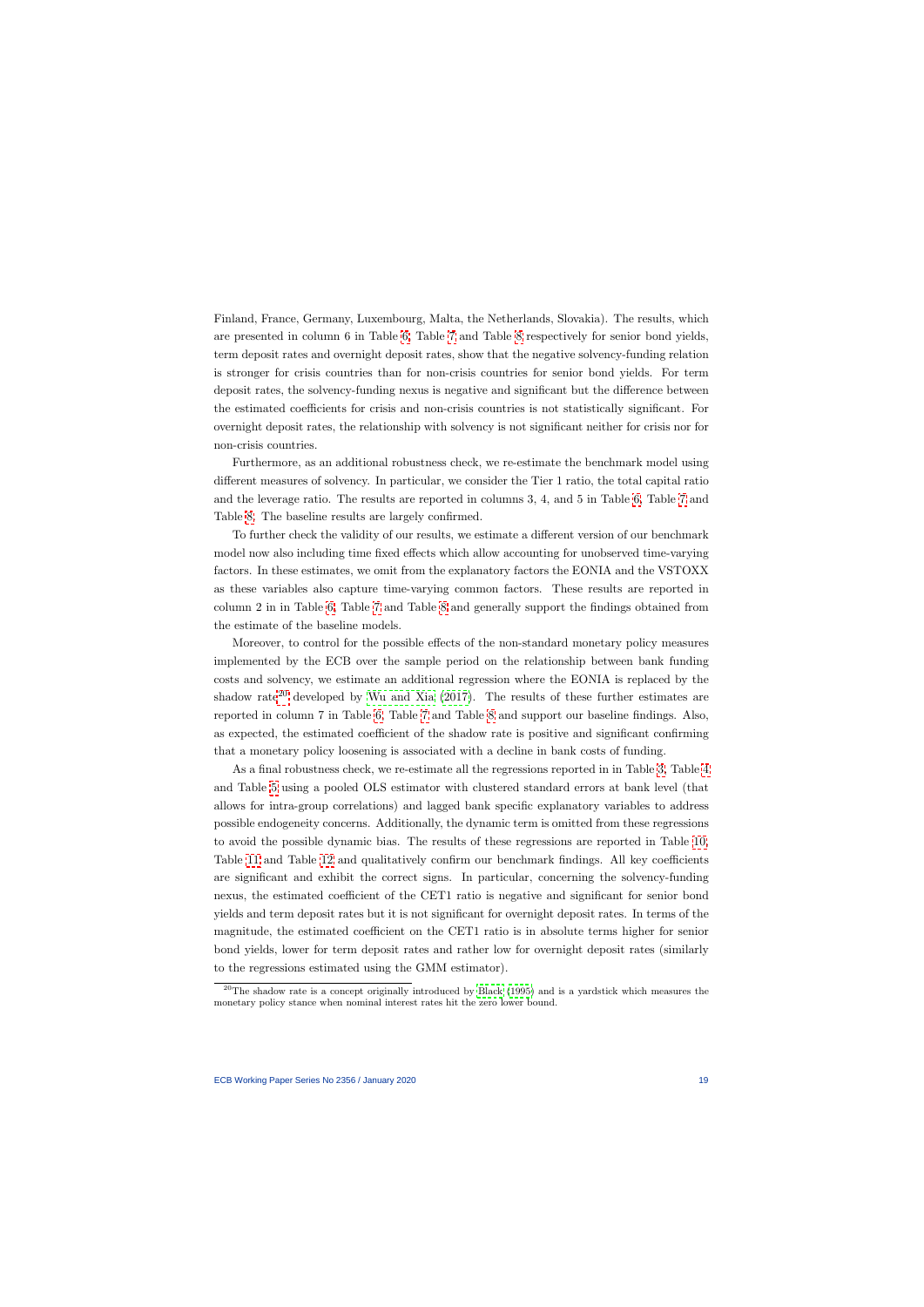## 5.4 Decomposition of funding costs

To better assess, for the banks in our sample, the relative importance of the different drivers of funding costs we plot their decomposition in Figure [4.](#page-36-0) To this end, we decompose the models' predicted yields or rates into bank specific characteristics, namely solvency, credit quality, profitability, and liquidity and macro-financial factors, i.e. sovereign spread, VSTOXX and EONIA rate. The plotted predicted yields are based on the results of the non-linear regressions for senior bond yields and term deposit rates and of the linear benchmark regression for overnight interest rates.

The plots show that the macro-financial variables play the most relevant role in driving banks' funding costs. On average, macro-financial conditions explain about 50% of the predicted senior bond yields and term deposit rates and about 70% of the predicted overnight deposit rates. Their role is particularly prominent in the first part of the represented time sample due to the sovereign crisis and the higher level of the policy rate. Their contribution then slightly declines over time. Solvency is the second most important driver of funding costs. Its contribution has consistently been negative and on average explained about one-third of the predicted senior bond yields and term deposit rates. Its role has been much less material in explaining overnight deposit rates. Its weight has slightly increased over time. Other banks' fundamentals are the least material drivers.

Finally, it is interesting to mention that, as expected, banks' specific characteristics, i.e. solvency and other banks' fundamentals, are more important determinants of senior bond yields than of deposit rates. This result can be explained by the greater capacity of market investors than of depositors to understand banks' characteristics and resilience.

## 6 Conclusions

This paper investigates the relationship between bank funding costs and solvency. To this end, this analysis relies on two ECB proprietary datasets containing information on senior bond yields and deposit rates at the individual bank level. More specifically, based on panels of up to 115 euro area banks, the paper empirically tests the link between senior bond yields, term deposit rates, overnight deposit rates and solvency and other bank fundamentals.

The analysis finds significant negative relationships between bank funding costs and solvency for senior bonds and term deposits. The relationship is negative but often not significant for overnight deposit rates.

<span id="page-20-0"></span>The paper also finds evidence that this relationship is non-linear, namely convex, for senior bond yields and term deposit rates. Furthermore, it identifies a positive realistic solvency threshold beyond which the effect of an increase in solvency on senior bond yields becomes positive.

It also shows that the sensitivity of funding costs to changes in solvency ratios increases with the degree of riskiness of the funding instrument: senior bond yields are the most sensitive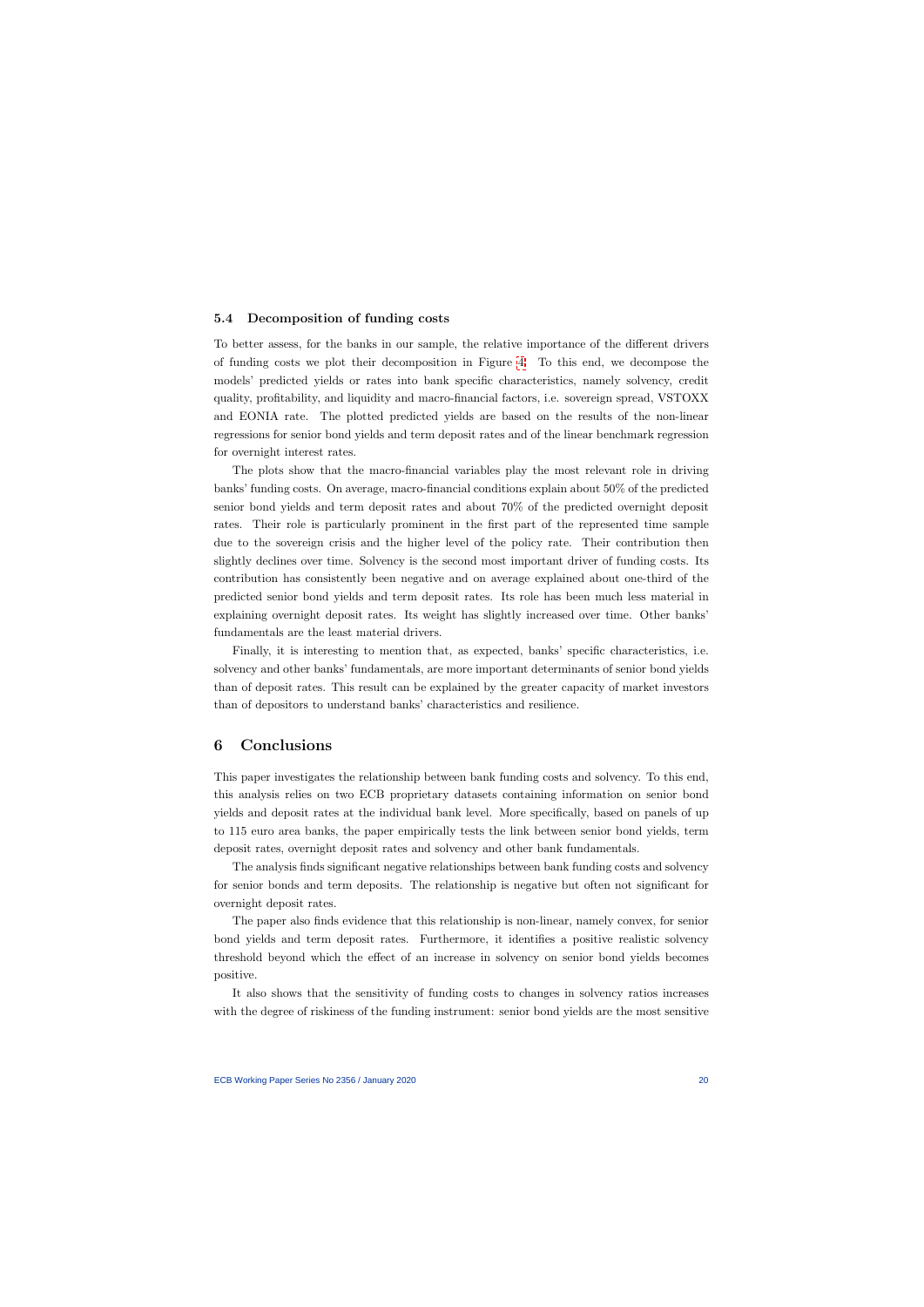to changes in solvency, while overnight deposit rates are almost insensitive to these changes, if at all. The estimates, including a quadratic term for solvency, suggest that, given for example an initial CET1 ratio of 7%, a reduction in solvency of 100 bps is associated with an increase in the senior bond yields of 13 bps and with a rise in the term deposit rates of 6 bps.

The decomposition analysis reveals that banks' funding costs appear to be mainly driven by the macro-financial variables, i.e. the ECB main refinancing rate proxied by the EONIA, sovereign risk and financial market uncertainty. Solvency is the second most important driver of funding costs while other banks' fundamentals are the least material drivers. Finally, the paper shows that belonging to a core or a periphery country significantly affects the sensitivity of senior bond yields.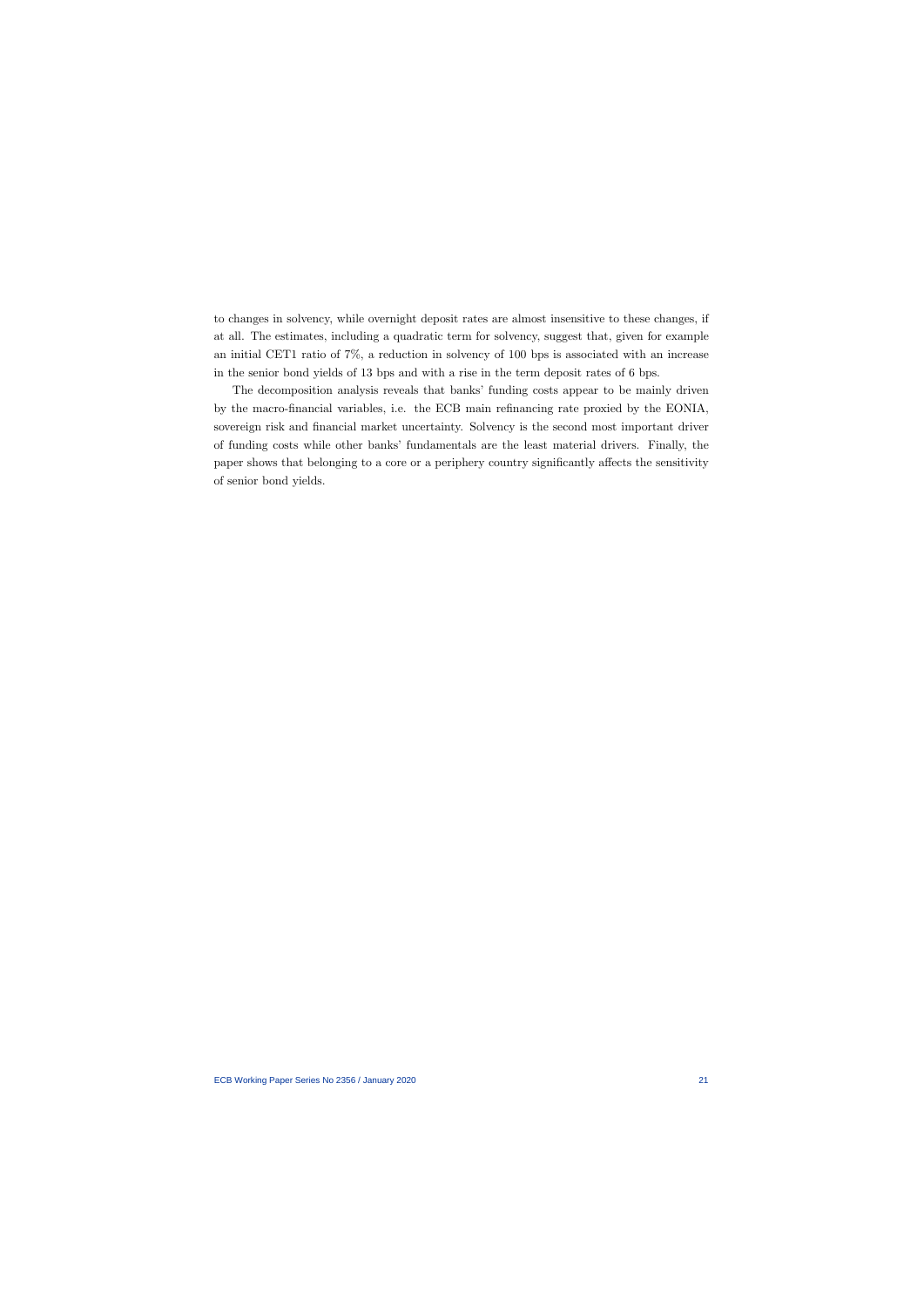## References

- ACHARYA, V. V., I. DRECHSLER AND P. SCHNABL, "A pyrrhic victory? Bank bailouts and sovereign credit risk," Journal of Finance 69 (2014), 2689–2739.
- Aikman, D., P. Alessandri, B. Eklund, P. Gai, S. Kapadia, E. Martin, N. Mora, G. Sterne and M. Willison, "Funding liquidity risk in a quantitative model of systemic stability," Bank of England Working Paper 372, 2009.
- ALBERTAZZI, U., T. ROPELE, G. SENE AND F. M. SIGNORETTI, "The impact of the sovereign debt crisis on the activity of Italian banks," Journal of Banking and Finance 46 (2014), 387–402.
- Annaert, J., M. De Ceuster, P. Van Roy and C. Vespro, "What determines Euro area bank CDS spreads?," Journal of International Money and Finance 32 (2013), 444–461.
- <span id="page-22-13"></span>ARELLANO, M. AND S. BOND, "Some Tests of Specification for Panel Data: Monte Carlo Evidence and an Application to Employment Equations," The Review of Economic Studies 58 (Apr. 1991), 277–297.
- <span id="page-22-10"></span>ARELLANO, M. AND O. BOVER, "Another look at the instrumental variable estimation of error-components models," Journal of Econometrics 68 (1995), 29–51.
- Aymanns, C., C. Caceres, C. Daniel and L. B. Schumacher, "Bank Solvency and Funding Cost," IMF Working Paper 16/64, 2016.
- <span id="page-22-11"></span>Babihuga, R. and M. Spaltro, "Bank Funding Costs for International Banks," IMF Working Paper 14/71, 2014.
- <span id="page-22-3"></span>Bernanke, B. and A. Blinder, "Credit, Money, and Aggregate Demand," American Economic Review 78 (1988), 435–439.
- <span id="page-22-7"></span>BIS, "The impact of sovereign credit risk on bank funding conditions," 43 (Committee on the Global Financial System Papers, 2011).
- <span id="page-22-8"></span>Black, F., "Interest rates as options," Journal of Finance 50 (1995), 1371–1376.
- <span id="page-22-6"></span>BLUNDELL, R. AND S. BOND, "Initial conditions and moment restrictions in dynamic panel data models," Journal of Econometrics 87 (1998), 115–143.
- <span id="page-22-4"></span>Bonfim, D. and C. Santos, "Determinants of Banks' Financing Costs in the Bond Market," Banco de portugal, financial stability report, 2004.
- <span id="page-22-15"></span>Budnik, K., M. B. Mozzanica, I. Dimitrov, J. Groß, I. Hansen, M. Kleemann, F. Sanna, A. Sarychev, N. SINENKO, M. VOLK AND G. COVI, "Macroprudential stress test of the euro area banking system," Occasional Paper Series 226, European Central Bank, 2019.
- <span id="page-22-12"></span>Calomiris, C. W. and R. G. Hubbard, "Internal Finance and Investment: Evidence from the Undistributed Profits Tax of 1936-37," The Journal of Business 68 (1995), 443–482.
- <span id="page-22-16"></span><span id="page-22-9"></span>Cooper, R. and K. Nikolov, "Government debt and banking fragility: The spreading of strategic uncertainty," NBER Working Paper 19278, 2017.
- <span id="page-22-14"></span><span id="page-22-5"></span><span id="page-22-2"></span><span id="page-22-1"></span><span id="page-22-0"></span>CORNETT, M. M. AND H. TEHRANIAN, "An examination of voluntary versus involuntary security issuances by commercial banks: The impact of capital regulations on common stock returns," Journal of Financial Economics 35 (1994), 99–122.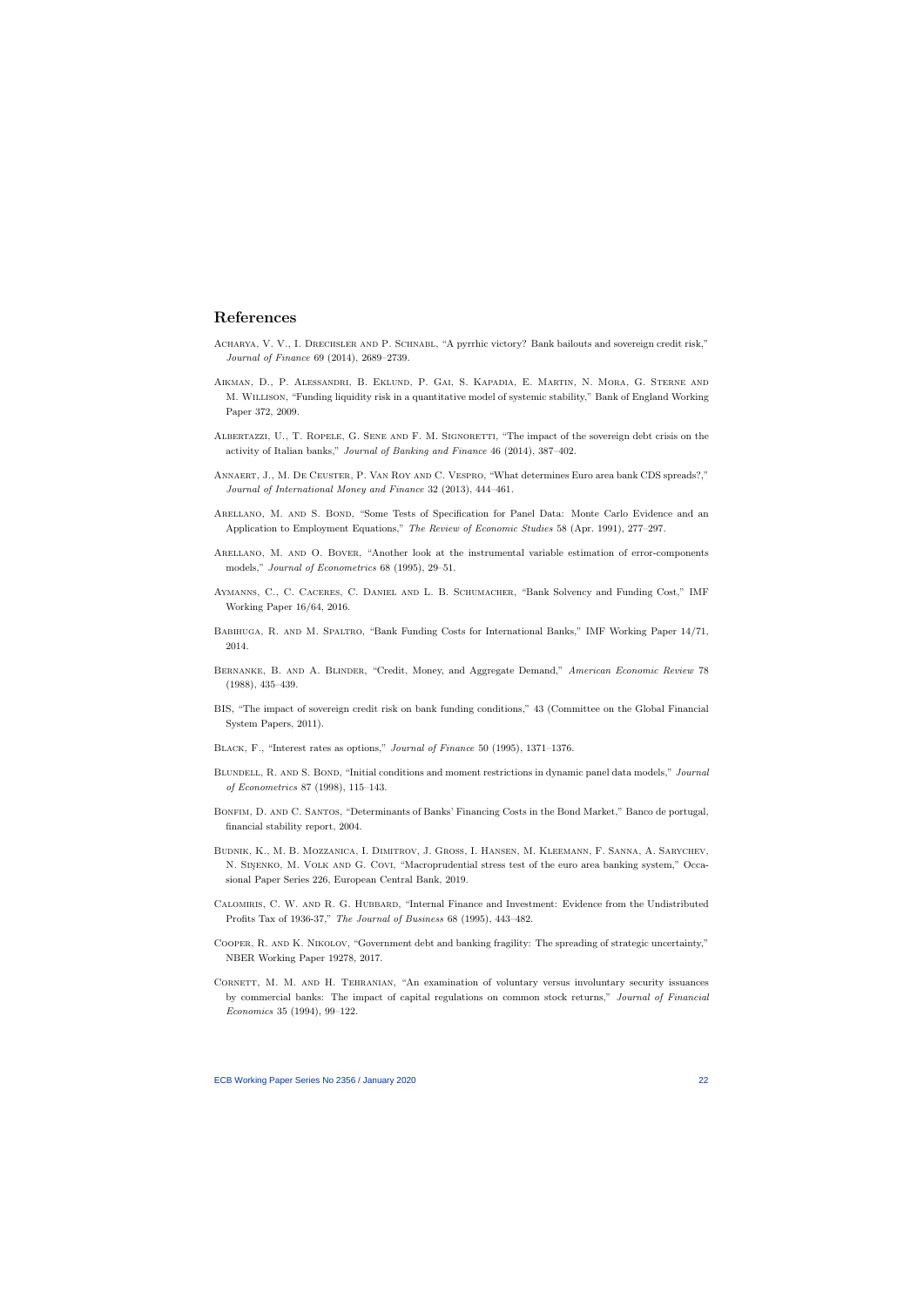- DENT, K., S. HACIOGLU HOKE AND A. PANAGIOTOPOULOS, "Solvency and wholesale funding cost interactions at UK banks," Working Paper 681, Bank of England, 2017.
- ECB, "STAMPE: Stress-Test Analytics for Macroprudential Purposes in the euro area," (ECB, 2017).
- Ellis, D. M. and M. J. Flannery, "Does the debt market assess large banks, risk? : Time series evidence from money center CDs," Journal of Monetary Economics 30 (1992), 481–502.
- Elyasiani, E. and J. Keegan, "Market Discipline in the Secondary Bond Market: The Case of Systemically Important Banks," Working Papers 17-5, Federal Reserve Bank of Philadelphia, 2017.
- FARHI, E. AND J. TIROLE, "Deadly embrace: Sovereign and financial balance sheets doom loops," The Review of Economic Studies (2017).
- <span id="page-23-9"></span>Flannery, M. J. and S. M. Sorescu, " Evidence of Bank Market Discipline in Subordinated Debenture Yields: 1983-1991," Journal of Finance 51 (1996), 1347–1377.
- <span id="page-23-0"></span>Gambacorta, L. and H. S. Shin, "Why bank capital matters for monetary policy," Journal of Financial Intermediation 35 (2018), 17–29.
- <span id="page-23-5"></span>HASAN, I., L. LIU AND G. ZHANG, "The Determinants of Global Bank Credit-Default-Swap Spreads," Journal of Financial Services Research 50 (2016), 275–309.
- <span id="page-23-11"></span>HENRY, J., C. KOK, A. AMZALLAG, P. BAUDINO, I. CABRAL, M. GRODZICKI, M. GROSS, G. HAŁAJ, M. KOLB, M. Leber, C. Pancaro, M. Sydow, A. Vouldis, M. Zimmermann and D. Zochowski, "A macro stress testing framework for assessing systemic risks in the banking sector," ECB Occasional Paper Series 152, 2013.
- <span id="page-23-12"></span>Kane, E., "How incentive-incompatible deposit-insurance funds fail," Working Paper 2836, NBER, 1989.
- <span id="page-23-6"></span>KIVIET, J., "On bias, inconsistency, and efficiency of various estimators in dynamic panel data models," Journal of Econometrics 68 (1995), 53–78.
- <span id="page-23-10"></span>Modigliani, F. and M. Miller, "The cost of capital, corporation finance and the theory of investment," American Economic Review 48 (1958), 261–297.
- <span id="page-23-7"></span>MYERS, S. C. AND N. S. MAJLUF, "Corporate financing and investment decisions when firms have information that investors do not have," Journal of Financial Economics 13 (1984), 187–221.
- <span id="page-23-1"></span>Nickell, S., "Biases in dynamic models with fixed effects," Econometrica (1981), 1417–1426.
- <span id="page-23-15"></span>SCHMITZ, S. W., M. SIGMUND AND L. VALDERRAMA, "Bank Solvency and Funding Cost: New Data and New Results," IMF Working Paper 17/116, 2017.
- <span id="page-23-13"></span>Stein, J. C., "An Adverse-Selection Model of Bank Asset and Liability Management with Implications for the Transmission of Monetary Policy," RAND Journal of Economics 29 (1998), 466–486.
- <span id="page-23-2"></span>Windmeijer, F., "A Finite Sample Correction for the Variance of Linear Efficient Two-Step GMM Estimators," Journal of Econometrics 126 (2005).
- <span id="page-23-17"></span><span id="page-23-16"></span><span id="page-23-14"></span><span id="page-23-8"></span><span id="page-23-4"></span><span id="page-23-3"></span>Wu, J. C. and F. D. Xia, "Time Varying Lower Bound of Interest Rates in Europe," Chicago Booth Research Paper 17/06, 2017.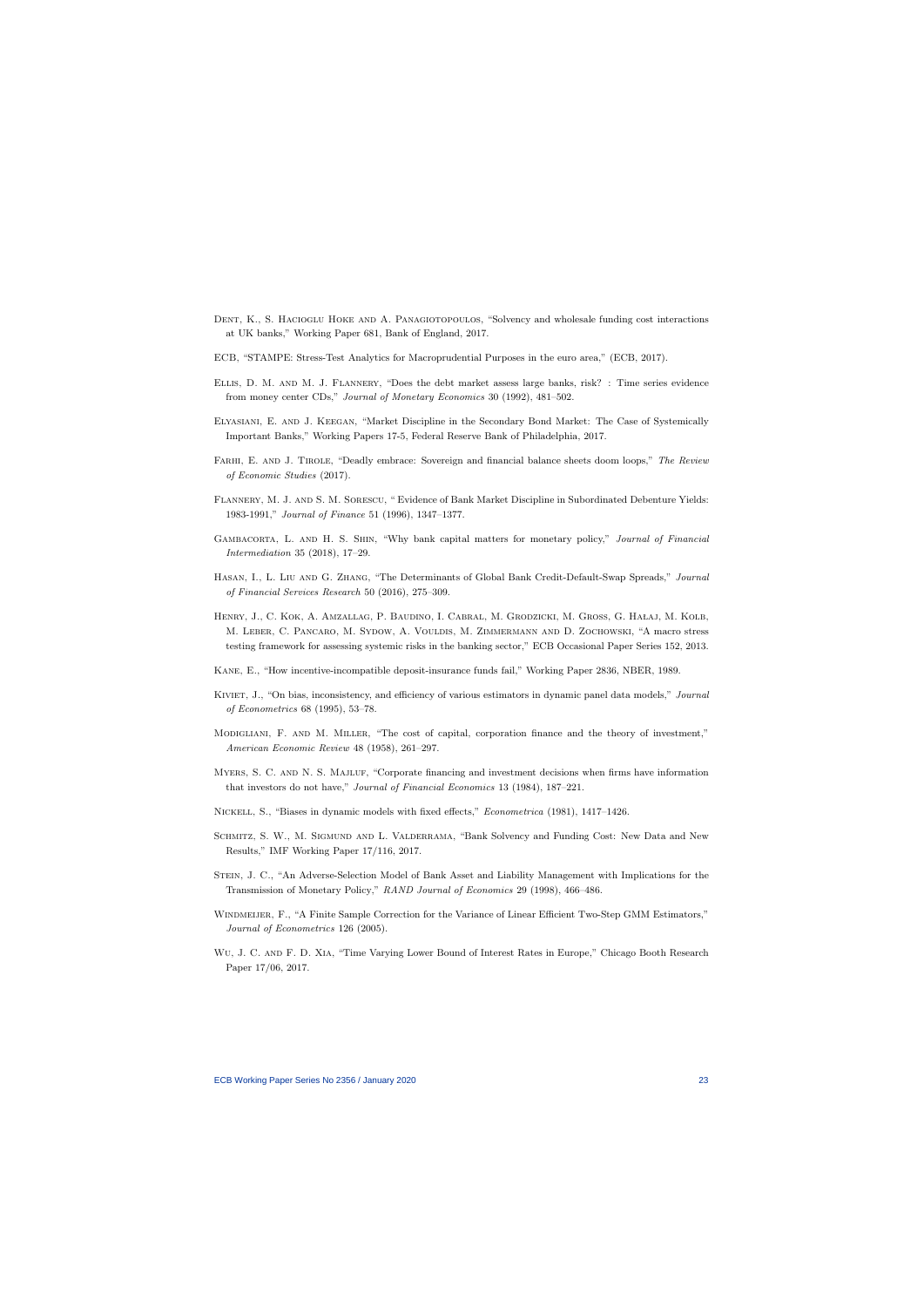# Appendix

<span id="page-24-0"></span>

| Variable                                       | Observations | Mean    | Median  | Standard deviation |
|------------------------------------------------|--------------|---------|---------|--------------------|
| Senior bond yields                             | 423          | 2.86    | 2.92    | 2.01               |
| Remaining time to maturity of senior bonds     | 423          | 3.74    | 3.45    | 1.90               |
| Term deposit rates                             | 704          | 1.50    | 1.01    | 1.38               |
| Original maturity of term deposits             | 705          | 0.82    | 0.67    | 0.41               |
| Overnight deposit rates                        | 1276         | 0.44    | 0.15    | 0.70               |
| Common equity Tier 1 ratio                     | 1149         | 12.04   | 10.98   | 12.87              |
| Tier 1 ratio                                   | 1259         | 12.49   | 11.21   | 13.03              |
| Total capital ratio                            | 1271         | 15.58   | 13.65   | 18.76              |
| Common equity over total assets                | 1381         | 5.08    | 4.80    | 2.93               |
| Loan loss provisions over gross customer loans | 1135         | 0.54    | 0.39    | 0.61               |
| Loan loss reserves over gross customer loans   | 1287         | 1.74    | 1.09    | 2.03               |
| Return over equity                             | 1248         | 5.61    | 5.49    | 7.71               |
| Return over assets                             | 1268         | 0.56    | 0.26    | 6.49               |
| Deposits over total assets                     | 1375         | 40.38   | 40.94   | 20.43              |
| Wholesale funding over total assets            | 866          | 42.70   | 37.89   | 21.19              |
| Sovereign spread                               | 1671         | 0.71    | 0.23    | 1.40               |
| Euro Stoxx volatility index                    | 1674         | 21.51   | 18.12   | 7.99               |
| <b>EONIA</b>                                   | 1674         | 1.21    | 0.63    | 1.43               |
| Shadow rate                                    | 1547         | $-0.26$ | $-0.12$ | 2.70               |

|  | Table 1: Summary statistics for the key variables |  |  |  |  |  |
|--|---------------------------------------------------|--|--|--|--|--|
|--|---------------------------------------------------|--|--|--|--|--|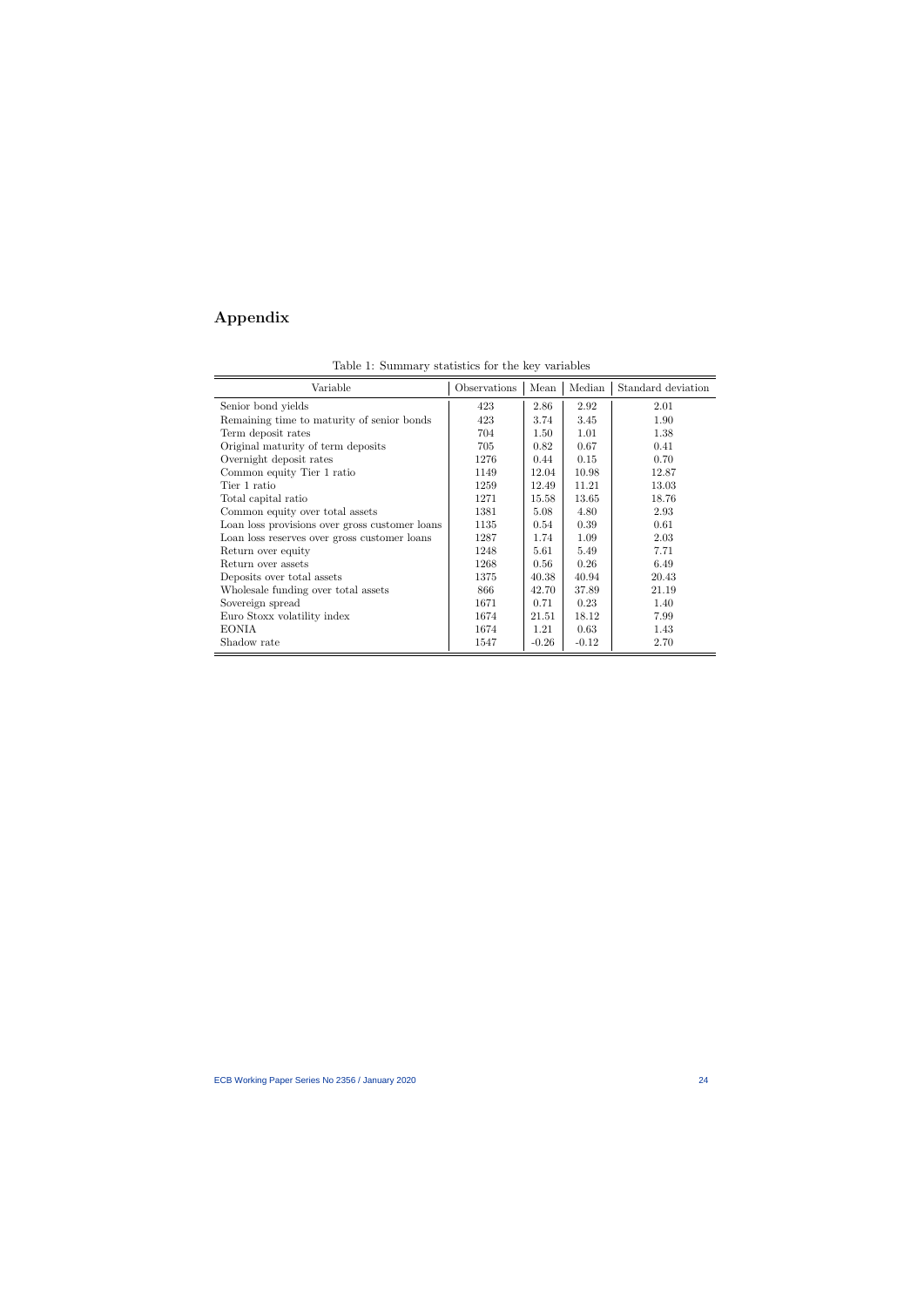<span id="page-25-0"></span>

| Country                   | Senior bond yields | Term deposit rates | Overnight deposit rates |
|---------------------------|--------------------|--------------------|-------------------------|
| AT                        | 9                  | 9                  | 4                       |
| BE                        | 2                  | 8                  | 6                       |
| CY                        |                    | 2                  |                         |
| DE                        | 15                 | 27                 | 31                      |
| $\mathop{\hbox{\rm ES}}$  | 6                  | 17                 | 17                      |
| FI                        |                    | 4                  | 3                       |
| ${\rm FR}$                | 6                  | 12                 | 15                      |
| GR                        |                    | 4                  | 4                       |
| IE                        | $\overline{2}$     | 3                  | 3                       |
| IT                        | 10                 | 5                  | 17                      |
| LU                        | 0                  | 4                  | 5                       |
| MT                        |                    | 2                  |                         |
| $\rm NL$                  | 4                  |                    | 3                       |
| PT                        | 2                  | 4                  | 5                       |
| SI                        |                    | 6                  |                         |
| $\rm SK$                  | $\left( \right)$   | 4                  | 0                       |
| Total number of banks     | $57\,$             | 112                | 115                     |
| Total number of countries | 10                 | 16                 | 14                      |

Table 2: Number of banks by country for senior bond yields, term deposit rates and overnight deposit rates  $=$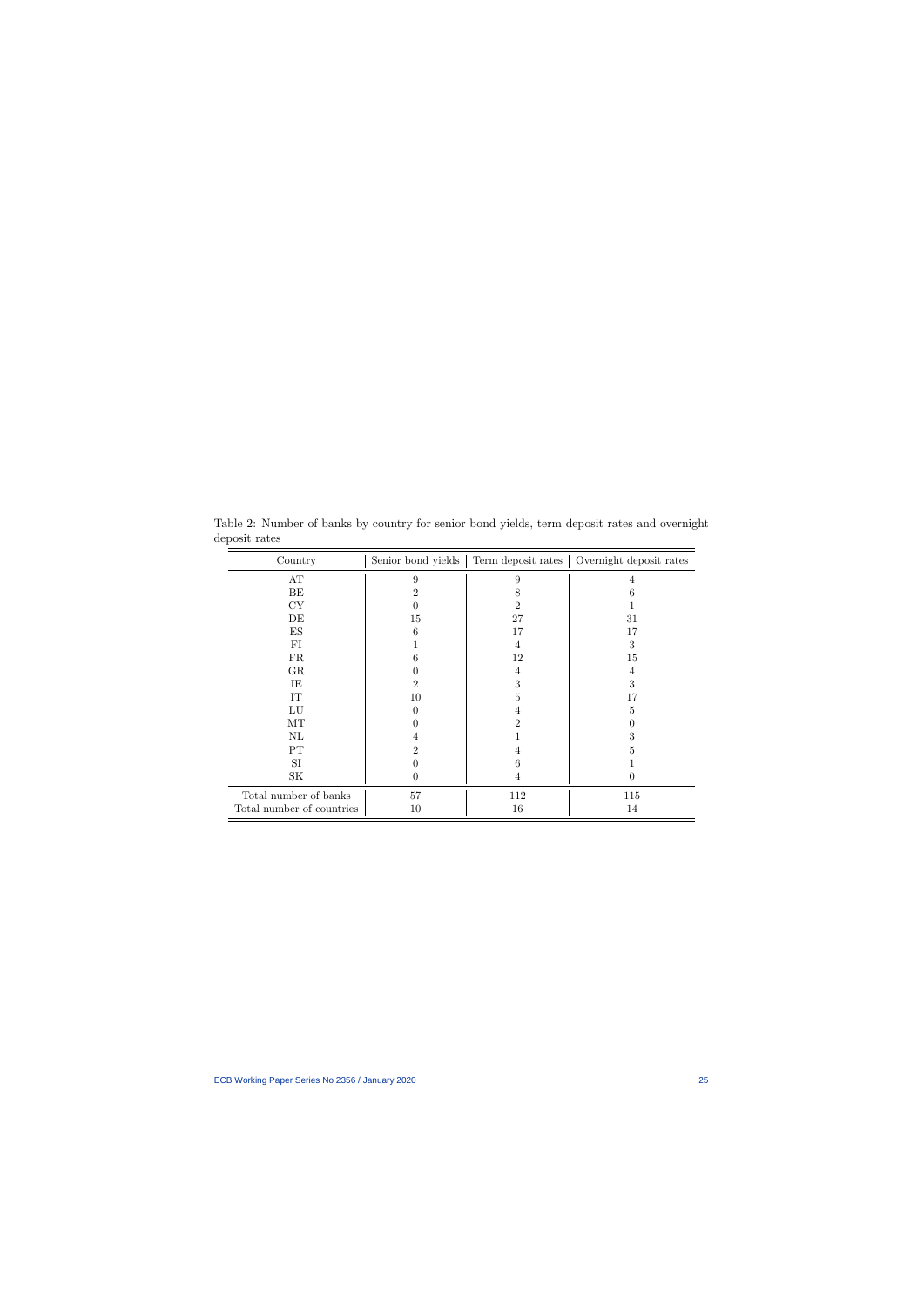<span id="page-26-0"></span>

| Table 3:                                                                                                                                                                                                                                                                                                                                                                                                                                                                                                                                                                                                                                                                                                                                    | Baseline System GMM regressions for senior bond yields |                          |                          |                         |                        |                        |                       |                           |
|---------------------------------------------------------------------------------------------------------------------------------------------------------------------------------------------------------------------------------------------------------------------------------------------------------------------------------------------------------------------------------------------------------------------------------------------------------------------------------------------------------------------------------------------------------------------------------------------------------------------------------------------------------------------------------------------------------------------------------------------|--------------------------------------------------------|--------------------------|--------------------------|-------------------------|------------------------|------------------------|-----------------------|---------------------------|
|                                                                                                                                                                                                                                                                                                                                                                                                                                                                                                                                                                                                                                                                                                                                             | $\widehat{\Xi}$                                        | $\widehat{\infty}$       | $\widehat{\mathbb{G}}$   | $\bigoplus$             | $\widetilde{\Xi}$      | $\widehat{\odot}$      | $\widehat{\Xi}$       | $\circled{s}$             |
| L.Senior bond yields                                                                                                                                                                                                                                                                                                                                                                                                                                                                                                                                                                                                                                                                                                                        | $0.391***$                                             | $0.405***$               | $0.414***$               | $0.426***$              | $0.419***$             | $0.377***$             | 0.240                 | $0.311***$                |
|                                                                                                                                                                                                                                                                                                                                                                                                                                                                                                                                                                                                                                                                                                                                             | (0.0564)                                               | (0.0502)                 | (0.0571)                 | (0.0813)                | (0.0527)               | (0.0607)               | (0.150)               | (0.112)                   |
| Remaining time to maturity of senior bonds                                                                                                                                                                                                                                                                                                                                                                                                                                                                                                                                                                                                                                                                                                  | $-0.00101$                                             | $-0.0317$                | $-0.0267$                | $-0.0448$               | 0.0122                 | $-0.00142$             | $-0.139$              | $-0.0245$                 |
| Sovereign spread                                                                                                                                                                                                                                                                                                                                                                                                                                                                                                                                                                                                                                                                                                                            | $0.972***$<br>(0.0636)                                 | $0.951***$<br>(0.0660)   | $0.958***$<br>(0.0711)   | $0.979***$<br>(0.0747)  | $1.046***$<br>(0.0755) | $0.978***$<br>(0.0629) | $1.086***$<br>(0.123) | $1.150***$<br>(0.100)     |
|                                                                                                                                                                                                                                                                                                                                                                                                                                                                                                                                                                                                                                                                                                                                             | (0.179)                                                | (0.193)                  | (0.168)                  | (0.198)                 | (0.199)                | (0.180)                | (0.228)               | (0.187)                   |
| Euro Stoxx volatility index                                                                                                                                                                                                                                                                                                                                                                                                                                                                                                                                                                                                                                                                                                                 | $0.0499***$                                            | $0.0473***$              | $0.0488***$              | $0.0483***$             | $0.0511***$            | $0.0481***$            | $0.0702***$           | $0.0708***$               |
|                                                                                                                                                                                                                                                                                                                                                                                                                                                                                                                                                                                                                                                                                                                                             | (0.00696)                                              | (0.00652)                | (0.00722)                | (0.00786)               | (0.00754)              | (0.00610)              | (0.0191)              | (0.0143)                  |
| <b>EONIA</b>                                                                                                                                                                                                                                                                                                                                                                                                                                                                                                                                                                                                                                                                                                                                | $0.612***$                                             | $0.654***$               | $0.622***$               | $0.613***$              | $0.587***$<br>(0.0646) | $0.624***$<br>(0.0748) | $0.726*$<br>(0.380)   | $0.679**$                 |
| Common equity Tier 1 ratio                                                                                                                                                                                                                                                                                                                                                                                                                                                                                                                                                                                                                                                                                                                  | $0.0647***$<br>(0.0631)<br>L                           | $-0.0557***$<br>(0.0858) | $-0.0610***$<br>(0.0730) | $0.0616***$<br>(6.0894) | $-0.0670***$           | $-0.0623*$             | $0.0679**$            | $-0.0633**$<br>(0.318)    |
|                                                                                                                                                                                                                                                                                                                                                                                                                                                                                                                                                                                                                                                                                                                                             | (0.0200)                                               | (0.0182)                 | (0.0191)                 | (0.0219)                | (0.0218)               | (0.0353)               | (0.0336)              | (0.0263)                  |
| Return over equity                                                                                                                                                                                                                                                                                                                                                                                                                                                                                                                                                                                                                                                                                                                          |                                                        | (0.00361)<br>$-0.00537$  |                          |                         |                        |                        |                       | $-0.0104***$<br>(0.00290) |
| Return over assets                                                                                                                                                                                                                                                                                                                                                                                                                                                                                                                                                                                                                                                                                                                          |                                                        |                          | 0.0103<br>(0.168)        |                         |                        |                        |                       |                           |
| Loan loss provisions over gross customer loans                                                                                                                                                                                                                                                                                                                                                                                                                                                                                                                                                                                                                                                                                              |                                                        |                          |                          | 0.0729<br>(0.284)       |                        |                        |                       | (0.467)                   |
| Loan loss reserves over gross customer loans                                                                                                                                                                                                                                                                                                                                                                                                                                                                                                                                                                                                                                                                                                |                                                        |                          |                          |                         | $-0.0915$<br>(0.107)   |                        |                       |                           |
| Deposits over total assets                                                                                                                                                                                                                                                                                                                                                                                                                                                                                                                                                                                                                                                                                                                  |                                                        |                          |                          |                         |                        | (0.00951)<br>0.00145   |                       |                           |
| Wholesale funding over total assets                                                                                                                                                                                                                                                                                                                                                                                                                                                                                                                                                                                                                                                                                                         |                                                        |                          |                          |                         |                        |                        | 0.00419               | $-0.00405$                |
|                                                                                                                                                                                                                                                                                                                                                                                                                                                                                                                                                                                                                                                                                                                                             |                                                        |                          |                          |                         |                        |                        | (0.0120)              | (0.0128)                  |
| Wald $\chi^2$                                                                                                                                                                                                                                                                                                                                                                                                                                                                                                                                                                                                                                                                                                                               | 7586.7                                                 | 9805.2                   | 7111.8                   | 7153.3                  | 6504.1                 | 8333.1                 | 703.9                 | 1345.3                    |
| Hansen J test (p-value)                                                                                                                                                                                                                                                                                                                                                                                                                                                                                                                                                                                                                                                                                                                     | 0.153                                                  | 0.148                    | 0.183                    | 0.183                   | 0.121                  | 0.195                  | 0.172                 | 0.246                     |
| AR(2) Arellano-Bond test (p-value)                                                                                                                                                                                                                                                                                                                                                                                                                                                                                                                                                                                                                                                                                                          | 0.912                                                  | 0.51                     | 0.89                     | 0.889                   | 0.964                  | 0.897                  | 0.34                  | 0.27                      |
| Number of instruments                                                                                                                                                                                                                                                                                                                                                                                                                                                                                                                                                                                                                                                                                                                       | $42$                                                   | 43                       | 43                       | 43                      | $\overline{4}$         | $\overline{4}$         | $\overline{31}$       | 43                        |
| Number of banks                                                                                                                                                                                                                                                                                                                                                                                                                                                                                                                                                                                                                                                                                                                             | 57                                                     | 25                       | 24                       | 25                      | 25                     | 25                     | 53                    | 53                        |
| Number of observations                                                                                                                                                                                                                                                                                                                                                                                                                                                                                                                                                                                                                                                                                                                      | 315                                                    | 301                      | 302                      | 290                     | 307                    | 313                    | 222                   | 215                       |
| parameters is given. Finally, for the GMM approach the p-value based on the Arellano-Bond statistic to test for second-order autocorrelation and on the<br>banking groups in the sample and the number of observations are provided. Further, the Wald $\chi^2$ statistic to test for the joint significance of the estimated<br>Windmeijer (2005)-corrected standard errors reported in parentheses. Below the parameter estimates, the number of instruments, the number of individual<br>The symbols ***, **, and * denote significance at the 1%, 5% and 10% level, respectively. Heteroskedasticity and autocorrelation-robust (asymptotic)<br>Hansen J statistic to test the validity of the over-identifying restrictions are shown. |                                                        |                          |                          |                         |                        |                        |                       |                           |
|                                                                                                                                                                                                                                                                                                                                                                                                                                                                                                                                                                                                                                                                                                                                             |                                                        |                          |                          |                         |                        |                        |                       |                           |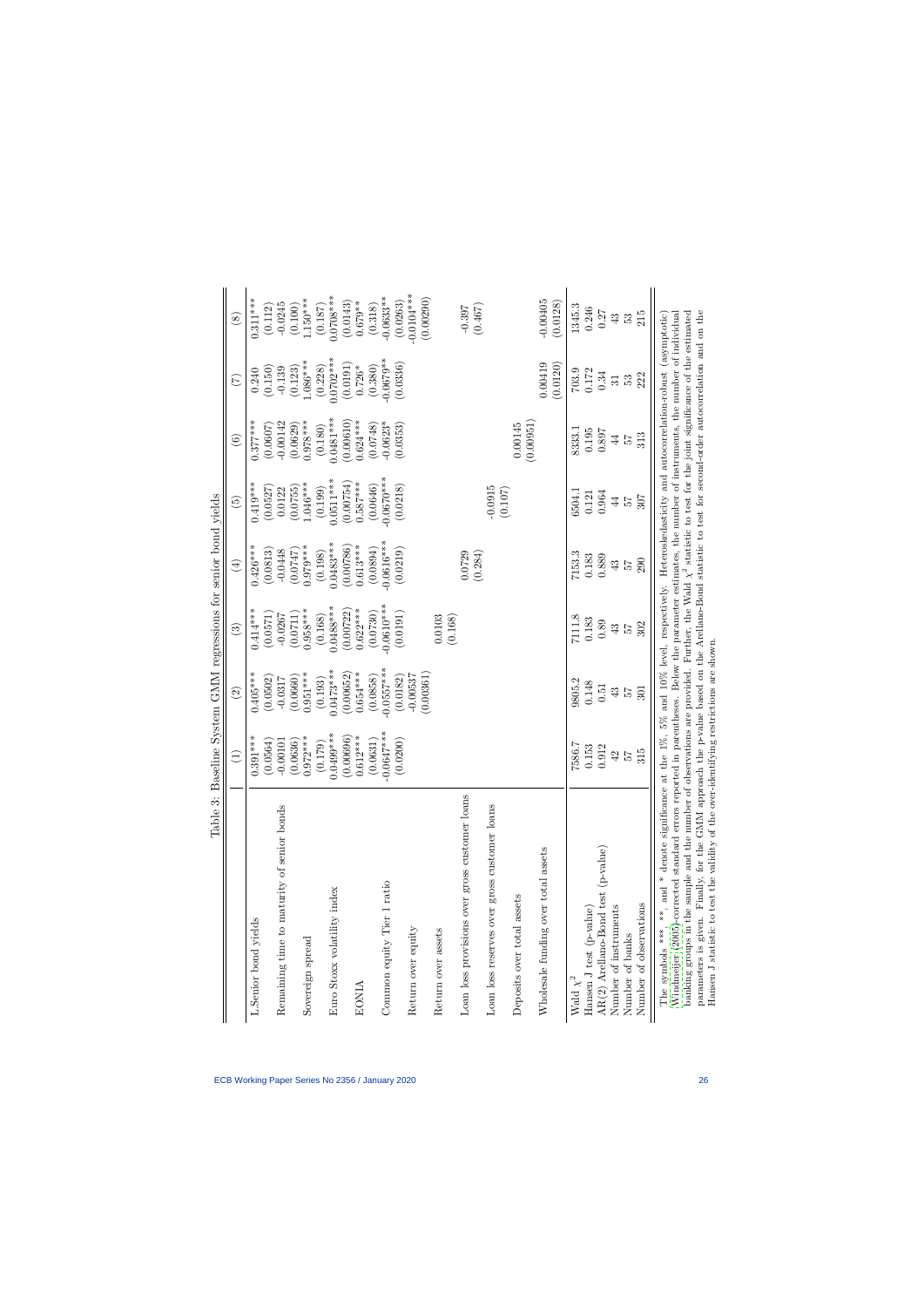<span id="page-27-0"></span>

| Table 4:                                                                                                                                                                                                                                                                                                                                                                           |                                        |                         | Baseline System GMM regressions for term deposits |                        |                                                            |                          |                         |                            |
|------------------------------------------------------------------------------------------------------------------------------------------------------------------------------------------------------------------------------------------------------------------------------------------------------------------------------------------------------------------------------------|----------------------------------------|-------------------------|---------------------------------------------------|------------------------|------------------------------------------------------------|--------------------------|-------------------------|----------------------------|
|                                                                                                                                                                                                                                                                                                                                                                                    | $\begin{array}{c} \square \end{array}$ | $\widehat{\Omega}$      | $\widehat{\mathbb{G}}$                            | $\bigoplus$            | $\widetilde{\mathbf{e}}$                                   | $\widehat{\mathfrak{S}}$ | $(\zeta)$               | $\overset{\infty}{\infty}$ |
| L. Term deposit rates                                                                                                                                                                                                                                                                                                                                                              | $0.291***$<br>ö                        | $0.293***$              | $0.301***$                                        | $0.313***$             | $0.308***$                                                 | $0.291***$               | $0.449***$              | $0.306***$                 |
|                                                                                                                                                                                                                                                                                                                                                                                    | (0.0218)                               | (0.0231)                | (0.0254)                                          | (0.0251)               | (0.0256)                                                   | (0.0265)                 | (0.0406)                | (0.0248)                   |
| L2.Term deposit rates                                                                                                                                                                                                                                                                                                                                                              | $-0.162***$                            | $-0.156***$             | $-0.162***$                                       | $-0.153***$            | $-0.166***$                                                | $-0.142***$              | $-0.145***$             | $-0.148***$                |
| Sovereign spread                                                                                                                                                                                                                                                                                                                                                                   | $(0.0217)$<br>0.181***                 | $0.186***$<br>(0.0193)  | $0.181***$<br>(0.0203)                            | $0.190***$<br>(0.0215) | $0.177***$<br>(0.0207)                                     | $0.190***$<br>(0.0232)   | $0.146***$<br>(0.0209)  | $0.213***$<br>(0.0255)     |
|                                                                                                                                                                                                                                                                                                                                                                                    | (0.0168)                               | (0.0221)                | (0.0195)                                          | (0.0238)               | (0.0180)                                                   | (0.0207)                 | (0.0193)                | (0.0285)                   |
| Euro Stoxx volatility index                                                                                                                                                                                                                                                                                                                                                        | $0.0189***$                            | $0.0185***$             | $0.0183***$                                       | $0.0178***$            | $0.0175***$                                                | $0.0223***$              | $0.0207***$             | $0.0202***$                |
|                                                                                                                                                                                                                                                                                                                                                                                    | $(0.00287)$<br>$0.889***$              | (0.00289)               | (0.00310)                                         | (0.00277)              | (0.00294)                                                  | (0.00278)                | (0.00272)               | (0.00306)                  |
| <b>EONIA</b>                                                                                                                                                                                                                                                                                                                                                                       |                                        | $0.852***$              | $0.876***$                                        | $0.871***$             | $0.907***$                                                 | $0.812***$               | $0.708***$              | $0.814***$                 |
|                                                                                                                                                                                                                                                                                                                                                                                    | (0.0752)                               | (0.0779)                | (0.0745)                                          | (0.0741)               | (0.0784)                                                   | (0.0821)                 | (0.0969)                | (0.0833)                   |
| Original maturity of term deposits                                                                                                                                                                                                                                                                                                                                                 | $0.622***$<br>(0.121)                  | $0.619***$<br>(0.142)   | $0.584***$<br>(0.162)                             | $0.586***$<br>(0.148)  | $0.578***$<br>(0.153)                                      | $0.667***$<br>(0.133)    | $0.454***$<br>(0.129)   | $0.580***$<br>(0.172)      |
| Common equity Tier 1 ratio                                                                                                                                                                                                                                                                                                                                                         | $-0.0309***$                           | $0.0310***$             | $-0.0281***$                                      | $-0.0285***$           | $-0.0269***$                                               | $-0.0245***$             | $-0.0299***$            | $-0.0288***$               |
|                                                                                                                                                                                                                                                                                                                                                                                    | (0.00828)                              | (0.00897)               | (0.0100)                                          | (0.00816)              | (0.00943)                                                  | (0.00989)                | (0.00670)               | (0.0108)                   |
| Return over equity                                                                                                                                                                                                                                                                                                                                                                 |                                        | (0.00106)<br>$-0.00159$ |                                                   |                        |                                                            |                          |                         | $-0.000123$<br>(0.00376)   |
| Return over assets                                                                                                                                                                                                                                                                                                                                                                 |                                        |                         | (0.0287)<br>$-0.0118$                             |                        |                                                            |                          |                         |                            |
| Loan loss provisions over gross customer loans                                                                                                                                                                                                                                                                                                                                     |                                        |                         |                                                   | (0.0543)<br>$-0.0596$  |                                                            |                          |                         | (0.0618)<br>$-0.0428$      |
| Loan loss reserves over gross customer loans                                                                                                                                                                                                                                                                                                                                       |                                        |                         |                                                   |                        | (0.00811)<br>0.00231                                       |                          |                         |                            |
| Deposits over total assets                                                                                                                                                                                                                                                                                                                                                         |                                        |                         |                                                   |                        |                                                            | $-0.00402*$<br>(0.00233) |                         | (0.00259)<br>$-0.00141$    |
| Wholesale funding over total assets                                                                                                                                                                                                                                                                                                                                                |                                        |                         |                                                   |                        |                                                            |                          | (0.00374)<br>$-0.00144$ |                            |
| Wald $\chi^2$                                                                                                                                                                                                                                                                                                                                                                      | 1453.9                                 | 1387.3                  | 1305.5                                            | 1117.4                 | 1439.8                                                     | 1354.3                   | 2261.0                  | 1602.0                     |
| Hansen J test (p-value)                                                                                                                                                                                                                                                                                                                                                            | 0.159                                  | 0.190                   | 0.147                                             | 0.207                  | 0.150                                                      | 0.114                    | 0.206                   | 0.238                      |
| AR(2) Arellano-Bond test (p-value)                                                                                                                                                                                                                                                                                                                                                 | 0.312                                  | 0.436                   | 0.403                                             | 0.627                  | 0.476                                                      | 0.446                    | 0.748                   | 0.596                      |
| Number of instruments                                                                                                                                                                                                                                                                                                                                                              | $\overline{5}$                         | 92                      | $\mathfrak{S}$                                    | 92                     | $\mathfrak{S}$                                             | $\mathfrak{S}$           | 95                      | $88\,$                     |
| Number of banks                                                                                                                                                                                                                                                                                                                                                                    | 112                                    | 110                     | 111                                               | 110                    | 111                                                        | 112                      | 112                     | 109                        |
| Number of observations                                                                                                                                                                                                                                                                                                                                                             | 656                                    | 637                     | 642                                               | 615                    | 643                                                        | 655                      | 609                     | 612                        |
| banking groups in the sample and the number of observations are provided. Further, the Wald $\chi^2$ statistic to test for the joint significance of the estimated<br>Windmeijer (2005)-corrected standard errors reported in parentheses. Below the parameter estimates, the number of instruments, the number of individual<br>The symbols ***, **, and * denote significance at |                                        |                         | the 1%, 5% and 10% level, respectively.           |                        | Heteroskedasticity and autocorrelation-robust (asymptotic) |                          |                         |                            |
| parameters is given. Finally, for the GMM approach the p-value based on the Arellano-Bond statistic to test for second-order autocorrelation and on the<br>Hansen J statistic to test the validity of the over-identifying restrictions are shown.                                                                                                                                 |                                        |                         |                                                   |                        |                                                            |                          |                         |                            |

| ļ<br>こうて<br>Í<br>)                                                                                  |  |
|-----------------------------------------------------------------------------------------------------|--|
| I<br>ł                                                                                              |  |
| ı                                                                                                   |  |
| Control+ self-control controls<br>֖֖֖֧ׅׅׅ֖֧ׅׅ֖֧֚֚֚֚֚֚֚֚֚֚֚֚֚֚֚֚֚֚֚֚֚֚֚֚֚֚֚֚֚֡֝֝֬֓֝֓֬֓֬֝֬֓֬֝֬֝֬<br>j |  |
| ・・・・く<br>i<br>I<br>j                                                                                |  |
| $\frac{1}{2}$<br>l<br>֕<br>ļ<br>I<br>l                                                              |  |
| .<br>.<br>.<br>֕<br>֠<br>ļ<br>I                                                                     |  |
| į                                                                                                   |  |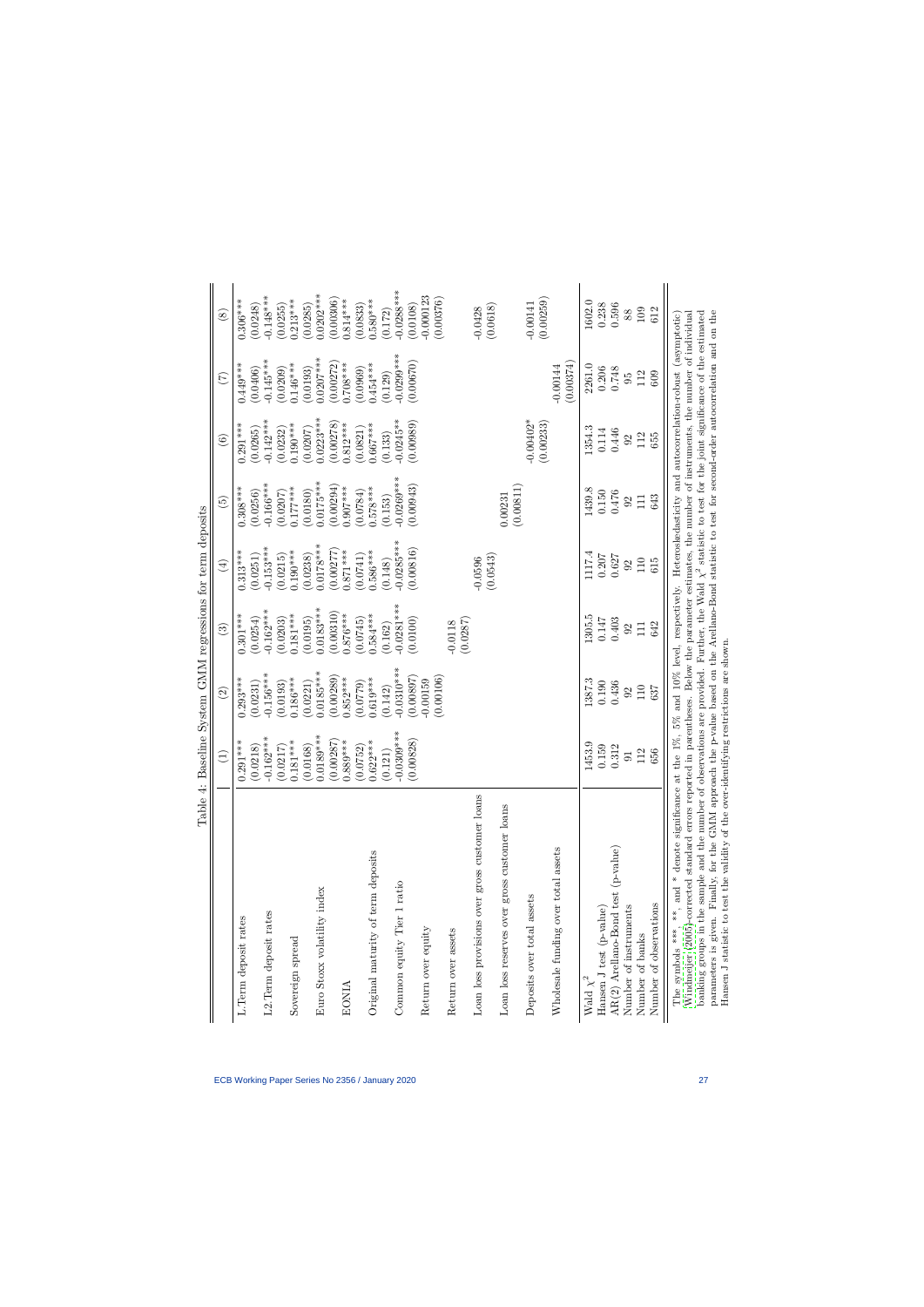<span id="page-28-0"></span>

|                                                                                                                                                                                                                                                                                                                                                                                                                                                                                                                                                   | Table 5: Baseline System GMM regressions for overnight deposits |                                     |                        |                 |                 |                          |                                                            |                            |
|---------------------------------------------------------------------------------------------------------------------------------------------------------------------------------------------------------------------------------------------------------------------------------------------------------------------------------------------------------------------------------------------------------------------------------------------------------------------------------------------------------------------------------------------------|-----------------------------------------------------------------|-------------------------------------|------------------------|-----------------|-----------------|--------------------------|------------------------------------------------------------|----------------------------|
|                                                                                                                                                                                                                                                                                                                                                                                                                                                                                                                                                   |                                                                 | $\widehat{\mathfrak{D}}$            | $\widehat{\mathbb{C}}$ | $\bigoplus$     | $\widetilde{5}$ | $\widehat{\mathfrak{S}}$ | $\widetilde{\Xi}$                                          | $\overset{\infty}{\infty}$ |
| L.Overnight deposit rates                                                                                                                                                                                                                                                                                                                                                                                                                                                                                                                         | $0.238***$                                                      | $0.235***$                          | $0.239***$             | $0.273***$      | $0.255***$      | $0.242***$               | $0.619***$                                                 | $0.277***$                 |
|                                                                                                                                                                                                                                                                                                                                                                                                                                                                                                                                                   | (0.0355)                                                        | (0.0381)                            | (0.0375)               | (0.0448)        | (0.0402)        | (0.0328)                 | (0.0644)                                                   | (0.0445)                   |
| L2.Overnight deposit rates                                                                                                                                                                                                                                                                                                                                                                                                                                                                                                                        | $-0.00521$                                                      | 0.00470                             | 0.00215                | $-0.0277$       | $-0.0288$       | $-0.000414$              | $-0.0541**$                                                | $-0.0261$                  |
|                                                                                                                                                                                                                                                                                                                                                                                                                                                                                                                                                   | (0.0352)                                                        | (0.0480)                            | (0.0445)               | (0.0434)        | (0.0373)        | (0.0327)                 | (0.0237)                                                   | (0.0387)                   |
| Sovereign spread                                                                                                                                                                                                                                                                                                                                                                                                                                                                                                                                  | $0.00722*$                                                      | 0.00136                             | 0.00755                | $0.00957***$    | 0.000313        | 0.00596                  | 0.00254                                                    | 0.00923                    |
|                                                                                                                                                                                                                                                                                                                                                                                                                                                                                                                                                   | (0.00417)                                                       | (0.0144)                            | (0.00512)              | (0.00423)       | (0.00376)       | (0.00402)                | (0.00289)                                                  | (0.00595)                  |
| Euro Stoxx volatility index                                                                                                                                                                                                                                                                                                                                                                                                                                                                                                                       | $0.0101***$                                                     | $0.00918***$                        | $0.00876***$           | $0.00890***$    | $0.00905***$    | $0.00894***$             | $0.00807***$                                               | $0.00912***$               |
|                                                                                                                                                                                                                                                                                                                                                                                                                                                                                                                                                   | (0.00175)                                                       | (0.00144)                           | (0.00156)              | (0.00191)       | (0.00161)       | (0.00120)                | (0.00159)                                                  | (0.00126)                  |
| <b>EONIA</b>                                                                                                                                                                                                                                                                                                                                                                                                                                                                                                                                      | $0.107***$                                                      | $0.133***$                          | $0.133**$              | $0.140**$       | $0.154***$      | $0.127***$               | 0.0532                                                     | $0.145***$                 |
|                                                                                                                                                                                                                                                                                                                                                                                                                                                                                                                                                   | (0.0497)                                                        | (0.0464)                            | (0.0550)               | (0.0568)        | (0.0547)        | (0.0476)                 | (0.0403)                                                   | (0.0501)                   |
| Common equity Tier 1 ratio                                                                                                                                                                                                                                                                                                                                                                                                                                                                                                                        | $-0.00689**$                                                    | $-0.00486**$                        | $-0.00478*$            | $-0.00472$      | $-0.00588**$    | $-0.00655$               | $-0.00897***$                                              | $-0.00494$                 |
|                                                                                                                                                                                                                                                                                                                                                                                                                                                                                                                                                   | (0.00296)                                                       | (0.00237)                           | (0.00271)              | (0.00301)       | (0.00288)       | (0.00433)                | (0.00231)                                                  | (0.00349)                  |
| Return over equity                                                                                                                                                                                                                                                                                                                                                                                                                                                                                                                                |                                                                 | $-0.000831$<br>(0.00243)            |                        |                 |                 |                          |                                                            | (0.000629)<br>0.000283     |
| Return over assets                                                                                                                                                                                                                                                                                                                                                                                                                                                                                                                                |                                                                 |                                     | (0.0152)<br>0.00609    |                 |                 |                          |                                                            |                            |
|                                                                                                                                                                                                                                                                                                                                                                                                                                                                                                                                                   |                                                                 |                                     |                        | $-0.0100$       |                 |                          |                                                            | $-0.0142$                  |
| Loan loss provisions over gross customer loans                                                                                                                                                                                                                                                                                                                                                                                                                                                                                                    |                                                                 |                                     |                        | (0.0183)        |                 |                          |                                                            | (0.0122)                   |
| Loan loss reserves over gross customer loans                                                                                                                                                                                                                                                                                                                                                                                                                                                                                                      |                                                                 |                                     |                        |                 | 0.00865***      |                          |                                                            |                            |
|                                                                                                                                                                                                                                                                                                                                                                                                                                                                                                                                                   |                                                                 |                                     |                        |                 | (0.00161)       |                          |                                                            |                            |
| Deposits over total assets                                                                                                                                                                                                                                                                                                                                                                                                                                                                                                                        |                                                                 |                                     |                        |                 |                 | 0.000426                 |                                                            | 0.000101                   |
|                                                                                                                                                                                                                                                                                                                                                                                                                                                                                                                                                   |                                                                 |                                     |                        |                 |                 | (0.000900)               |                                                            | (0.000764)                 |
| Wholesale funding over total assets                                                                                                                                                                                                                                                                                                                                                                                                                                                                                                               |                                                                 |                                     |                        |                 |                 |                          | (0.000975)<br>0.000137                                     |                            |
| Wald $\chi^2$                                                                                                                                                                                                                                                                                                                                                                                                                                                                                                                                     | 323.8                                                           | 325.7                               | 352.5                  | 330.7           | 423.4           | 369.5                    | 972.8                                                      | 358.4                      |
| Hansen J test (p-value)                                                                                                                                                                                                                                                                                                                                                                                                                                                                                                                           | 102<br>$\overline{C}$                                           | 0.105                               | 0.124                  | 0.138           | 0.198           | 0.147                    | 0.103                                                      | 0.490                      |
| AR(2) Arellano-Bond test (p-value)                                                                                                                                                                                                                                                                                                                                                                                                                                                                                                                | $0.178\,$                                                       | 0.140                               | 0.136                  | 0.168           | 0.190           | 0.161                    | 0.744                                                      | 0.165                      |
| Number of instruments                                                                                                                                                                                                                                                                                                                                                                                                                                                                                                                             | 93                                                              | $96\,$                              | 98                     | $\overline{91}$ | 98              | 98                       | $78$                                                       | 101                        |
| Number of banks                                                                                                                                                                                                                                                                                                                                                                                                                                                                                                                                   | $\overline{5}$<br>Ξ                                             | 114                                 | 115                    | 112             | 112             | 115                      | 114                                                        | $\Xi$                      |
| Number of observations                                                                                                                                                                                                                                                                                                                                                                                                                                                                                                                            | $793\,$                                                         | 771                                 | 777                    | 725             | 756             | 788                      | 725                                                        | 721                        |
| parameters is given. Finally, for the GMM approach the p-value based on the Arellano-Bond statistic to test for second-order autocorrelation and on the<br>banking groups in the sample and the number of observations are provided. Further, the Wald $\chi^2$ statistic to test for the joint significance of the estimated<br>Windmeijer (2005)-corrected standard errors reported in parentheses. Below the parameter estimates, the number of instruments, the number of individual<br>The symbols ***, **, and * denote significance at the |                                                                 | 1%, 5% and 10% level, respectively. |                        |                 |                 |                          | Heteroskedasticity and autocorrelation-robust (asymptotic) |                            |
| Hansen J statistic to test the validity of the over-identifying restrictions are shown.                                                                                                                                                                                                                                                                                                                                                                                                                                                           |                                                                 |                                     |                        |                 |                 |                          |                                                            |                            |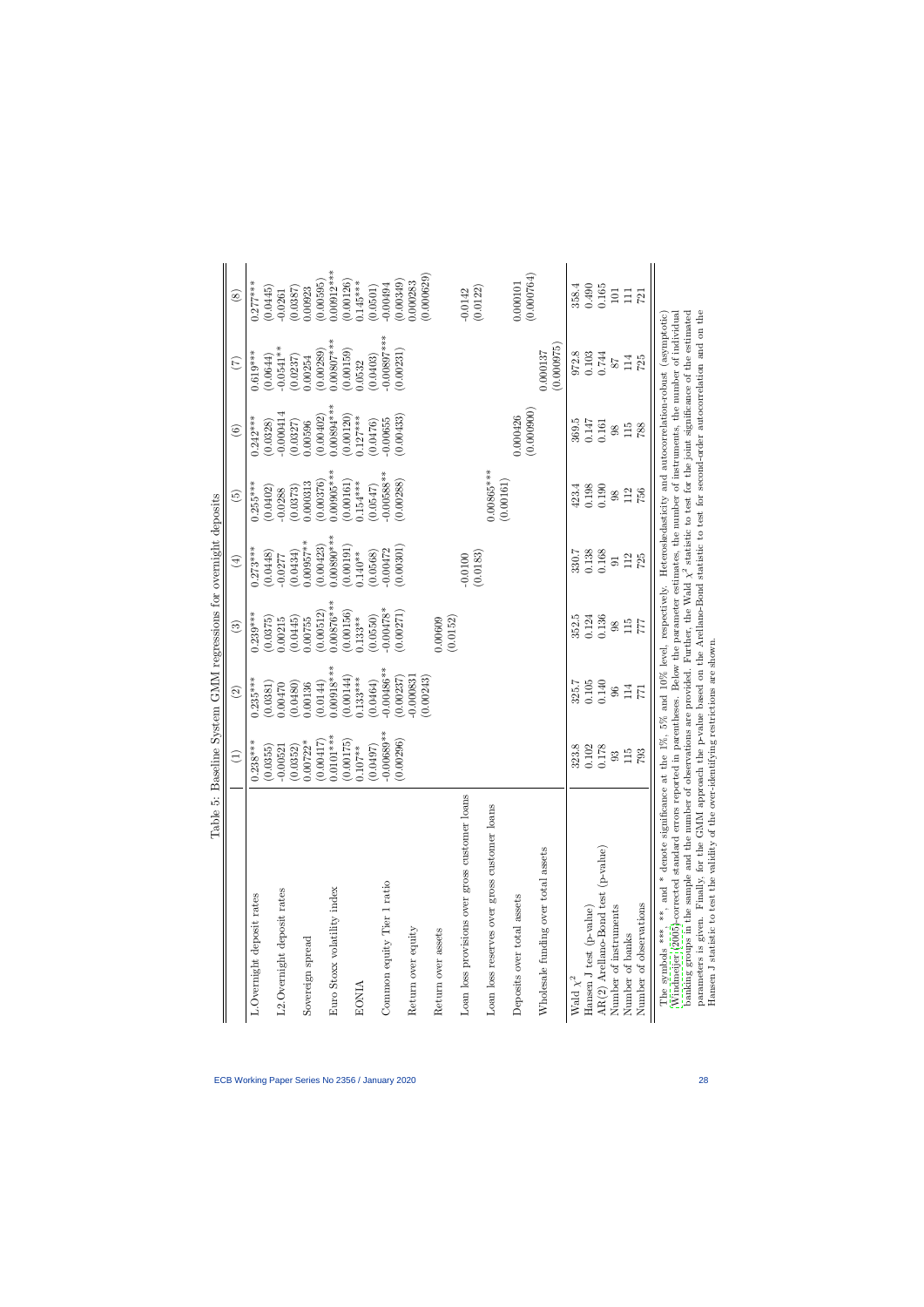<span id="page-29-0"></span>

| $-0.0140***$<br>$0.0669***$<br>$-0.0652**$<br>(0.00286)<br>$1.172***$<br>$0.323***$<br>$-0.00742$<br>(0.0301)<br>(0.0129)<br>(0.0120)<br>(0.0591)<br>(0.0873)<br>0.00764<br>$0.124**$<br>(0.161)<br>(0.121)<br>(0.591)<br>1903.3<br>0.204<br>0.492<br>50<br>53<br>$-0.00960$ ***<br>$0.0567***$<br>$-0.191***$<br>$-0.0503**$<br>(0.00873)<br>$0.855***$<br>(0.00152)<br>$1.466***$<br>(0.0119)<br>(0.0436)<br>(0.0199)<br>0.00871<br>$-0.0752$<br>(0.198)<br>(0.286)<br>(0.511)<br>(0.116)<br>(0.100)<br>0.0886<br>2440.4<br>0.233<br>0.549<br>0.134<br>45<br>53<br>$-0.00443**$<br>$0.0711***$<br>$-0.229***$<br>$0.715***$<br>$1.174***$<br>$0.236***$<br>(0.00215)<br>(0.0619)<br>(0.0108)<br>(0.0101)<br>(0.0704)<br>0.00409<br>(0.0871)<br>$-0.0206$<br>(0.222)<br>(0.197)<br>0.0358<br>(0.577)<br>1593.2<br>0.488<br>0.211<br>43<br>54<br>$-0.0103***$<br>$0.0660***$<br>$-0.0521**$<br>$-0.000185$<br>$0.755***$<br>$1.110***$<br>(0.00285)<br>$0.283***$<br>(0.0126)<br>(0.0143)<br>(0.0235)<br>(0.0952)<br>$-0.0264$<br>(0.279)<br>(0.120)<br>(0.212)<br>(0.511)<br>$-0.231$<br>1356.1<br>0.203<br>0.294<br>43<br>53<br>$\bigoplus$<br>$-0.0112***$<br>$0.0653***$<br>$0.825***$<br>$1.098***$<br>$-0.0467*$<br>(0.00292)<br>$-0.00713$<br>(0.0124)<br>$-0.00941$<br>(0.0117)<br>(0.0240)<br>$0.284**$<br>(0.191)<br>(0.114)<br>(0.109)<br>(0.305)<br>(0.481)<br>$-0.236$<br>1451.6<br>0.234<br>0.374<br>$43\,$<br>53<br>$\widehat{\mathbb{G}}$<br>(0.00385)<br>$0.710***$<br>$1.073***$<br>$-0.0448*$<br>$-0.00736$<br>(0.0249)<br>$-0.00441$<br>$0.320**$<br>(0.0115)<br>(0.133)<br>(0.500)<br>(0.286)<br>$-0.299$<br>(0.232)<br>2853.7<br>0.185<br>0.137<br>$\overline{6}$<br>E3<br>$\widehat{c}$<br>$0.0102***$<br>$0.0164***$<br>$0.0977***$<br>$-0.359***$<br>(0.00196)<br>(0.00635)<br>(0.00791)<br>$0.283***$<br>$0.855***$<br>$-0.00199$<br>$0.895**$<br>(0.0187)<br>(0.0725)<br>$-0.0876$<br>(0.130)<br>(0.153)<br>$0.612*$<br>(0.333)<br>(0.443)<br>(0.227)<br>1151.4<br>0.236<br>0.674<br>45<br>53<br>country<br>loans<br>Common equity Tier 1 ratio x crisis country<br>Remaining time to maturity of senior bonds<br>Common equity Tier 1 ratio x non-crisis<br>Loan loss provisions over gross customer<br>Common equity Tier 1 ratio squared<br>AR(2) Arellano-Bond test (p-value)<br>Wholesale funding over total assets<br>Common equity over total assets<br>Common equity Tier 1 ratio<br>Euro Stoxx volatility index<br>Number of instruments<br>Hansen J test (p-value)<br>L.Senior bond yields<br>Return over equity<br>Total capital ratio<br>Number of banks<br>Sovereign spread<br>Shadow rate<br>Tier 1 ratio<br>Wald $\chi^2$<br><b>EONIA</b> |
|-------------------------------------------------------------------------------------------------------------------------------------------------------------------------------------------------------------------------------------------------------------------------------------------------------------------------------------------------------------------------------------------------------------------------------------------------------------------------------------------------------------------------------------------------------------------------------------------------------------------------------------------------------------------------------------------------------------------------------------------------------------------------------------------------------------------------------------------------------------------------------------------------------------------------------------------------------------------------------------------------------------------------------------------------------------------------------------------------------------------------------------------------------------------------------------------------------------------------------------------------------------------------------------------------------------------------------------------------------------------------------------------------------------------------------------------------------------------------------------------------------------------------------------------------------------------------------------------------------------------------------------------------------------------------------------------------------------------------------------------------------------------------------------------------------------------------------------------------------------------------------------------------------------------------------------------------------------------------------------------------------------------------------------------------------------------------------------------------------------------------------------------------------------------------------------------------------------------------------------------------------------------------------------------------------------------------------------------------------------------------------------------------------------------------------------------------------------------------------------------------------------------------------------------------------------------------------------------------------------------------------------------------------------------------------------|
|                                                                                                                                                                                                                                                                                                                                                                                                                                                                                                                                                                                                                                                                                                                                                                                                                                                                                                                                                                                                                                                                                                                                                                                                                                                                                                                                                                                                                                                                                                                                                                                                                                                                                                                                                                                                                                                                                                                                                                                                                                                                                                                                                                                                                                                                                                                                                                                                                                                                                                                                                                                                                                                                                     |
|                                                                                                                                                                                                                                                                                                                                                                                                                                                                                                                                                                                                                                                                                                                                                                                                                                                                                                                                                                                                                                                                                                                                                                                                                                                                                                                                                                                                                                                                                                                                                                                                                                                                                                                                                                                                                                                                                                                                                                                                                                                                                                                                                                                                                                                                                                                                                                                                                                                                                                                                                                                                                                                                                     |
|                                                                                                                                                                                                                                                                                                                                                                                                                                                                                                                                                                                                                                                                                                                                                                                                                                                                                                                                                                                                                                                                                                                                                                                                                                                                                                                                                                                                                                                                                                                                                                                                                                                                                                                                                                                                                                                                                                                                                                                                                                                                                                                                                                                                                                                                                                                                                                                                                                                                                                                                                                                                                                                                                     |
|                                                                                                                                                                                                                                                                                                                                                                                                                                                                                                                                                                                                                                                                                                                                                                                                                                                                                                                                                                                                                                                                                                                                                                                                                                                                                                                                                                                                                                                                                                                                                                                                                                                                                                                                                                                                                                                                                                                                                                                                                                                                                                                                                                                                                                                                                                                                                                                                                                                                                                                                                                                                                                                                                     |
|                                                                                                                                                                                                                                                                                                                                                                                                                                                                                                                                                                                                                                                                                                                                                                                                                                                                                                                                                                                                                                                                                                                                                                                                                                                                                                                                                                                                                                                                                                                                                                                                                                                                                                                                                                                                                                                                                                                                                                                                                                                                                                                                                                                                                                                                                                                                                                                                                                                                                                                                                                                                                                                                                     |
|                                                                                                                                                                                                                                                                                                                                                                                                                                                                                                                                                                                                                                                                                                                                                                                                                                                                                                                                                                                                                                                                                                                                                                                                                                                                                                                                                                                                                                                                                                                                                                                                                                                                                                                                                                                                                                                                                                                                                                                                                                                                                                                                                                                                                                                                                                                                                                                                                                                                                                                                                                                                                                                                                     |
|                                                                                                                                                                                                                                                                                                                                                                                                                                                                                                                                                                                                                                                                                                                                                                                                                                                                                                                                                                                                                                                                                                                                                                                                                                                                                                                                                                                                                                                                                                                                                                                                                                                                                                                                                                                                                                                                                                                                                                                                                                                                                                                                                                                                                                                                                                                                                                                                                                                                                                                                                                                                                                                                                     |
|                                                                                                                                                                                                                                                                                                                                                                                                                                                                                                                                                                                                                                                                                                                                                                                                                                                                                                                                                                                                                                                                                                                                                                                                                                                                                                                                                                                                                                                                                                                                                                                                                                                                                                                                                                                                                                                                                                                                                                                                                                                                                                                                                                                                                                                                                                                                                                                                                                                                                                                                                                                                                                                                                     |
|                                                                                                                                                                                                                                                                                                                                                                                                                                                                                                                                                                                                                                                                                                                                                                                                                                                                                                                                                                                                                                                                                                                                                                                                                                                                                                                                                                                                                                                                                                                                                                                                                                                                                                                                                                                                                                                                                                                                                                                                                                                                                                                                                                                                                                                                                                                                                                                                                                                                                                                                                                                                                                                                                     |
|                                                                                                                                                                                                                                                                                                                                                                                                                                                                                                                                                                                                                                                                                                                                                                                                                                                                                                                                                                                                                                                                                                                                                                                                                                                                                                                                                                                                                                                                                                                                                                                                                                                                                                                                                                                                                                                                                                                                                                                                                                                                                                                                                                                                                                                                                                                                                                                                                                                                                                                                                                                                                                                                                     |
|                                                                                                                                                                                                                                                                                                                                                                                                                                                                                                                                                                                                                                                                                                                                                                                                                                                                                                                                                                                                                                                                                                                                                                                                                                                                                                                                                                                                                                                                                                                                                                                                                                                                                                                                                                                                                                                                                                                                                                                                                                                                                                                                                                                                                                                                                                                                                                                                                                                                                                                                                                                                                                                                                     |
|                                                                                                                                                                                                                                                                                                                                                                                                                                                                                                                                                                                                                                                                                                                                                                                                                                                                                                                                                                                                                                                                                                                                                                                                                                                                                                                                                                                                                                                                                                                                                                                                                                                                                                                                                                                                                                                                                                                                                                                                                                                                                                                                                                                                                                                                                                                                                                                                                                                                                                                                                                                                                                                                                     |
|                                                                                                                                                                                                                                                                                                                                                                                                                                                                                                                                                                                                                                                                                                                                                                                                                                                                                                                                                                                                                                                                                                                                                                                                                                                                                                                                                                                                                                                                                                                                                                                                                                                                                                                                                                                                                                                                                                                                                                                                                                                                                                                                                                                                                                                                                                                                                                                                                                                                                                                                                                                                                                                                                     |
|                                                                                                                                                                                                                                                                                                                                                                                                                                                                                                                                                                                                                                                                                                                                                                                                                                                                                                                                                                                                                                                                                                                                                                                                                                                                                                                                                                                                                                                                                                                                                                                                                                                                                                                                                                                                                                                                                                                                                                                                                                                                                                                                                                                                                                                                                                                                                                                                                                                                                                                                                                                                                                                                                     |
|                                                                                                                                                                                                                                                                                                                                                                                                                                                                                                                                                                                                                                                                                                                                                                                                                                                                                                                                                                                                                                                                                                                                                                                                                                                                                                                                                                                                                                                                                                                                                                                                                                                                                                                                                                                                                                                                                                                                                                                                                                                                                                                                                                                                                                                                                                                                                                                                                                                                                                                                                                                                                                                                                     |
|                                                                                                                                                                                                                                                                                                                                                                                                                                                                                                                                                                                                                                                                                                                                                                                                                                                                                                                                                                                                                                                                                                                                                                                                                                                                                                                                                                                                                                                                                                                                                                                                                                                                                                                                                                                                                                                                                                                                                                                                                                                                                                                                                                                                                                                                                                                                                                                                                                                                                                                                                                                                                                                                                     |
|                                                                                                                                                                                                                                                                                                                                                                                                                                                                                                                                                                                                                                                                                                                                                                                                                                                                                                                                                                                                                                                                                                                                                                                                                                                                                                                                                                                                                                                                                                                                                                                                                                                                                                                                                                                                                                                                                                                                                                                                                                                                                                                                                                                                                                                                                                                                                                                                                                                                                                                                                                                                                                                                                     |
|                                                                                                                                                                                                                                                                                                                                                                                                                                                                                                                                                                                                                                                                                                                                                                                                                                                                                                                                                                                                                                                                                                                                                                                                                                                                                                                                                                                                                                                                                                                                                                                                                                                                                                                                                                                                                                                                                                                                                                                                                                                                                                                                                                                                                                                                                                                                                                                                                                                                                                                                                                                                                                                                                     |
|                                                                                                                                                                                                                                                                                                                                                                                                                                                                                                                                                                                                                                                                                                                                                                                                                                                                                                                                                                                                                                                                                                                                                                                                                                                                                                                                                                                                                                                                                                                                                                                                                                                                                                                                                                                                                                                                                                                                                                                                                                                                                                                                                                                                                                                                                                                                                                                                                                                                                                                                                                                                                                                                                     |
|                                                                                                                                                                                                                                                                                                                                                                                                                                                                                                                                                                                                                                                                                                                                                                                                                                                                                                                                                                                                                                                                                                                                                                                                                                                                                                                                                                                                                                                                                                                                                                                                                                                                                                                                                                                                                                                                                                                                                                                                                                                                                                                                                                                                                                                                                                                                                                                                                                                                                                                                                                                                                                                                                     |
|                                                                                                                                                                                                                                                                                                                                                                                                                                                                                                                                                                                                                                                                                                                                                                                                                                                                                                                                                                                                                                                                                                                                                                                                                                                                                                                                                                                                                                                                                                                                                                                                                                                                                                                                                                                                                                                                                                                                                                                                                                                                                                                                                                                                                                                                                                                                                                                                                                                                                                                                                                                                                                                                                     |
|                                                                                                                                                                                                                                                                                                                                                                                                                                                                                                                                                                                                                                                                                                                                                                                                                                                                                                                                                                                                                                                                                                                                                                                                                                                                                                                                                                                                                                                                                                                                                                                                                                                                                                                                                                                                                                                                                                                                                                                                                                                                                                                                                                                                                                                                                                                                                                                                                                                                                                                                                                                                                                                                                     |
|                                                                                                                                                                                                                                                                                                                                                                                                                                                                                                                                                                                                                                                                                                                                                                                                                                                                                                                                                                                                                                                                                                                                                                                                                                                                                                                                                                                                                                                                                                                                                                                                                                                                                                                                                                                                                                                                                                                                                                                                                                                                                                                                                                                                                                                                                                                                                                                                                                                                                                                                                                                                                                                                                     |
|                                                                                                                                                                                                                                                                                                                                                                                                                                                                                                                                                                                                                                                                                                                                                                                                                                                                                                                                                                                                                                                                                                                                                                                                                                                                                                                                                                                                                                                                                                                                                                                                                                                                                                                                                                                                                                                                                                                                                                                                                                                                                                                                                                                                                                                                                                                                                                                                                                                                                                                                                                                                                                                                                     |
| 215<br>215<br>234<br>223<br>223<br>215<br>215<br>Number of observations                                                                                                                                                                                                                                                                                                                                                                                                                                                                                                                                                                                                                                                                                                                                                                                                                                                                                                                                                                                                                                                                                                                                                                                                                                                                                                                                                                                                                                                                                                                                                                                                                                                                                                                                                                                                                                                                                                                                                                                                                                                                                                                                                                                                                                                                                                                                                                                                                                                                                                                                                                                                             |

Table 6: Further system GMM regressions for senior bond vields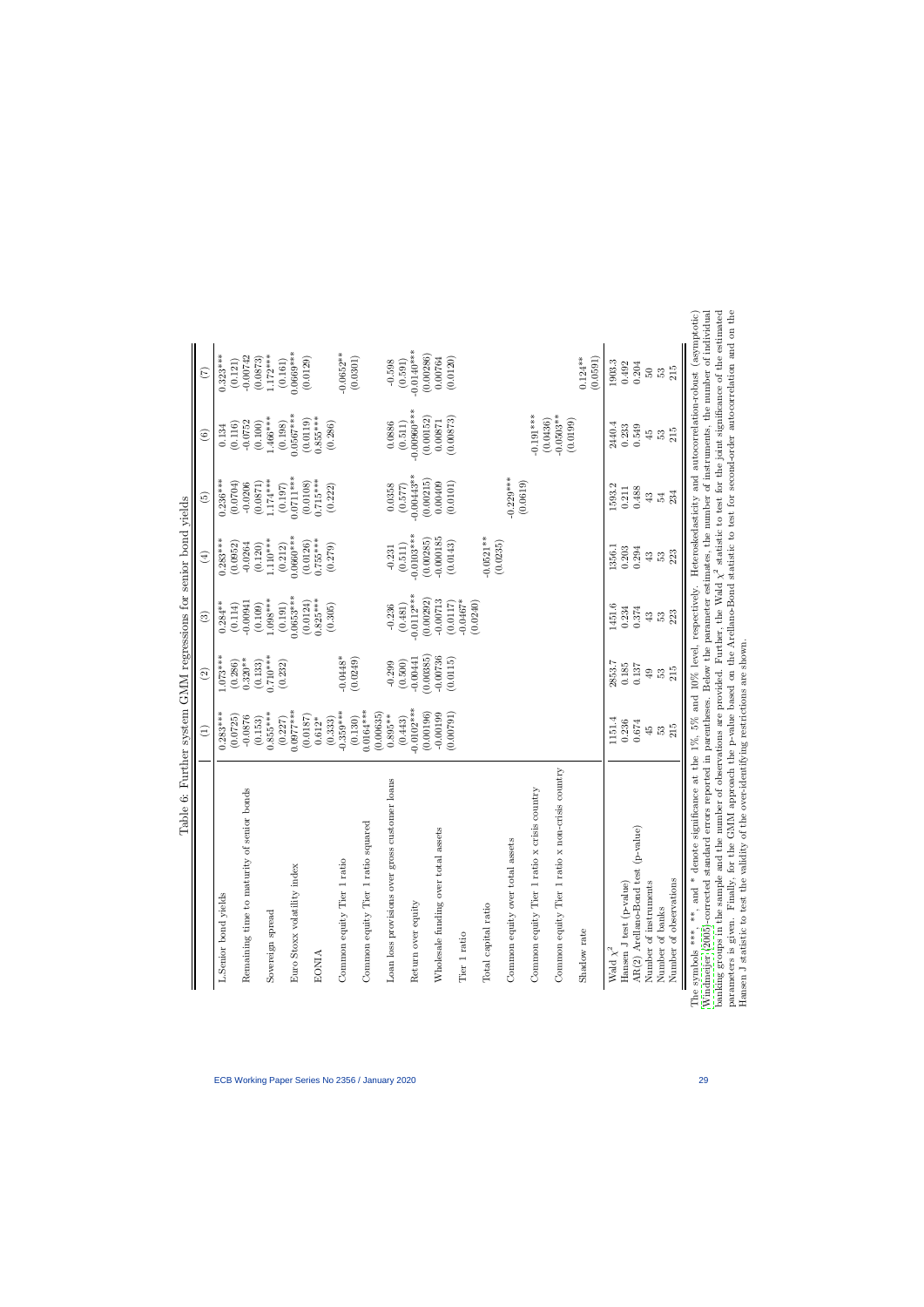| Table 7: Further system GMM regressions for term deposits                                  |                            |                          |                          |                          |                          |                          |                                                        |
|--------------------------------------------------------------------------------------------|----------------------------|--------------------------|--------------------------|--------------------------|--------------------------|--------------------------|--------------------------------------------------------|
|                                                                                            | $\widehat{\Xi}$            | $\widehat{\mathfrak{D}}$ | $\widehat{\mathbb{E}}$   | $\bigoplus$              | $\widetilde{5}$          | $\odot$                  | $\widetilde{C}$                                        |
| L. Term deposit rates                                                                      | $0.309***$                 | $0.583***$               | $0.309***$               | $0.315***$               | $0.326***$               | $0.312***$               | $0.208***$                                             |
|                                                                                            | (0.0251)                   | (0.0882)                 | (0.0248)                 | (0.0247)                 | (0.0285)                 | (0.0261)                 | (0.0261)                                               |
| L2.Term deposit rates                                                                      | $-0.155***$                | $-0.0784$                | $-0.150***$              | $-0.153***$              | $-0.162***$              | $-0.158***$              | $-0.0541**$                                            |
|                                                                                            | (0.0288)                   | (0.770)                  | (0.0234)                 | (0.0234)                 | (0.0244)                 | (0.0291)                 | (0.0233)                                               |
| Sovereign spread                                                                           | $0.213***$                 | $0.114***$               | $0.205***$               | $0.197***$               | $0.217***$               | $0.211***$               | $0.219***$                                             |
|                                                                                            | (0.0279)                   | (0.0213)                 | (0.0292)                 | (0.0289)                 | (0.0247)                 | (0.0298)                 | (0.0325)                                               |
| Euro Stoxx volatility index                                                                | $0.0246***$<br>(0.00292)   |                          | $0.0215***$<br>0.00277   | $0.0227***$<br>(0.00271) | $0.0195***$<br>(0.00286) | $0.0204***$<br>(0.00318) | $0.0356***$                                            |
| <b>EONIA</b>                                                                               | $0.825***$                 |                          | $0.820***$               | $0.839***$               | $0.890***$               | $0.846***$               | (0.00241)                                              |
|                                                                                            | (0.0803)                   |                          | (0.0760)                 | (0.0702)                 | (0.0719)                 | (0.0900)                 |                                                        |
| Original maturity of term deposits                                                         | $0.701***$                 | $0.284***$               | $0.475***$               | $0.500***$               | $0.451***$               | $0.630***$               | $0.712***$                                             |
| Common equity Tier 1 ratio                                                                 | $-0.0887***$<br>(0.171)    | $-0.0180**$<br>(0.131)   | (0.155)                  | (0.179)                  | (0.125)                  | (0.175)                  | $-0.0315***$<br>(0.156)                                |
|                                                                                            | (0.0282)                   | (0.00724)                |                          |                          |                          |                          | (0.0107)                                               |
| Common equity Tier 1 ratio square                                                          | $0.00201***$<br>(0.000682) |                          |                          |                          |                          |                          |                                                        |
| Loan loss provisions over gross customer loans                                             | $-0.0419$                  | $-0.00726$               | -0.0367                  | $-0.0432$                | $-0.0632$                | $-0.0521$                | $-0.0558$                                              |
|                                                                                            | (0.0575)                   | (0.0436)                 | (0.0717)                 | (0.0692)                 | (0.0912)                 | (0.0596)                 | (0.0683)                                               |
| Return over equity                                                                         | (0.00344)<br>0.000606      | (0.00268)<br>$-0.00110$  | $-0.000168$<br>(0.00368) | $-0.000820$<br>(0.00361) | (0.00406)<br>$-0.00217$  | (0.00362)<br>0.000230    | (0.00481)<br>$-0.00184$                                |
| Deposits over total assets                                                                 | 0.00230                    | 0.000401                 | $-0.00166$               | $-0.00178$               | $-0.00709**$             | $-0.00208$               | $-0.00305$                                             |
|                                                                                            | (0.00338)                  | (0.00184)                | (0.00272)                | (0.00277)                | (0.00302)                | (0.00251)                | (0.00280)                                              |
| Tier 1 ratio                                                                               |                            |                          | $-0.0221**$<br>(0.00942) |                          |                          |                          |                                                        |
| Total capital ratio                                                                        |                            |                          |                          | $-0.0207**$              |                          |                          |                                                        |
|                                                                                            |                            |                          |                          | (0.00934)                |                          |                          |                                                        |
| Common equity over total assets                                                            |                            |                          |                          |                          | 0.0144                   |                          |                                                        |
| Common equity Tier 1 ratio x crisis country                                                |                            |                          |                          |                          | (0.0143)                 | $-0.0251**$              |                                                        |
|                                                                                            |                            |                          |                          |                          |                          | (0.0103)                 |                                                        |
| Common equity Tier 1 ratio x non-crisis country                                            |                            |                          |                          |                          |                          | $-0.0300*$               |                                                        |
|                                                                                            |                            |                          |                          |                          |                          | (0.0104)                 |                                                        |
| Shadow rate                                                                                |                            |                          |                          |                          |                          |                          | $0.113***$<br>(0.0156)                                 |
| Wald $\chi^2$                                                                              | 1851.3                     | 5463.7                   | 1701.4                   | 1745.4                   | 2062.6                   | 1783.0                   | 1401.8                                                 |
| Hansen J test (p-value)                                                                    | 0.241                      | 0.303                    | 0.126                    | 0.108                    | 0.177                    | 0.239                    | 0.234                                                  |
| AR(2) Arellano-Bond test (p-value)                                                         | 0.447                      | 0.937                    | 0.645                    | 0.613                    | 0.986                    | 0.491                    | 0.483                                                  |
| Number of instruments                                                                      | $\overline{6}$             | 94                       | 88                       | 88                       | 88                       | $\overline{6}$           | 88                                                     |
| Number of banks                                                                            | 109                        | 109                      | $\Xi$                    | $\overline{11}$          | 110                      | $109\,$                  | 109                                                    |
| Number of observations                                                                     | 612                        | 612                      | 632                      | 634                      | 646                      | 612                      | 612                                                    |
| , and * denote significance at the 1%, 5% and 10% level, respectively.<br>symbols ***, **, |                            |                          |                          |                          |                          |                          | Heteroskedasticity and autocorrelation-robust (asympto |

otic) banking groups in the sample and the number of observations are provided. Further, the Wald  $\chi^2$  statistic to test for the joint significance of the estimated parameters is given. Finally, for the GMM approach the p-value based on the Arellano-Bond statistic to test for second-order autocorrelation and on the Hansen J statistic to test for second-order autocorrelation and on th Windmeijer (2005)-corrected standard errors reported in parentheses. Below the parameter estimates, the number of instruments, the number of individual [Windmeijer](#page-23-17) [\(2005\)](#page-23-17)-corrected standard errors reported in parentheses. Below the parameter estimates, the number of instruments, the number of individual banking groups in the sample and the number of observations are provided. Further, the Wald  $\chi^2$  statistic to test for the joint significance of the estimated parameters is given. Finally, for the GMM approach the p-value based on the Arellano-Bond statistic to test for second-order autocorrelation and on the The symbols \*\*\*, \*\*, and \* denote significance at the 1%, 5% and 10% level, respectively. Heteroskedasticity and autocorrelation-robust (asymptotic) Hansen J statistic to test the validity of the over-identifying restrictions are shown. The:

<span id="page-30-0"></span>Table 7: Further system GMM regressions for term deposits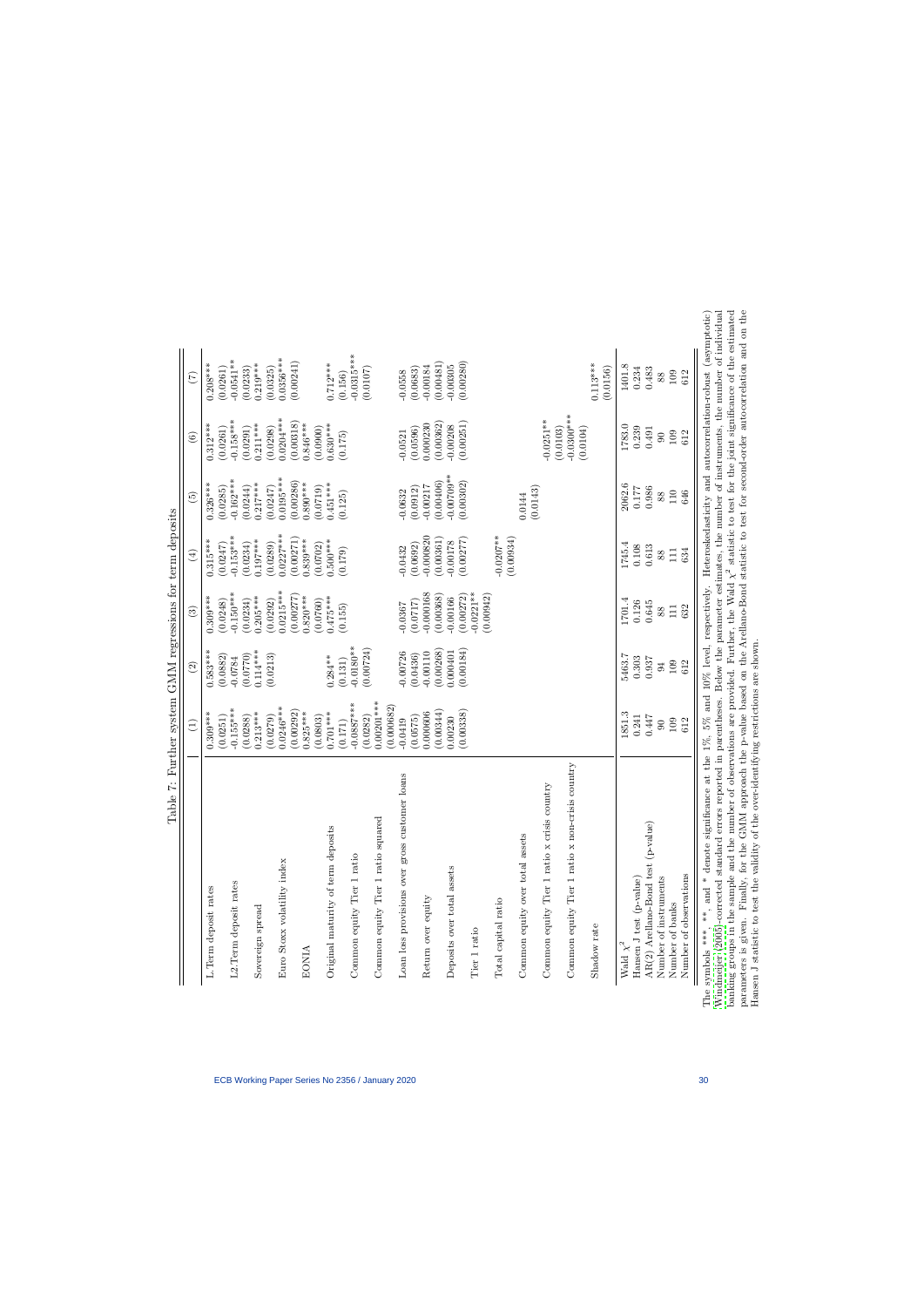<span id="page-31-0"></span>

| $0.00728***$<br>$0.0267***$<br>0.0000639<br>(0.00400)<br>$0.345***$<br>(0.00942)<br>(0.00173)<br>(0.00172)<br>(0.00742)<br>(0.00115)<br>$-0.00388$<br>$-0.0272*$<br>(0.0160)<br>0.00156<br>(0.0749)<br>(0.0412)<br>$-0.0320$<br>0.0115<br>0.120<br>0.185<br>428.2<br>111<br>96<br><b>721</b><br>0.00866***<br>$-0.000553$<br>(0.00796)<br>(0.00152)<br>$-0.00490$<br>$0.146***$<br>(0.00123)<br>(0.00122)<br>(0.00512)<br>(0.00328)<br>$0.0180**$<br>$-0.00219$<br>$0.256***$<br>(0.0413)<br>(0.0150)<br>(0.0292)<br>0.00122<br>(0.0395)<br>$-0.0184$<br>$-0.0141$<br>291.4<br>0.224<br>0.169<br>111<br>721<br>92<br>$0.00816***$<br>(0.000861)<br>$-0.00159*$<br>(0.00514)<br>(0.00810)<br>(0.00100)<br>(0.00122)<br>$0.0178**$<br>$0.180***$<br>$0.270***$<br>(0.0285)<br>(0.0430)<br>(0.0270)<br>0.00132<br>0.00353<br>$-0.0168$<br>(0.0173)<br>$-0.0118$<br>0.198<br>0.175<br>195.1<br>115<br>796<br>$\overline{5}$<br>$-0.00531***$<br>$0.00948***$<br>(0.000749)<br>(0.00186)<br>(0.00146)<br>$0.145***$<br>(0.00124)<br>$0.281***$<br>0.000725<br>0.000187<br>$-0.00910$<br>(0.00777)<br>(0.0371)<br>(0.0450)<br>(0.0186)<br>0.00992<br>(0.0285)<br>$-0.0253$<br>0.252<br>0.163<br>226.7<br>112<br>$748\,$<br>$\overline{5}$<br>$0.00992***$<br>$-0.00738**$<br>(0.000862)<br>$0.138***$<br>(0.00134)<br>(0.00949)<br>0.000858<br>(0.00310)<br>$-0.0349*$<br>$0.287***$<br>(0.00167)<br>0.000571<br>(0.0492)<br>(0.0188)<br>(0.0397)<br>(0.0351)<br>$-0.0122$<br>0.0141<br>0.110<br>0.170<br>271.7<br>111<br>747<br>92<br>$0.00167***$<br>(0.000850)<br>(0.00399)<br>(0.00114)<br>$0.317***$<br>(0.00876)<br>0.000117<br>$-0.00573$<br>0.00106<br>(0.0604)<br>(0.0833)<br>0.00292<br>(0.0157)<br>0.0560<br>0.114<br>0.163<br>701.2<br>111<br><b>721</b><br>93<br>$0.00667***$<br>(0.000220)<br>(0.00130)<br>(0.00868)<br>0.000185<br>0.000416<br>(0.00161)<br>$0.162***$<br>(0.00201)<br>$0.379***$<br>$-0.00973$<br>(0.0104)<br>(0.0476)<br>(0.0313)<br>$-0.0450$<br>0.00161<br>(0.0731)<br>(0.0485)<br>$-0.0654$<br>0.0159<br>0.214<br>0.136<br>396.7<br>$\Box$<br>721<br>98<br>Common equity Tier 1 ratio x non-crisis country<br>Loan loss provisions over gross customer loans<br>Common equity Tier 1 ratio x crisis country<br>Common equity Tier 1 ratio squared<br>AR(2) Arellano-Bond test (p-value)<br>Common equity over total assets<br>Common equity Tier 1 ratio<br>Euro Stoxx volatility index<br>L2.Overnight deposit rates<br>L.Overnight deposit rates<br>Deposits over total assets<br>Number of observations<br>Number of instruments<br>Hansen J test (p-value)<br>Return over equity<br>Total capital ratio<br>Number of banks<br>Sovereign spread<br>Shadow rate<br>Tier 1 ratio<br>Wald $\chi^2$<br><b>EONIA</b> |                                                                                                                                                                                                                                                                                                                                                                                                                                                                                                                                                                                                                                                                                                                                                | Table 8: Further system GMM regressions for overnight deposits | $\bigoplus$ | $\widehat{c}$ | $\widehat{\mathbb{G}}$ | $\bigoplus$ | $\widetilde{\mathfrak{G}}$ | $\odot$ | (7) |
|--------------------------------------------------------------------------------------------------------------------------------------------------------------------------------------------------------------------------------------------------------------------------------------------------------------------------------------------------------------------------------------------------------------------------------------------------------------------------------------------------------------------------------------------------------------------------------------------------------------------------------------------------------------------------------------------------------------------------------------------------------------------------------------------------------------------------------------------------------------------------------------------------------------------------------------------------------------------------------------------------------------------------------------------------------------------------------------------------------------------------------------------------------------------------------------------------------------------------------------------------------------------------------------------------------------------------------------------------------------------------------------------------------------------------------------------------------------------------------------------------------------------------------------------------------------------------------------------------------------------------------------------------------------------------------------------------------------------------------------------------------------------------------------------------------------------------------------------------------------------------------------------------------------------------------------------------------------------------------------------------------------------------------------------------------------------------------------------------------------------------------------------------------------------------------------------------------------------------------------------------------------------------------------------------------------------------------------------------------------------------------------------------------------------------------------------------------------------------------------------------------------------------------------------------------------------------------------------------------------------------------------------------------------------------------------------------------------------------------------------------|------------------------------------------------------------------------------------------------------------------------------------------------------------------------------------------------------------------------------------------------------------------------------------------------------------------------------------------------------------------------------------------------------------------------------------------------------------------------------------------------------------------------------------------------------------------------------------------------------------------------------------------------------------------------------------------------------------------------------------------------|----------------------------------------------------------------|-------------|---------------|------------------------|-------------|----------------------------|---------|-----|
|                                                                                                                                                                                                                                                                                                                                                                                                                                                                                                                                                                                                                                                                                                                                                                                                                                                                                                                                                                                                                                                                                                                                                                                                                                                                                                                                                                                                                                                                                                                                                                                                                                                                                                                                                                                                                                                                                                                                                                                                                                                                                                                                                                                                                                                                                                                                                                                                                                                                                                                                                                                                                                                                                                                                                  |                                                                                                                                                                                                                                                                                                                                                                                                                                                                                                                                                                                                                                                                                                                                                |                                                                |             |               |                        |             |                            |         |     |
|                                                                                                                                                                                                                                                                                                                                                                                                                                                                                                                                                                                                                                                                                                                                                                                                                                                                                                                                                                                                                                                                                                                                                                                                                                                                                                                                                                                                                                                                                                                                                                                                                                                                                                                                                                                                                                                                                                                                                                                                                                                                                                                                                                                                                                                                                                                                                                                                                                                                                                                                                                                                                                                                                                                                                  |                                                                                                                                                                                                                                                                                                                                                                                                                                                                                                                                                                                                                                                                                                                                                |                                                                |             |               |                        |             |                            |         |     |
|                                                                                                                                                                                                                                                                                                                                                                                                                                                                                                                                                                                                                                                                                                                                                                                                                                                                                                                                                                                                                                                                                                                                                                                                                                                                                                                                                                                                                                                                                                                                                                                                                                                                                                                                                                                                                                                                                                                                                                                                                                                                                                                                                                                                                                                                                                                                                                                                                                                                                                                                                                                                                                                                                                                                                  |                                                                                                                                                                                                                                                                                                                                                                                                                                                                                                                                                                                                                                                                                                                                                |                                                                |             |               |                        |             |                            |         |     |
|                                                                                                                                                                                                                                                                                                                                                                                                                                                                                                                                                                                                                                                                                                                                                                                                                                                                                                                                                                                                                                                                                                                                                                                                                                                                                                                                                                                                                                                                                                                                                                                                                                                                                                                                                                                                                                                                                                                                                                                                                                                                                                                                                                                                                                                                                                                                                                                                                                                                                                                                                                                                                                                                                                                                                  |                                                                                                                                                                                                                                                                                                                                                                                                                                                                                                                                                                                                                                                                                                                                                |                                                                |             |               |                        |             |                            |         |     |
|                                                                                                                                                                                                                                                                                                                                                                                                                                                                                                                                                                                                                                                                                                                                                                                                                                                                                                                                                                                                                                                                                                                                                                                                                                                                                                                                                                                                                                                                                                                                                                                                                                                                                                                                                                                                                                                                                                                                                                                                                                                                                                                                                                                                                                                                                                                                                                                                                                                                                                                                                                                                                                                                                                                                                  |                                                                                                                                                                                                                                                                                                                                                                                                                                                                                                                                                                                                                                                                                                                                                |                                                                |             |               |                        |             |                            |         |     |
|                                                                                                                                                                                                                                                                                                                                                                                                                                                                                                                                                                                                                                                                                                                                                                                                                                                                                                                                                                                                                                                                                                                                                                                                                                                                                                                                                                                                                                                                                                                                                                                                                                                                                                                                                                                                                                                                                                                                                                                                                                                                                                                                                                                                                                                                                                                                                                                                                                                                                                                                                                                                                                                                                                                                                  |                                                                                                                                                                                                                                                                                                                                                                                                                                                                                                                                                                                                                                                                                                                                                |                                                                |             |               |                        |             |                            |         |     |
|                                                                                                                                                                                                                                                                                                                                                                                                                                                                                                                                                                                                                                                                                                                                                                                                                                                                                                                                                                                                                                                                                                                                                                                                                                                                                                                                                                                                                                                                                                                                                                                                                                                                                                                                                                                                                                                                                                                                                                                                                                                                                                                                                                                                                                                                                                                                                                                                                                                                                                                                                                                                                                                                                                                                                  | parameters is given. Finally, for the GMM approach the p-value based on the Arellano-Bond statistic to test for second-order autocorrelation and on the<br>banking groups in the sample and the number of observations are provided. Further, the Wald $\chi^2$ statistic to test for the joint significance of the estimated<br>Windmeijer (2005)-corrected standard errors reported in parentheses. Below the parameter estimates, the number of instruments, the number of individual<br>**, and * denote significance at the 1%, 5% and 10% level, respectively. Heteroskedasticity and autocorrelation-robust (asymptotic)<br>Hansen J statistic to test the validity of the over-identifying restrictions are shown.<br>The symbols ***, |                                                                |             |               |                        |             |                            |         |     |
|                                                                                                                                                                                                                                                                                                                                                                                                                                                                                                                                                                                                                                                                                                                                                                                                                                                                                                                                                                                                                                                                                                                                                                                                                                                                                                                                                                                                                                                                                                                                                                                                                                                                                                                                                                                                                                                                                                                                                                                                                                                                                                                                                                                                                                                                                                                                                                                                                                                                                                                                                                                                                                                                                                                                                  |                                                                                                                                                                                                                                                                                                                                                                                                                                                                                                                                                                                                                                                                                                                                                |                                                                |             |               |                        |             |                            |         |     |
|                                                                                                                                                                                                                                                                                                                                                                                                                                                                                                                                                                                                                                                                                                                                                                                                                                                                                                                                                                                                                                                                                                                                                                                                                                                                                                                                                                                                                                                                                                                                                                                                                                                                                                                                                                                                                                                                                                                                                                                                                                                                                                                                                                                                                                                                                                                                                                                                                                                                                                                                                                                                                                                                                                                                                  |                                                                                                                                                                                                                                                                                                                                                                                                                                                                                                                                                                                                                                                                                                                                                |                                                                |             |               |                        |             |                            |         |     |
|                                                                                                                                                                                                                                                                                                                                                                                                                                                                                                                                                                                                                                                                                                                                                                                                                                                                                                                                                                                                                                                                                                                                                                                                                                                                                                                                                                                                                                                                                                                                                                                                                                                                                                                                                                                                                                                                                                                                                                                                                                                                                                                                                                                                                                                                                                                                                                                                                                                                                                                                                                                                                                                                                                                                                  |                                                                                                                                                                                                                                                                                                                                                                                                                                                                                                                                                                                                                                                                                                                                                |                                                                |             |               |                        |             |                            |         |     |
|                                                                                                                                                                                                                                                                                                                                                                                                                                                                                                                                                                                                                                                                                                                                                                                                                                                                                                                                                                                                                                                                                                                                                                                                                                                                                                                                                                                                                                                                                                                                                                                                                                                                                                                                                                                                                                                                                                                                                                                                                                                                                                                                                                                                                                                                                                                                                                                                                                                                                                                                                                                                                                                                                                                                                  |                                                                                                                                                                                                                                                                                                                                                                                                                                                                                                                                                                                                                                                                                                                                                |                                                                |             |               |                        |             |                            |         |     |
|                                                                                                                                                                                                                                                                                                                                                                                                                                                                                                                                                                                                                                                                                                                                                                                                                                                                                                                                                                                                                                                                                                                                                                                                                                                                                                                                                                                                                                                                                                                                                                                                                                                                                                                                                                                                                                                                                                                                                                                                                                                                                                                                                                                                                                                                                                                                                                                                                                                                                                                                                                                                                                                                                                                                                  |                                                                                                                                                                                                                                                                                                                                                                                                                                                                                                                                                                                                                                                                                                                                                |                                                                |             |               |                        |             |                            |         |     |
|                                                                                                                                                                                                                                                                                                                                                                                                                                                                                                                                                                                                                                                                                                                                                                                                                                                                                                                                                                                                                                                                                                                                                                                                                                                                                                                                                                                                                                                                                                                                                                                                                                                                                                                                                                                                                                                                                                                                                                                                                                                                                                                                                                                                                                                                                                                                                                                                                                                                                                                                                                                                                                                                                                                                                  |                                                                                                                                                                                                                                                                                                                                                                                                                                                                                                                                                                                                                                                                                                                                                |                                                                |             |               |                        |             |                            |         |     |
|                                                                                                                                                                                                                                                                                                                                                                                                                                                                                                                                                                                                                                                                                                                                                                                                                                                                                                                                                                                                                                                                                                                                                                                                                                                                                                                                                                                                                                                                                                                                                                                                                                                                                                                                                                                                                                                                                                                                                                                                                                                                                                                                                                                                                                                                                                                                                                                                                                                                                                                                                                                                                                                                                                                                                  |                                                                                                                                                                                                                                                                                                                                                                                                                                                                                                                                                                                                                                                                                                                                                |                                                                |             |               |                        |             |                            |         |     |
|                                                                                                                                                                                                                                                                                                                                                                                                                                                                                                                                                                                                                                                                                                                                                                                                                                                                                                                                                                                                                                                                                                                                                                                                                                                                                                                                                                                                                                                                                                                                                                                                                                                                                                                                                                                                                                                                                                                                                                                                                                                                                                                                                                                                                                                                                                                                                                                                                                                                                                                                                                                                                                                                                                                                                  |                                                                                                                                                                                                                                                                                                                                                                                                                                                                                                                                                                                                                                                                                                                                                |                                                                |             |               |                        |             |                            |         |     |
|                                                                                                                                                                                                                                                                                                                                                                                                                                                                                                                                                                                                                                                                                                                                                                                                                                                                                                                                                                                                                                                                                                                                                                                                                                                                                                                                                                                                                                                                                                                                                                                                                                                                                                                                                                                                                                                                                                                                                                                                                                                                                                                                                                                                                                                                                                                                                                                                                                                                                                                                                                                                                                                                                                                                                  |                                                                                                                                                                                                                                                                                                                                                                                                                                                                                                                                                                                                                                                                                                                                                |                                                                |             |               |                        |             |                            |         |     |
|                                                                                                                                                                                                                                                                                                                                                                                                                                                                                                                                                                                                                                                                                                                                                                                                                                                                                                                                                                                                                                                                                                                                                                                                                                                                                                                                                                                                                                                                                                                                                                                                                                                                                                                                                                                                                                                                                                                                                                                                                                                                                                                                                                                                                                                                                                                                                                                                                                                                                                                                                                                                                                                                                                                                                  |                                                                                                                                                                                                                                                                                                                                                                                                                                                                                                                                                                                                                                                                                                                                                |                                                                |             |               |                        |             |                            |         |     |
|                                                                                                                                                                                                                                                                                                                                                                                                                                                                                                                                                                                                                                                                                                                                                                                                                                                                                                                                                                                                                                                                                                                                                                                                                                                                                                                                                                                                                                                                                                                                                                                                                                                                                                                                                                                                                                                                                                                                                                                                                                                                                                                                                                                                                                                                                                                                                                                                                                                                                                                                                                                                                                                                                                                                                  |                                                                                                                                                                                                                                                                                                                                                                                                                                                                                                                                                                                                                                                                                                                                                |                                                                |             |               |                        |             |                            |         |     |
|                                                                                                                                                                                                                                                                                                                                                                                                                                                                                                                                                                                                                                                                                                                                                                                                                                                                                                                                                                                                                                                                                                                                                                                                                                                                                                                                                                                                                                                                                                                                                                                                                                                                                                                                                                                                                                                                                                                                                                                                                                                                                                                                                                                                                                                                                                                                                                                                                                                                                                                                                                                                                                                                                                                                                  |                                                                                                                                                                                                                                                                                                                                                                                                                                                                                                                                                                                                                                                                                                                                                |                                                                |             |               |                        |             |                            |         |     |
|                                                                                                                                                                                                                                                                                                                                                                                                                                                                                                                                                                                                                                                                                                                                                                                                                                                                                                                                                                                                                                                                                                                                                                                                                                                                                                                                                                                                                                                                                                                                                                                                                                                                                                                                                                                                                                                                                                                                                                                                                                                                                                                                                                                                                                                                                                                                                                                                                                                                                                                                                                                                                                                                                                                                                  |                                                                                                                                                                                                                                                                                                                                                                                                                                                                                                                                                                                                                                                                                                                                                |                                                                |             |               |                        |             |                            |         |     |
|                                                                                                                                                                                                                                                                                                                                                                                                                                                                                                                                                                                                                                                                                                                                                                                                                                                                                                                                                                                                                                                                                                                                                                                                                                                                                                                                                                                                                                                                                                                                                                                                                                                                                                                                                                                                                                                                                                                                                                                                                                                                                                                                                                                                                                                                                                                                                                                                                                                                                                                                                                                                                                                                                                                                                  |                                                                                                                                                                                                                                                                                                                                                                                                                                                                                                                                                                                                                                                                                                                                                |                                                                |             |               |                        |             |                            |         |     |
|                                                                                                                                                                                                                                                                                                                                                                                                                                                                                                                                                                                                                                                                                                                                                                                                                                                                                                                                                                                                                                                                                                                                                                                                                                                                                                                                                                                                                                                                                                                                                                                                                                                                                                                                                                                                                                                                                                                                                                                                                                                                                                                                                                                                                                                                                                                                                                                                                                                                                                                                                                                                                                                                                                                                                  |                                                                                                                                                                                                                                                                                                                                                                                                                                                                                                                                                                                                                                                                                                                                                |                                                                |             |               |                        |             |                            |         |     |
|                                                                                                                                                                                                                                                                                                                                                                                                                                                                                                                                                                                                                                                                                                                                                                                                                                                                                                                                                                                                                                                                                                                                                                                                                                                                                                                                                                                                                                                                                                                                                                                                                                                                                                                                                                                                                                                                                                                                                                                                                                                                                                                                                                                                                                                                                                                                                                                                                                                                                                                                                                                                                                                                                                                                                  |                                                                                                                                                                                                                                                                                                                                                                                                                                                                                                                                                                                                                                                                                                                                                |                                                                |             |               |                        |             |                            |         |     |
|                                                                                                                                                                                                                                                                                                                                                                                                                                                                                                                                                                                                                                                                                                                                                                                                                                                                                                                                                                                                                                                                                                                                                                                                                                                                                                                                                                                                                                                                                                                                                                                                                                                                                                                                                                                                                                                                                                                                                                                                                                                                                                                                                                                                                                                                                                                                                                                                                                                                                                                                                                                                                                                                                                                                                  |                                                                                                                                                                                                                                                                                                                                                                                                                                                                                                                                                                                                                                                                                                                                                |                                                                |             |               |                        |             |                            |         |     |
|                                                                                                                                                                                                                                                                                                                                                                                                                                                                                                                                                                                                                                                                                                                                                                                                                                                                                                                                                                                                                                                                                                                                                                                                                                                                                                                                                                                                                                                                                                                                                                                                                                                                                                                                                                                                                                                                                                                                                                                                                                                                                                                                                                                                                                                                                                                                                                                                                                                                                                                                                                                                                                                                                                                                                  |                                                                                                                                                                                                                                                                                                                                                                                                                                                                                                                                                                                                                                                                                                                                                |                                                                |             |               |                        |             |                            |         |     |
|                                                                                                                                                                                                                                                                                                                                                                                                                                                                                                                                                                                                                                                                                                                                                                                                                                                                                                                                                                                                                                                                                                                                                                                                                                                                                                                                                                                                                                                                                                                                                                                                                                                                                                                                                                                                                                                                                                                                                                                                                                                                                                                                                                                                                                                                                                                                                                                                                                                                                                                                                                                                                                                                                                                                                  |                                                                                                                                                                                                                                                                                                                                                                                                                                                                                                                                                                                                                                                                                                                                                |                                                                |             |               |                        |             |                            |         |     |
|                                                                                                                                                                                                                                                                                                                                                                                                                                                                                                                                                                                                                                                                                                                                                                                                                                                                                                                                                                                                                                                                                                                                                                                                                                                                                                                                                                                                                                                                                                                                                                                                                                                                                                                                                                                                                                                                                                                                                                                                                                                                                                                                                                                                                                                                                                                                                                                                                                                                                                                                                                                                                                                                                                                                                  |                                                                                                                                                                                                                                                                                                                                                                                                                                                                                                                                                                                                                                                                                                                                                |                                                                |             |               |                        |             |                            |         |     |
|                                                                                                                                                                                                                                                                                                                                                                                                                                                                                                                                                                                                                                                                                                                                                                                                                                                                                                                                                                                                                                                                                                                                                                                                                                                                                                                                                                                                                                                                                                                                                                                                                                                                                                                                                                                                                                                                                                                                                                                                                                                                                                                                                                                                                                                                                                                                                                                                                                                                                                                                                                                                                                                                                                                                                  |                                                                                                                                                                                                                                                                                                                                                                                                                                                                                                                                                                                                                                                                                                                                                |                                                                |             |               |                        |             |                            |         |     |
|                                                                                                                                                                                                                                                                                                                                                                                                                                                                                                                                                                                                                                                                                                                                                                                                                                                                                                                                                                                                                                                                                                                                                                                                                                                                                                                                                                                                                                                                                                                                                                                                                                                                                                                                                                                                                                                                                                                                                                                                                                                                                                                                                                                                                                                                                                                                                                                                                                                                                                                                                                                                                                                                                                                                                  |                                                                                                                                                                                                                                                                                                                                                                                                                                                                                                                                                                                                                                                                                                                                                |                                                                |             |               |                        |             |                            |         |     |
|                                                                                                                                                                                                                                                                                                                                                                                                                                                                                                                                                                                                                                                                                                                                                                                                                                                                                                                                                                                                                                                                                                                                                                                                                                                                                                                                                                                                                                                                                                                                                                                                                                                                                                                                                                                                                                                                                                                                                                                                                                                                                                                                                                                                                                                                                                                                                                                                                                                                                                                                                                                                                                                                                                                                                  |                                                                                                                                                                                                                                                                                                                                                                                                                                                                                                                                                                                                                                                                                                                                                |                                                                |             |               |                        |             |                            |         |     |
|                                                                                                                                                                                                                                                                                                                                                                                                                                                                                                                                                                                                                                                                                                                                                                                                                                                                                                                                                                                                                                                                                                                                                                                                                                                                                                                                                                                                                                                                                                                                                                                                                                                                                                                                                                                                                                                                                                                                                                                                                                                                                                                                                                                                                                                                                                                                                                                                                                                                                                                                                                                                                                                                                                                                                  |                                                                                                                                                                                                                                                                                                                                                                                                                                                                                                                                                                                                                                                                                                                                                |                                                                |             |               |                        |             |                            |         |     |
|                                                                                                                                                                                                                                                                                                                                                                                                                                                                                                                                                                                                                                                                                                                                                                                                                                                                                                                                                                                                                                                                                                                                                                                                                                                                                                                                                                                                                                                                                                                                                                                                                                                                                                                                                                                                                                                                                                                                                                                                                                                                                                                                                                                                                                                                                                                                                                                                                                                                                                                                                                                                                                                                                                                                                  |                                                                                                                                                                                                                                                                                                                                                                                                                                                                                                                                                                                                                                                                                                                                                |                                                                |             |               |                        |             |                            |         |     |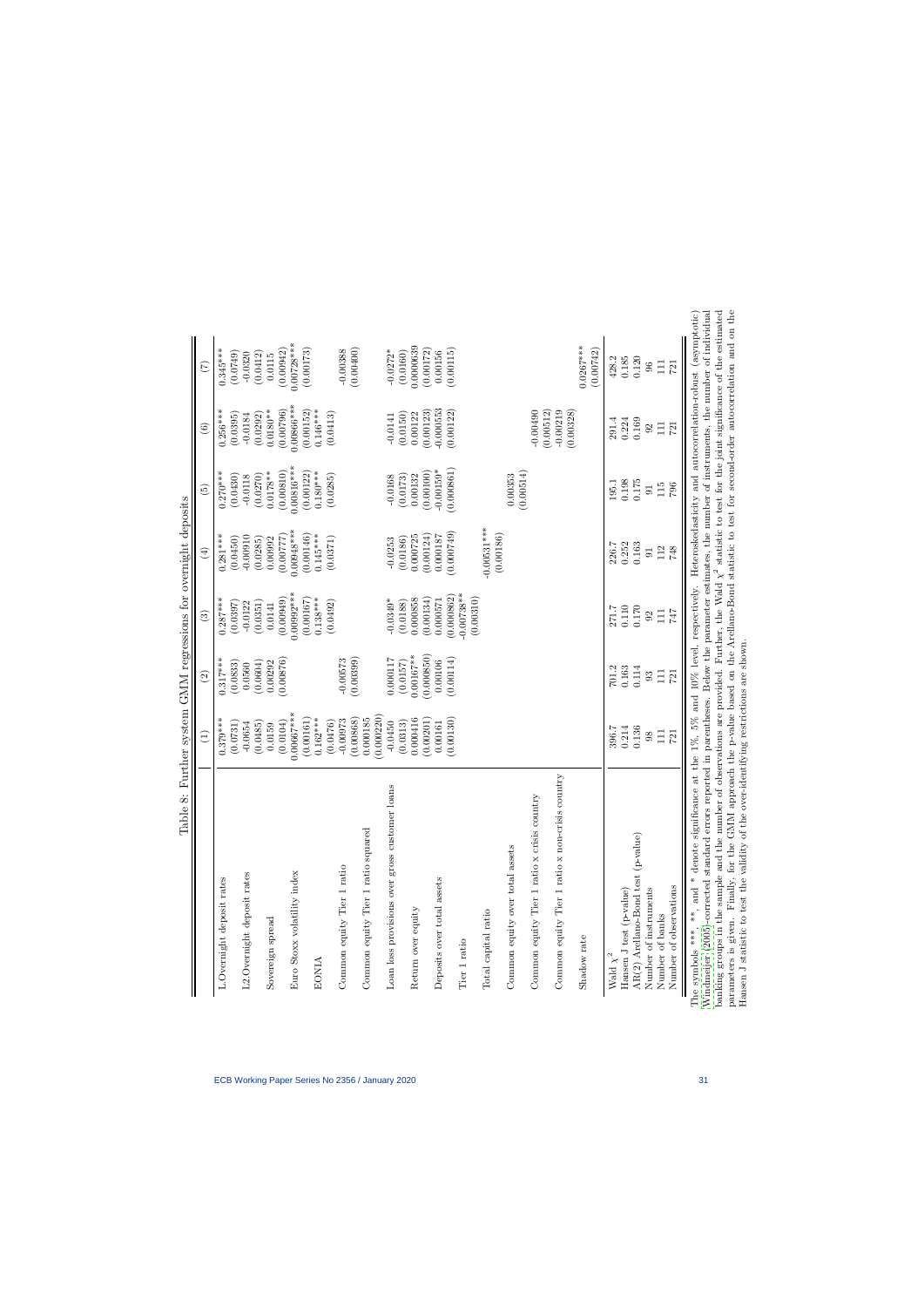

Figure 3: Total effects of CET1 ratio on senior bond yields and term deposit rates.

<span id="page-32-1"></span>Table 9: Turning points with corresponding error bands for regressions using senior bond yields and term deposit rates as dependent variables

|                    |       |           | Turning point Joint significance Confidence interval Share |     |
|--------------------|-------|-----------|------------------------------------------------------------|-----|
| Senior bond yields | 10.95 | $7.73***$ | [9.94, 12.58]                                              | 49% |
| Term deposit rates | 22.06 | $9.90***$ | [19.71, 25.29]                                             | 8%  |

<span id="page-32-0"></span>Note: The symbols \*\*\*, \*\*, and \* denote significance at the 1%, 5% and 10% level, respectively.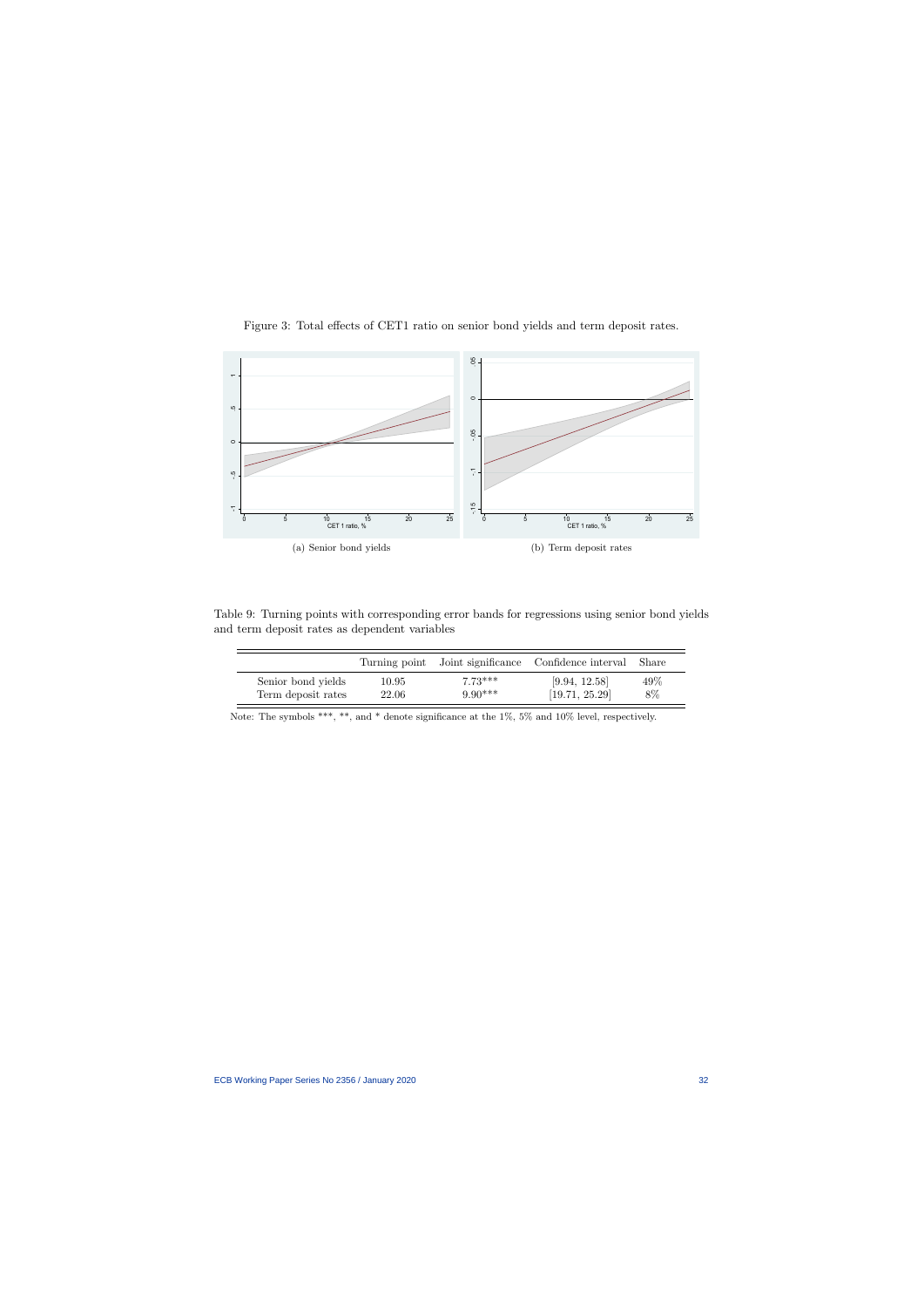<span id="page-33-0"></span>

|                                                                                                                                | Table                                  | 10: OLS regressions for senior bond yields |               |                      |               |                        |                        |               |
|--------------------------------------------------------------------------------------------------------------------------------|----------------------------------------|--------------------------------------------|---------------|----------------------|---------------|------------------------|------------------------|---------------|
|                                                                                                                                | $\begin{array}{c} \square \end{array}$ | $\widehat{\Omega}$                         | $\widehat{c}$ | $\left( \pm \right)$ | $\widehat{E}$ | $\widehat{\mathbf{e}}$ | E                      | $\circledast$ |
| L. Remaining time to maturity of senior bonds                                                                                  | 0.0439                                 | 0.0373                                     | 0.0189        | 0.0327               | 0.0640        | 0.0443                 | $-0.0386$              | $-0.0286$     |
|                                                                                                                                | (0.0512)                               | (0.0428)                                   | (0.0471)      | (0.0563)             | (0.0475)      | (0.0480)               | $(0.0591)$<br>1.013*** | (0.0614)      |
| Sovereign spread                                                                                                               | $.120***$                              | $1.063***$                                 | $-023***$     | $1.084***$           | $.156***$     | .147***                |                        | $-016***$     |
|                                                                                                                                | (0.169)                                | (0.145)                                    | (0.138)       | (0.150)              | (0.174)       | (0.172)                | (0.140)                | (0.163)       |
| Euro Stoxx volatility index                                                                                                    | $0.0956***$                            | $0.0903***$                                | $0.0894***$   | $0.0881***$          | $0.0984***$   | $0.101***$             | $0.0517***$            | $0.0684***$   |
|                                                                                                                                | $(0.00573)$<br>0.787***                | (0.00560)                                  | (0.00596)     | (0.00818)            | (0.00630)     | (0.00695)              | (0.0100)               | (0.0165)      |
| <b>EONIA</b>                                                                                                                   |                                        | $0.888***$                                 | $0.932***$    | $0.817***$           | $0.759***$    | $0.807***$             | $-.803***$             | $1.618***$    |
|                                                                                                                                | (0.0591)                               | (0.0494)                                   | (0.0609)      | (0.0585)             | (0.0517)      | (0.0622)               | (0.240)                | (0.195)       |
| L.Common equity Tier 1 ratio                                                                                                   | $-0.0951***$                           | $-0.0831***$                               | $-0.0643***$  | $-0.0902***$         | $0.0960***$   | $0.0765***$            | $0.0452***$            | $-0.0424***$  |
|                                                                                                                                | (6.0199)                               | (0.0164)                                   | (0.179)       | (0.0190)             | (0.0214)      | (0.0273)               | (0.0164)               | (0.0176)      |
| L.Return over equity                                                                                                           |                                        | $0.0247***$                                |               |                      |               |                        |                        | $0.0195***$   |
|                                                                                                                                |                                        | (0.00361)                                  |               |                      |               |                        |                        | (0.00151)     |
| L.Return over assets                                                                                                           |                                        |                                            | $-0.621***$   |                      |               |                        |                        |               |
|                                                                                                                                |                                        |                                            | (0.194)       |                      |               |                        |                        |               |
| L.Loan loss provisions over gross customer loans                                                                               |                                        |                                            |               | 0.277                |               |                        |                        | $-0.155$      |
|                                                                                                                                |                                        |                                            |               | (0.186)              |               |                        |                        | (0.270)       |
| L.Loan loss reserves over gross customer loans                                                                                 |                                        |                                            |               |                      | $-0.0765$     |                        |                        |               |
|                                                                                                                                |                                        |                                            |               |                      | (0.111)       |                        |                        |               |
| L.Deposits over total assets                                                                                                   |                                        |                                            |               |                      |               | $-0.00973$             |                        |               |
|                                                                                                                                |                                        |                                            |               |                      |               | (0.00791)              |                        |               |
| L. Wholesale funding over total assets                                                                                         |                                        |                                            |               |                      |               |                        | $0.0107*$              | 0.00339       |
|                                                                                                                                |                                        |                                            |               |                      |               |                        | (0.00620)              | (0.00451)     |
| $\ensuremath{R^2}$                                                                                                             | 0.884                                  | 0.919                                      | 0.899         | 0.879                | 0.885         | 0.886                  | 0.871                  | 0.910         |
| Number of observations                                                                                                         | 797                                    | 284                                        | 286           | 275                  | 292           | 296                    | 190                    | 182           |
| ***, **, and * denote significance at the 1%, 5% and 10% level, respectively. Clustered standard errors at bank level are used |                                        |                                            |               |                      |               |                        |                        |               |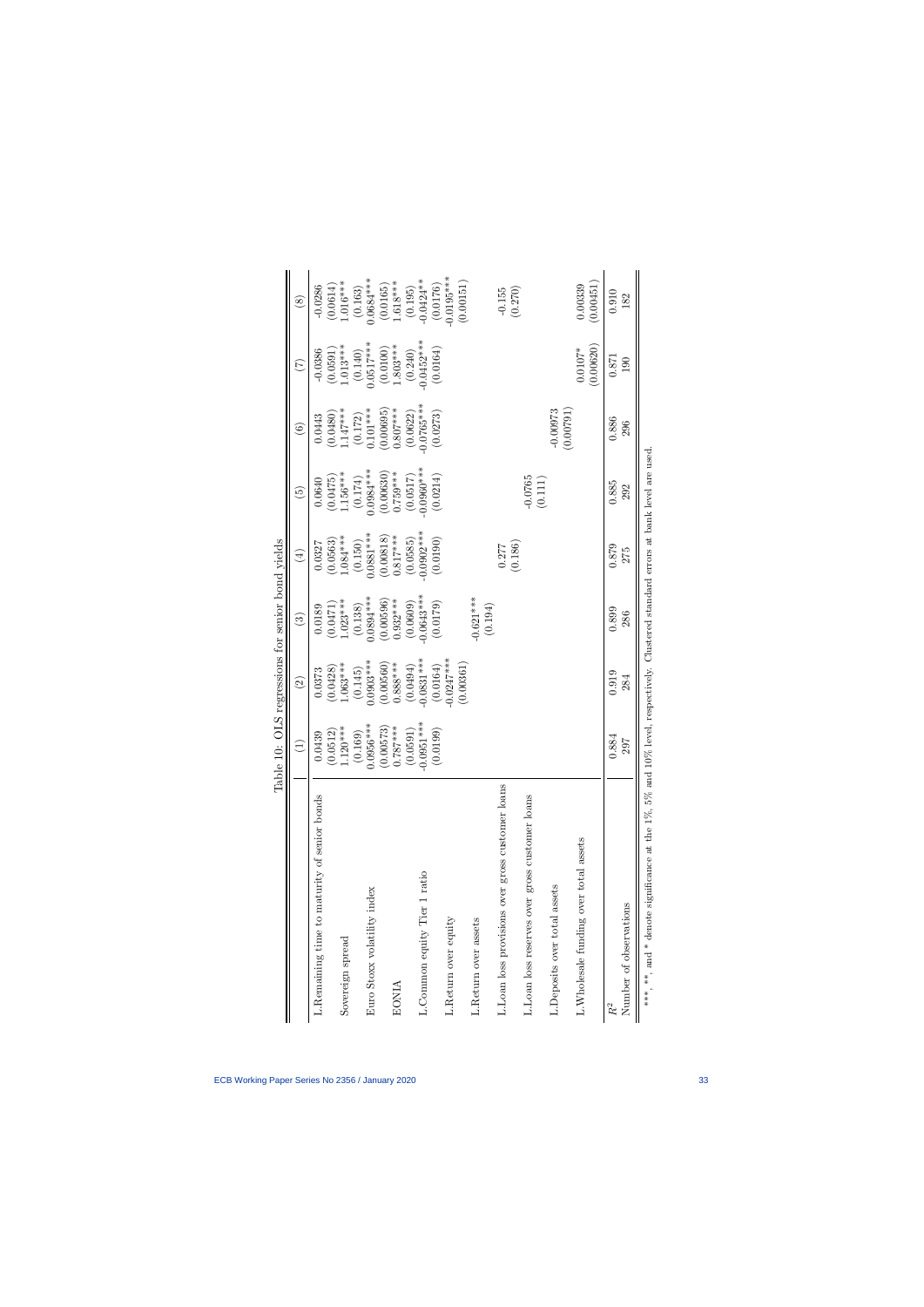<span id="page-34-0"></span>

|                                                                                                                                | $\widehat{\Xi}$ | $\widehat{\infty}$ | $\odot$     | $\bigoplus$ | $\widetilde{\Xi}$ | $\widehat{\mathbf{e}}$  | E                    | $\circledast$ |
|--------------------------------------------------------------------------------------------------------------------------------|-----------------|--------------------|-------------|-------------|-------------------|-------------------------|----------------------|---------------|
| Sovereign spread                                                                                                               | $0.191***$      | $0.183***$         | $0.192***$  | $0.191***$  | $0.189***$        | $0.191***$              | $0.203***$           | $0.191***$    |
|                                                                                                                                | (0.0151)        | (0.0148)           | (0.0151)    | (0.0168)    | (0.0149)          | (0.0152)                | (0.0197)             | (0.0181)      |
| Euro Stoxx volatility index                                                                                                    | $0.0161***$     | $0.0176***$        | $0.0173***$ | $0.0152***$ | $0.0153***$       | $0.0164***$             | $0.00894*$           | $0.0171***$   |
|                                                                                                                                | (0.00474)       | (0.00478)          | (0.00474)   | (0.00487)   | (0.00464)         | $(0.00428)$<br>1.254*** | 0.00489              | 0.00430       |
| <b>EONIA</b>                                                                                                                   | $1.256***$      | $1.234***$         | $.238***$   | $1.276***$  | $1.272***$        |                         | $1.148***$           | $.237***$     |
|                                                                                                                                | (6100.0)        | 0.0656)            | 0.0652)     | (0.0680)    | (0.0627)          | (0.0639)                | (0.116)              | 0.0677)       |
| L. Original maturity of term deposits                                                                                          | $0.522***$      | $0.551***$         | $0.552***$  | $.508***$   | $0.518***$        | $.524***$               | $0.564***$           | $0.533***$    |
|                                                                                                                                | (0.108)         | (0.110)            | (0.110)     | (0.111)     | (0.108)           | (0.125)                 | $(0.114)$<br>-0.0100 | (0.129)       |
| L.Common equity Tier 1 ratio                                                                                                   | $0.0130**$      | $0.0177***$        | $0.0179***$ | $0.0108*$   | $0.0123**$        | $0.0136***$             |                      | $0.0158***$   |
|                                                                                                                                | (0.00567)       | 0.00512            | (0.00508)   | (0.00577)   | (0.00581)         | (0.00614)               | (0.00612)            | (0.00595)     |
| L.Return over equity                                                                                                           |                 | 0.000274           |             |             |                   |                         |                      | 0.00210       |
|                                                                                                                                |                 | (0.000565)         |             |             |                   |                         |                      | (0.00162)     |
| L.Return over assets                                                                                                           |                 |                    | 0.0185      |             |                   |                         |                      |               |
|                                                                                                                                |                 |                    | (0.0163)    |             |                   |                         |                      |               |
| L.Loan loss provisions over gross customer loans                                                                               |                 |                    |             | $-0.0131$   |                   |                         |                      | 0.000854      |
|                                                                                                                                |                 |                    |             | (0.0334)    |                   |                         |                      | (0.0339)      |
| L.Loan loss reserves over gross customer loans                                                                                 |                 |                    |             |             | 0.00460           |                         |                      |               |
|                                                                                                                                |                 |                    |             |             | (0.00666)         |                         |                      |               |
| L.Deposits over total assets                                                                                                   |                 |                    |             |             |                   | $-0.0000445$            |                      | $-0.000293$   |
|                                                                                                                                |                 |                    |             |             |                   | (0.00195)               |                      | (0.00209)     |
| L. Wholesale funding over total assets                                                                                         |                 |                    |             |             |                   |                         | 0.0262               |               |
|                                                                                                                                |                 |                    |             |             |                   |                         | (0.00222)            |               |
|                                                                                                                                | 0.889           | 0.886              | 0.886       | 0.884       | 0.888             | 0.889                   | 0.858                | 0.884         |
| Number of observations                                                                                                         | 729             | 699                | 705         | 674         | 713               | 727                     | 572                  | 669           |
| ***, **, and * denote significance at the 1%, 5% and 10% level, respectively. Clustered standard errors at bank level are used |                 |                    |             |             |                   |                         |                      |               |

Table 11: OLS regressions for term deposit rates Table 11: OLS regressions for term deposit rates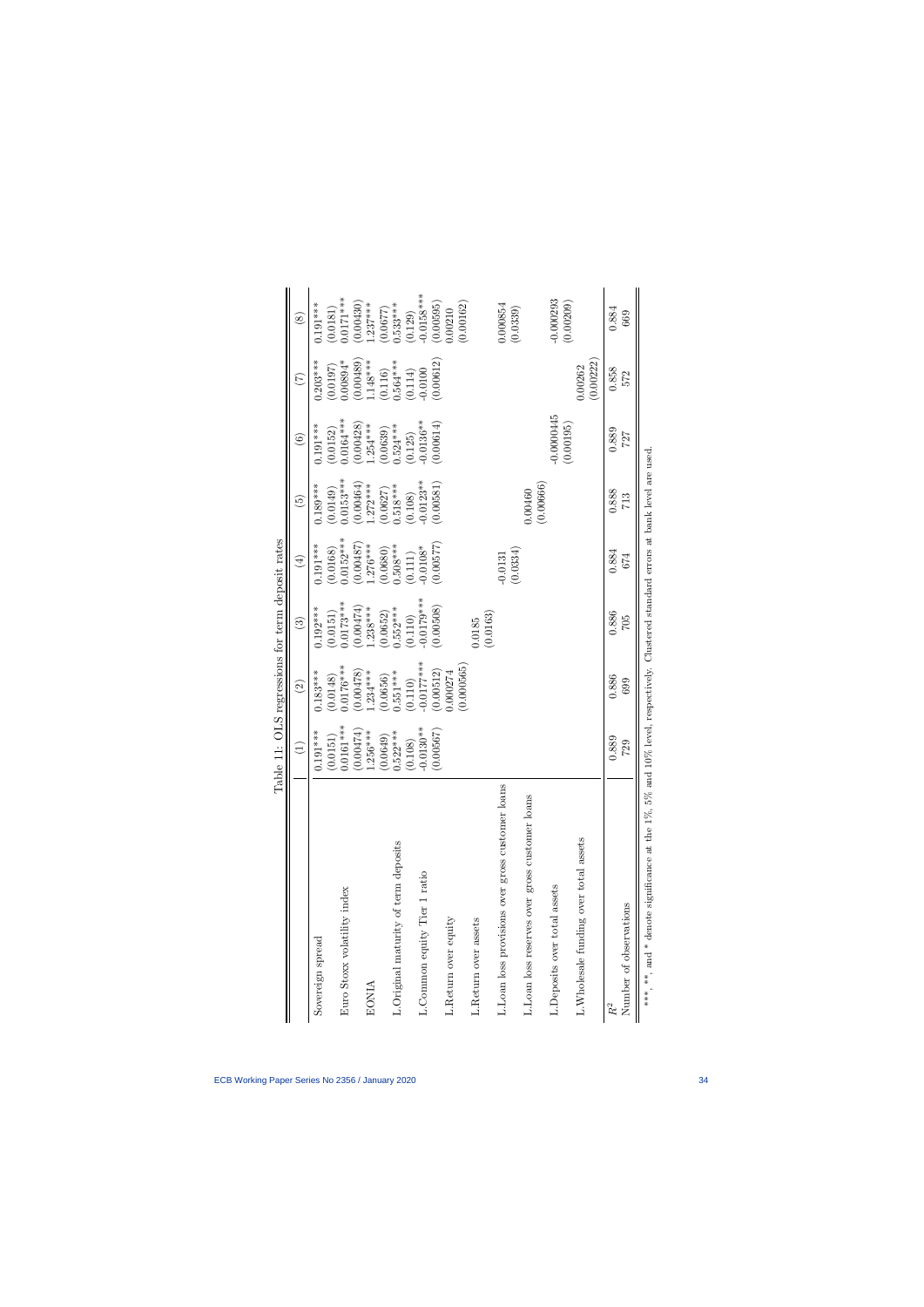<span id="page-35-0"></span>

|                                                         |                            | $\mathbf{c}$             | .<br>O                  |                                                                         |                           |                           |                         |                           |
|---------------------------------------------------------|----------------------------|--------------------------|-------------------------|-------------------------------------------------------------------------|---------------------------|---------------------------|-------------------------|---------------------------|
|                                                         |                            | $\odot$                  | $\odot$                 | $(\pm)$                                                                 | $\widetilde{5}$           | $\widehat{\mathbf{e}}$    | E                       | $\circledast$             |
| Sovereign spread                                        | $-0.00298$                 | 0.00595<br>$-0.00357$    | (0.00626)<br>$-0.00369$ | 0.000235<br>0.00648                                                     | 0.00603)<br>$-0.00705$    | $-0.000897$<br>0.00547    | (0.00507)<br>0.0081     | 0.00678<br>$-0.00474$     |
| Euro Stoxx volatility index                             | $(0.00561)$<br>$0.0131***$ | $0.0129***$              | $0.0126***$             | $0.0139***$                                                             | $0.0130***$               | $0.0141***$               | $0.0100***$             | $0.0150***$               |
| EONIA                                                   | $(0.00140)$ $(0.383***$    | (0.00139)<br>$0.386***$  | 0.00139)<br>$0.390***$  | 0.00167<br>$0.356***$                                                   | (0.00144)<br>$0.387***$   | $(0.00138)$<br>$0.381***$ | (0.00173)<br>$0.267***$ | (67100.001)<br>$0.357***$ |
| L.Common equity Tier 1 ratio                            | $(0.0359)$<br>-0.00439**   | $-0.00401**$<br>(0.0384) | $-0.00361*$<br>(0.0373) | $0.00564***$<br>(0.0364)                                                | $0.00509**$<br>(0.0389)   | 0.00244<br>0.0356)        | 0.00225<br>(0.0390)     | 0.00425<br>(0.0379)       |
|                                                         | (00190)<br>$\dot{\circ}$   | 0.00198)                 | (0.00190)               | (0.00217)                                                               | (0.00207)                 | 0.00277                   | (0.00192)               | 0.00266                   |
| L.Return over equity                                    |                            | 0.000490                 |                         |                                                                         |                           |                           |                         | $0.00254***$              |
| L.Return over assets                                    |                            | (0.000471)               | (0.0117)<br>0.0103      |                                                                         |                           |                           |                         | (0.00107)                 |
| L.Loan loss provisions over gross customer loans        |                            |                          |                         | $-0.00421$<br>(0.0105)                                                  |                           |                           |                         | (0.0161)<br>$-0.0251$     |
| L.Loan loss reserves over gross customer loans          |                            |                          |                         |                                                                         | $0.00674***$<br>(0.00197) |                           |                         |                           |
| L.Deposits over total assets                            |                            |                          |                         |                                                                         |                           | (0.000825)<br>$-0.00106$  |                         | (0.000832)<br>$-0.000343$ |
| L. Wholesale funding over total assets                  |                            |                          |                         |                                                                         |                           |                           | (0.000738)<br>1.000257  |                           |
| $R^2$                                                   | 0.680                      | 0.679                    | 0.682                   | 0.667                                                                   | 0.677                     | 0.681                     | 0.474                   | 0.667                     |
| Number of observations                                  | <b>98</b>                  | 952                      | 959                     | 889                                                                     | 938                       | 978                       | 745                     | 884                       |
| ***, **, and * denote significance at the 1%, 5% and 10 |                            |                          |                         | % level, respectively. Clustered standard errors at bank level are used |                           |                           |                         |                           |

Table 12: OLS regressions for overnight deposit rates Table 12: OLS regressions for overnight deposit rates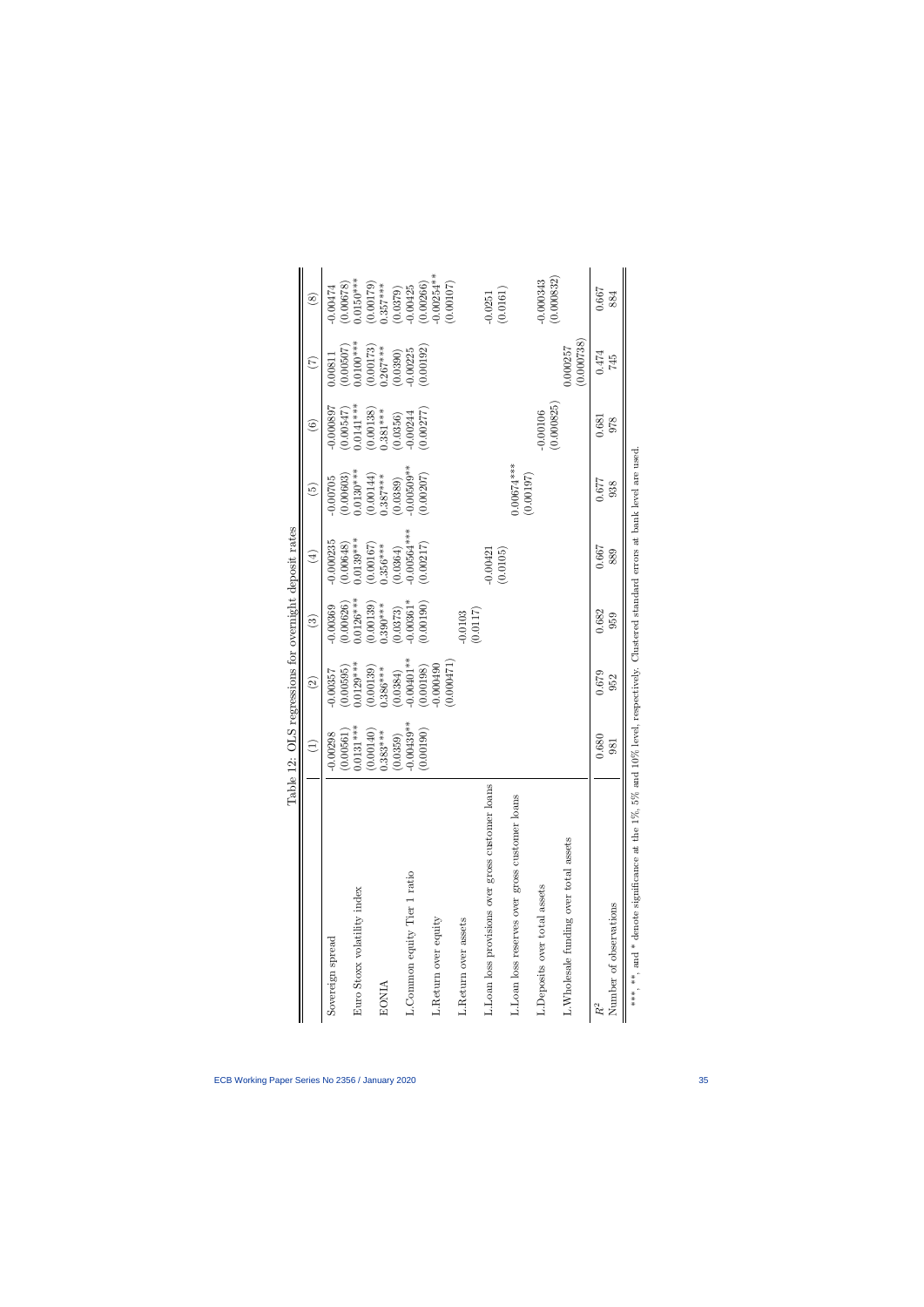<span id="page-36-0"></span>

Figure 4: Decomposition of predicted senior bond yields, term deposit rates and overnight deposit rates.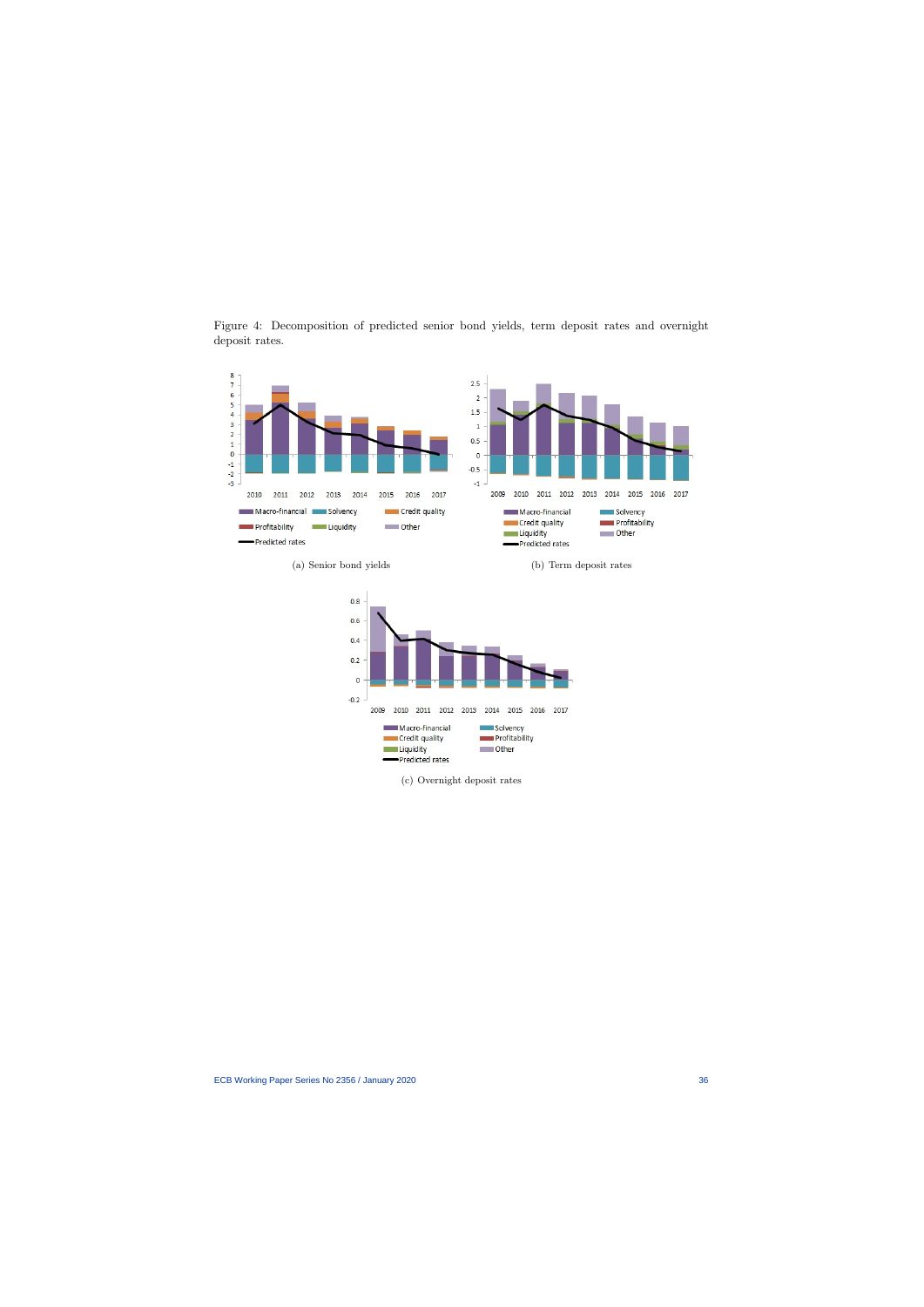## Appendix A

Table A.1: Long-term effects of the CET1 ratio on senior bond yields and term deposit rates and related test statistics of significance based on the results of the baseline models

|                    |          | Long-term effect Statistic of significance |
|--------------------|----------|--------------------------------------------|
| Senior bond yields | $-0.092$ | $4.23**$                                   |
| Term deposit rates | $-0.034$ | $7.10***$                                  |

Note: The effects and the test statistics are based on the results of the regressions reported in column 8 in Table [3](#page-26-0) and Table [4.](#page-27-0) The symbols \*\*\*, \*\*, and \* denote significance at the 1%, 5% and 10% level, respectively.

Figure A.1: Total long-term effects of CET1 ratio on senior bond yields and term deposit rates.

<span id="page-37-0"></span>

<span id="page-37-1"></span>Table A.2: Turning points with corresponding error bands for regressions using senior bond yields and term deposit rates as dependent variables and relying on total long term effects

|                    |       |           | Turning point Joint significance Confidence interval |
|--------------------|-------|-----------|------------------------------------------------------|
| Senior bond yields | 10.95 | $7.11***$ | [9.89, 12.53]                                        |
| Term deposit rates | 22.06 | $9.91***$ | [19.91, 25.28]                                       |

<span id="page-37-2"></span>Note: The effects and the test statistics are based on the results of the regressions reported in column 1 in Table [6](#page-29-0) and Table [7.](#page-30-0) The symbols \*\*\*, \*\*, and \* denote significance at the 1%, 5% and 10% level, respectively.